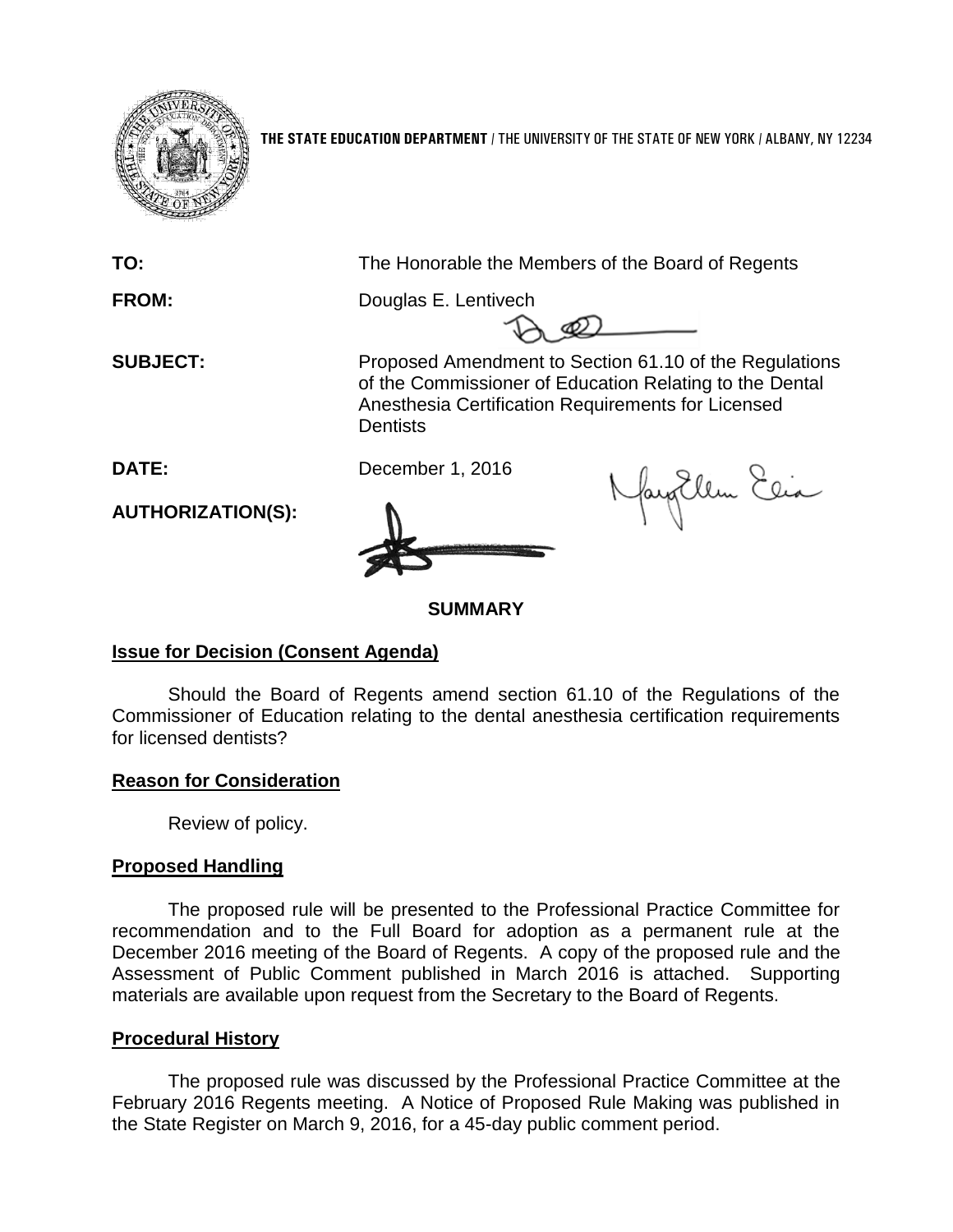Subsequently, in response to public comment, as well as to clarify certain requirements and correct certain grammatical and/or typographical errors, substantial revisions were made to the proposed rule. Additionally, the effective dates of the various provisions of the proposed rule were revised to provide the field with more time to comply with them. All of these revisions are further discussed in the Revisions to Proposed Rule section below. These revisions to the proposed rule were presented to the Professional Practice for discussion at the September 2016 meeting of the Board of Regents. A Notice of Revised Rule Making was published in the State Register on September 28, 2016, for an additional 30-day public comment period. The Department received no comments on the revised proposed amendment. Therefore, an Assessment of Public Comment is not required for the revised proposed rule published in September 2016 and no changes to the revised proposed amendment are needed.

## **Background Information**

Chapter 615 of the Laws of 1999 amended section 6605-a of the Education Law to require licensed dentists to obtain a dental anesthesia certificate in order to employ conscious sedation or deep sedation in the course of their professional practices at locations other than general hospitals, such as dental offices, regardless of the route of administration. Prior to Chapter 615 of the Laws of 1999, the law required such certification only when conscious sedation or deep sedation was obtained parenterally (e.g., intravenously), despite the fact that these levels of sedation could be achieved through other routes of administration (e.g., gastrointestinally). Although, at that time, dental anesthesia administered in a dental office was considered to be a safe and cost effective procedure, the intent of Chapter 615 of the Laws of 1999 was to ensure that licensed dentists using conscious or deep sedation, regardless of the delivery route, be fully trained and certified in the use and administration of dental anesthesia in order to enhance the protection of the public. In 2001, the Board of Regents amended section 61.10 of the Regulations of the Commissioner of Education to implement Chapter 615 of the Laws of 1999 by establishing educational and training requirements for licensed dentists to be certified to employ conscious sedation, deep sedation, or general anesthesia in the practice of dentistry at any location other than a general hospital, and to establish practice requirements for the use of conscious sedation, deep sedation, or general anesthesia by such licensed dentists.

Subsequently, there were changes in the practice of dental anesthesia administration. In 2007, the American Dental Association (ADA) revised several dental anesthesia related definitions. One of these revisions was the replacement of the term "conscious sedation" with the term "moderate sedation."

The proposed amendment to section 61.10 of the Regulations of the Commissioner of Education conforms the regulation to the current practice of dental anesthesia administration and improves the protection of the public. The proposed amendments to this section also update New York's definitions to reflect those currently used in the profession. It further re-defines the levels of sedation and the routes of administration, as well as defines the terms "continual/continually", "continuous/continuously", "patent," and "time-oriented anesthesia record" and adds the American Society of Anesthesiologists (ASA) Patient Physical Status Classifications.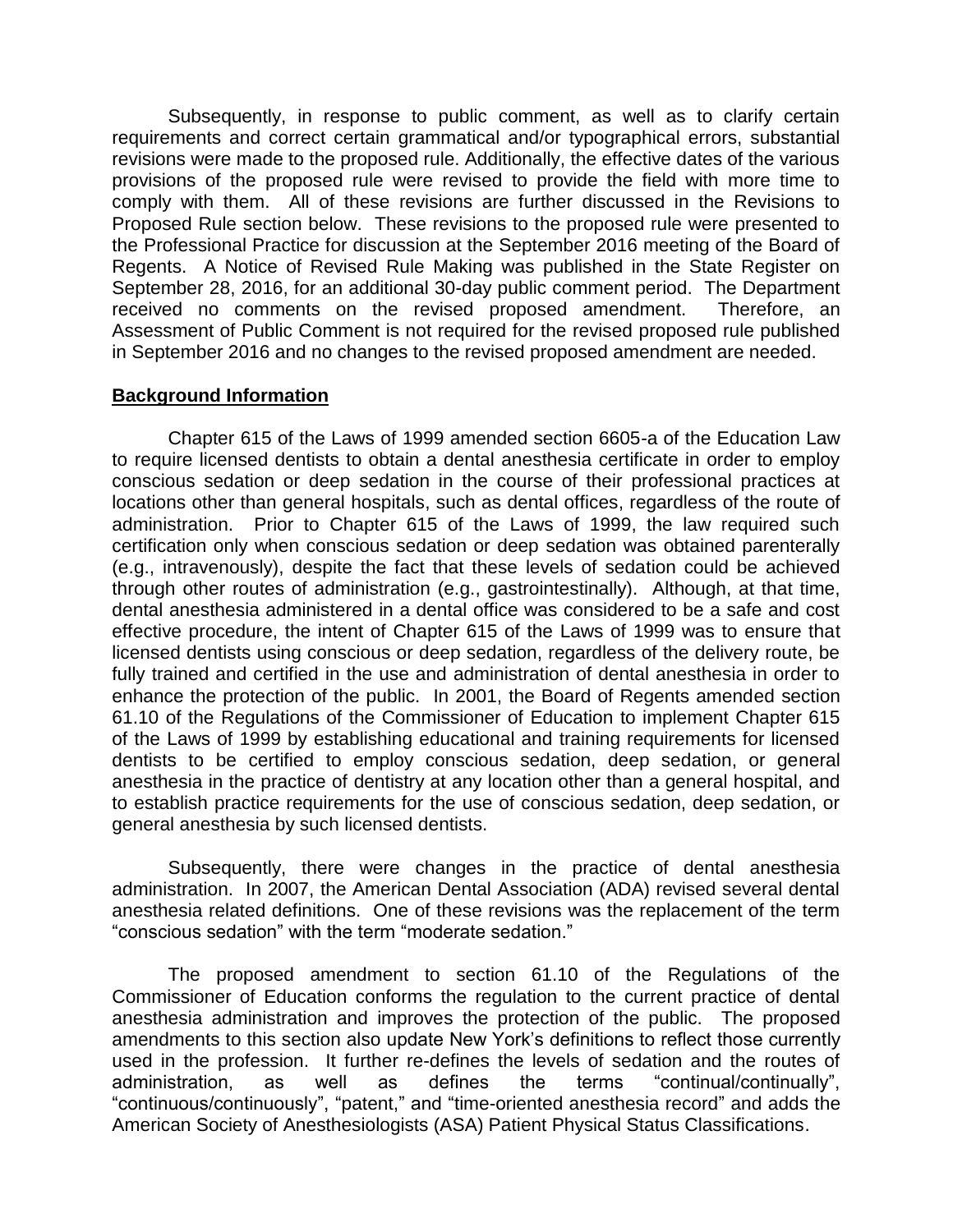The proposed amendments to subdivision (a) of section 61.10 of the Regulations of the Commissioner of Education re-define the types of anesthesia used by dentists that are subject to certification.

Proposed amendments to subdivision (b) of section 61.10 of the Regulations of the Commissioner of Education reflect the definitional changes made to certain methods of sedation and add new certifications for administering parenteral conscious (moderate) sedation and for administering enteral conscious (moderate) sedation to pediatric patients aged 12 years old and younger.

The certificates created under this section are: (1) general anesthesia; (2) dental parenteral conscious (moderate) sedation for patients 13 years old and older; (3) dental parenteral conscious (moderate) sedation for patients 12 years old and younger; (4) dental enteral conscious (moderate) sedation for patients 13 years old and older; and (5) dental enteral conscious (moderate) sedation for patients 12 years old and younger.

Additional amendments to subdivision (b) of section of 61.10 delete outdated references to certificates issued prior to January 2001 as being valid until the end of their term and provide a transition pathway for current holders of parenteral conscious sedation certificates and enteral conscious sedation certificates, who wish to continue to provide sedation to pediatric patients, until the end of their certificate term.

The proposed amendments to subdivision (c) of section 61.10 of the Regulations of the Commissioner of Education would eliminate redundant anesthesia certificate descriptions already set forth in subdivision (b) of section 61.10; incorporate the definitional changes set forth in subdivision (a) of section 61.10(a); amend the education requirements to at least 60 hours of coursework provided through didactic instruction and/or an anesthesia rotation for all certificates, with the exception of a general anesthesia certificate; amend the experience requirements for the parenteral conscious (moderate) sedation certificate and the enteral conscious (moderate) sedation certificate to include live clinical experiences with dental patients; include a requirement that postdoctoral education necessary for acquiring a certificate in dental parenteral conscious (moderate) sedation or dental enteral conscious (moderate) sedation be previously approved by the Department; include the requirements required to obtain a certificate to administer general anesthesia or conscious (moderate) sedation through endorsement from another jurisdiction; include the education and training requirements as well as the renewal requirements for the new certificates for parenteral conscious (moderate) sedation pediatric and for enteral conscious (moderate) sedation pediatric; add Advanced Cardiac Life Support (ACLS) to the parenteral and enteral conscious (moderate) sedation certificates for patients ages 13 years and older; add Pediatric Advanced Life Support (PALS) to the parenteral and enteral conscious (moderate) sedation certificates for patients ages 12 years old and younger and for those Oral Surgeons and Dental Anesthesiologists administering general anesthesia to children 12 years old and younger; and delete the provisions for licensed dentists who applied for certificates prior to January 1, 2002.

Additionally, the proposed amendments to subdivision (d) of section 61.10 reflect the definitional changes referenced in section 61.10(a); provide that a licensed dentist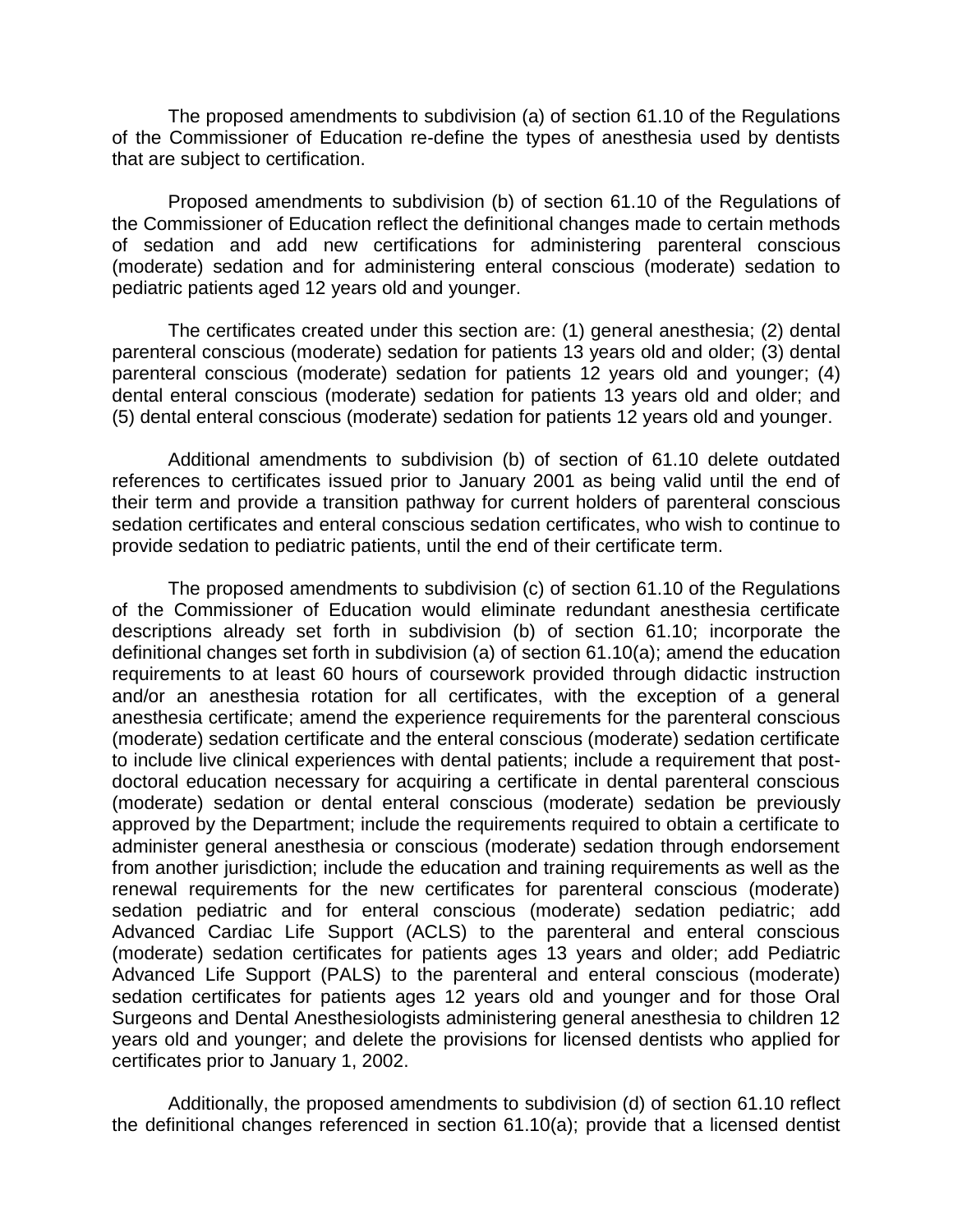can administer conscious (moderate) sedation, deep sedation and general anesthesia to more than one patient at a time when supervising dental students or residents; provide that licensed dentists administering conscious (moderate) sedation, deep sedation and general anesthesia are responsible for pre-operative preparation for the patient; set forth specific pre-operative requirements for administering deep sedation and general anesthesia and separate pre-operative requirements for administering conscious (moderate) sedation; eliminate the existing requirements for monitoring during the administration of general anesthesia, deep sedation and moderate sedation, and set forth new monitoring requirements for the administration of those types of sedation; delete existing reference to dietary instructions and oral or written instructions since they would now be included in the pre-operative instructions; include an exception for a requirement for the recording of blood pressure records on patients who are being administered conscious (moderate) sedation using an enteral route; include a provision that dentists maintain proof of completing the twelve hours of education in sedation/anesthesia as required for the new provision for renewal of their certificate to administer conscious (moderate) parenteral sedation or deep sedation or general anesthesia; include a provision setting forth the overall responsibility of the dentist administering general anesthesia, deep sedation and conscious (moderate) sedation; and include guidelines for reporting mortality or irreversible morbidity to the Department.

## **Revisions to Proposed Rule**

Since the publication of the Notice of Proposed Rule Making in the State Register on March 9, 2016, the proposed rule was revised in response to public comment and to clarify certain requirements and correct certain grammatical and/or typographical errors, as follows:

- Section 61.10(b)(5) has been revised to remove the following language: "Patient names are not required to be redacted from the copied material. If the licensed dentist decides to redact patient names, no other information should be redacted from the copied material submitted to the department." This revision is being made because the Department has no need to collect such patient information in order to fulfill its obligations under this regulation.
- Section  $61.10(c)(1)(iii)(c)$  has been revised to require applicants for the certificate in dental parenteral conscious (moderate) sedation for patients 12 years old or younger to complete a clinical experience, acceptable to and previously approved by the Department, demonstrating the successful use of dental parenteral conscious (moderate) sedation by the intravenous route on no fewer than 15 live dental patients who shall be 12 years old or younger and five live dental patients who shall be 13 years old or older in a 1 doctor/student to 1 patient ratio, instead of 20 live dental patients who shall be 12 years old or younger in a 1doctor/student to 1 patient ratio. This revision is being made because some licensed dentists with this certificate may regularly treat patients who are 13 years old or older, who may typically have some kind of developmental disability, which makes it more appropriate for them to be treated by licensed dentists that specialize in pediatric dentistry. Thus, in order to ensure such patients' safety, the rule has been revised, based on public comment, to require licensed dentists seeking this particular dental anesthesia certificate, to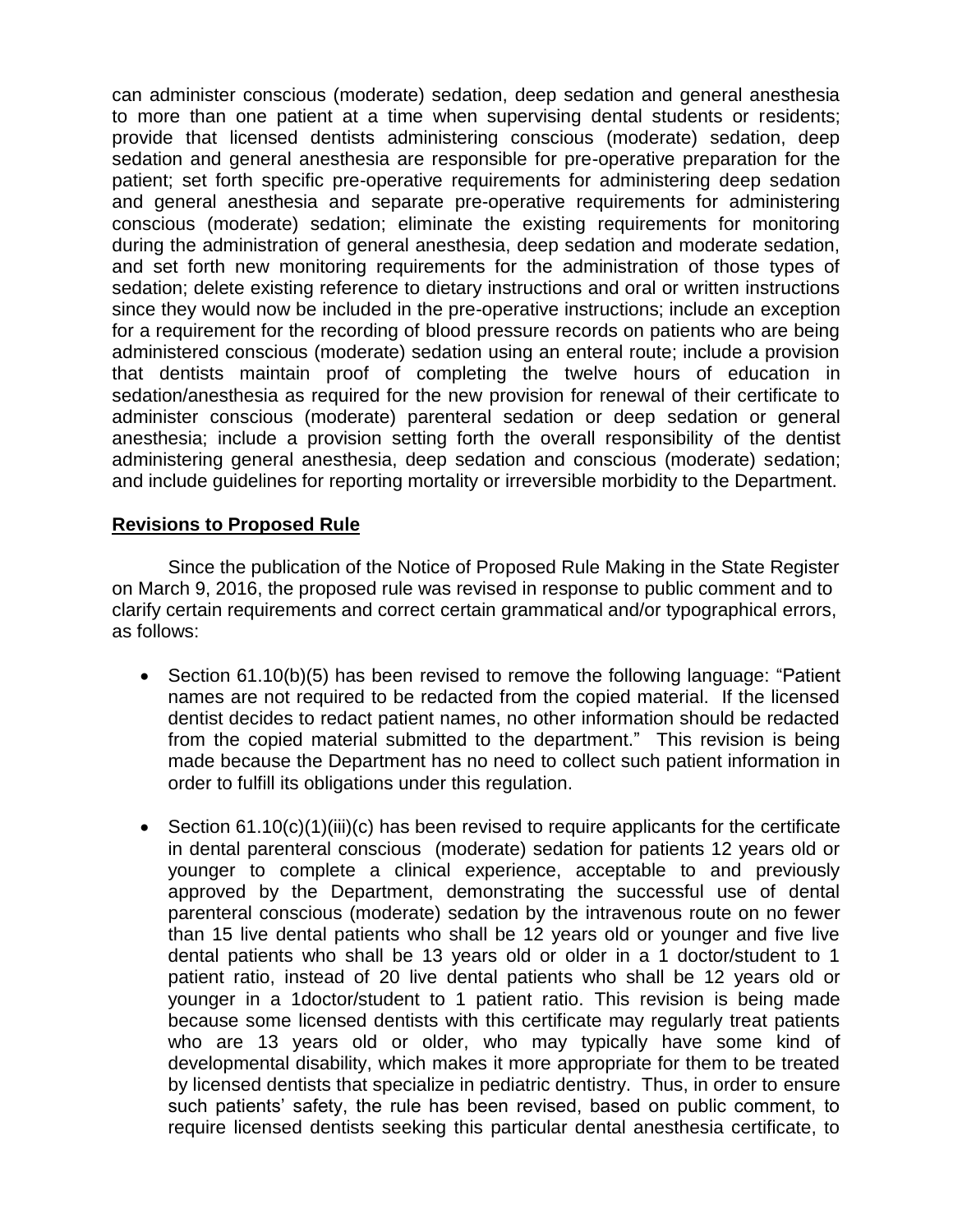have clinical experience in treating, at least, five live dental patients who are 13 years old or older with dental parenteral conscious (moderate) sedation.

- Section  $61.10(c)(1)(v)(c)$  has been revised to require applicants for the certificate in dental enteral conscious (moderate) sedation for patients 12 years old or younger to complete a clinical experience demonstrating the successful use of dental enteral conscious (moderate) sedation on no fewer than 15 live clinical dental patients 12 years old or younger and five live clinical dental patients 13 years old or older in a 2:1 doctor/student to patient ratio, instead of 20 live clinical dental patients 12 years old or younger in a 2:1 doctor/student to patient ratio. This revision is being made because some licensed dentists with this certificate may regularly treat patients who are 13 years old or older, who may typically have some kind of developmental disability, which makes it more appropriate for them to be treated by licensed dentists that specialize in pediatric dentistry. Thus, in order to ensure such patients' safety, the rule has been revised, based on public comment, to require licensed dentists seeking this particular dental anesthesia certificate, to have clinical experience in treating, at least, five live dental patients who are 13 years old or older with dental enteral conscious (moderate) sedation.
- Section 61.10(c)(2)(iii)(c) has been revised to require applicants for certification through endorsement for the certificate in dental parenteral conscious (moderate) sedation for patients 12 years old and younger to provide 15 anesthesia records of patients 12 years old and younger and five anesthesia records of patients 13 years old and older, that the applicant has administered parenteral conscious (moderate) sedation (via the intravenous route) in the licensed jurisdiction, within the three years immediately preceding the applicant's submission of his or her application to the Department for review with no patients having had irreversible morbidity or mortality due to the sedation provided by the applicant, instead of 20 anesthesia records of patients 12 years old and younger. This revision is being made because some applicants for certification through endorsement for this certificate may regularly treat patients who are 13 years old and older, who may typically have some kind of developmental disability, which makes it more appropriate for them to be treated by licensed dentists that specialize in pediatric dentistry. Thus, in order to ensure such patients' safety, the rule has been revised, based on public comment, to require applicants for certification through endorsement for this particular dental anesthesia certificate, to have experience in administering dental parenteral conscious (moderate) sedation to, at least, five live dental patients who are 13 years old and older with no such patients having had irreversible morbidity or mortality due to the sedation provided by the applicant.
- Section  $61.10(c)(2)(v)(c)$  has been revised to require applications for certification through endorsement for the certificate in dental enteral conscious (moderate) sedation for patients 12 years old and younger to provide 15 anesthesia records of patients 12 years old and younger and five anesthesia records of patients 13 years old and older, that the applicant has administered enteral conscious (moderate) sedation in the licensed jurisdiction, within the three years immediately preceding the applicant's submission of his or her application to the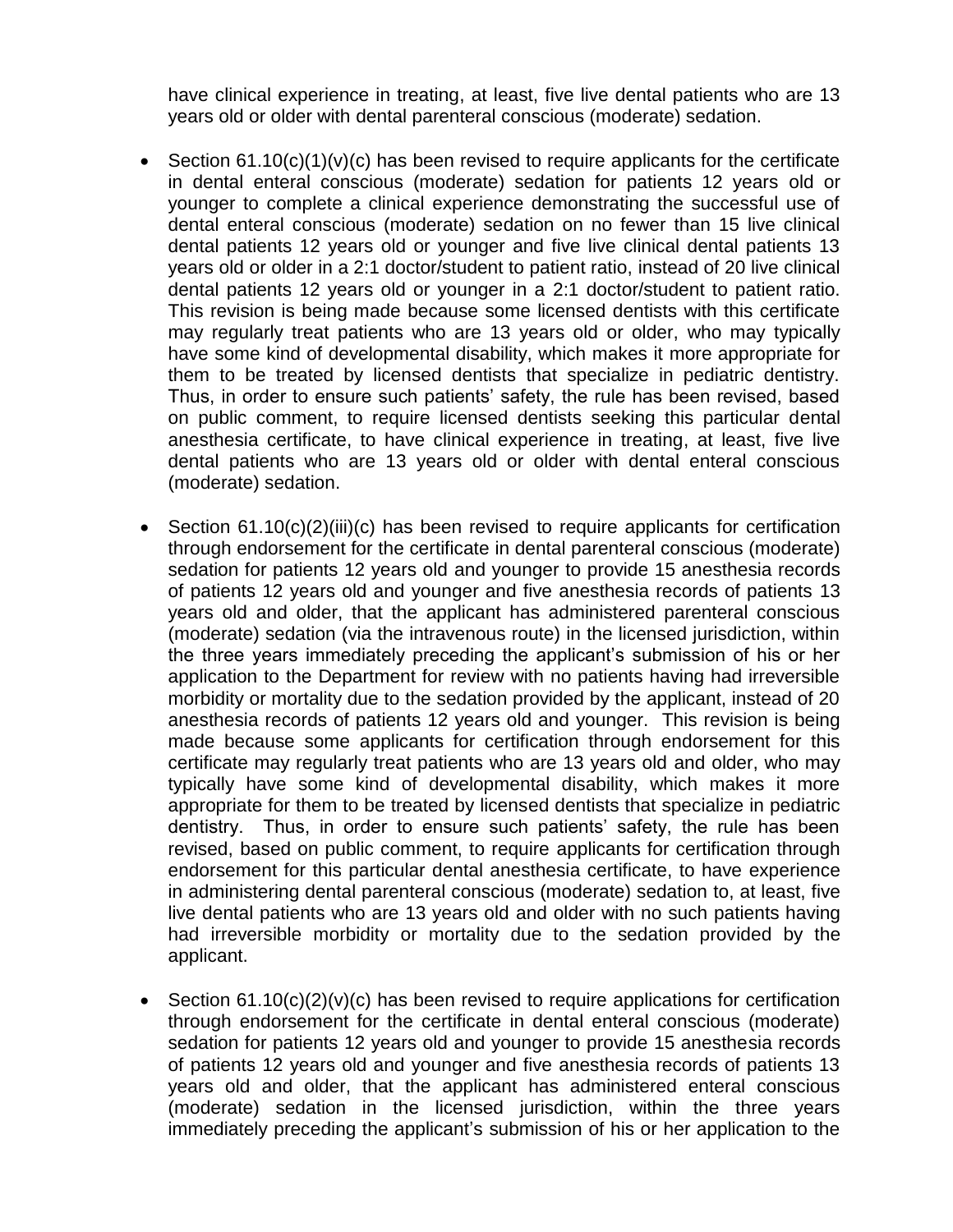Department for review. This revision is being made because some applicants for certification through endorsement for this certificate may regularly treat patients who are 13 years old and older, who may typically have some kind of developmental disability, which makes it more appropriate for them to be treated by licensed dentists that specialize in pediatric dentistry. Thus, in order to ensure such patients' safety, the rule has been revised, based on public comment, to require applicants for certification through endorsement for this particular dental anesthesia certificate, to have experience in administering dental enteral conscious (moderate) sedation to, at least, five live dental patients who are 13 years old and older.

- Section 61.10(c)(3)(i)(c) has been revised to clarify that for the renewal of certificates in dental general anesthesia, a licensed dentist must complete an additional 12 clock hours of education (exclusive of the ACLS and PALS requirements contained in clauses (a) and (b), respectively, of 61.10(c)(3)(i)) in anesthesia/sedation techniques approved by an acceptable accrediting body and the Department, including, but not limited to, coursework in medications and recognition and management of complications and emergencies including rescue from deeper levels of sedation as may occur in both pediatric and adult patient populations.
- Section 61.10(c)(3)(ii)(c) has been revised to clarify that for the renewal of certificates in dental parenteral conscious (moderate) sedation for patients 12 years old and younger, and dental enteral conscious (moderate) sedations for patients 12 years old and younger, the licensed dentists must successfully complete an additional 12 clock hours of education (exclusive of the ACLS and PALS requirements contained in clauses (a) and (b), respectively, of 61.10(c)(3)(ii)) in anesthesia/sedation techniques, approved by an acceptable accrediting body and the Department, including, but not limited to, coursework in medications and recognition and management of complications and emergencies including rescue from deeper levels of sedation as may occur in both the pediatric and adult patient populations.
- Section 61.10(c)(3)(iii)(b) has been revised to clarify that for the renewal of certificates in dental parenteral and enteral conscious (moderate) sedation for patients 13 years old and older the licensed dentist must successfully complete an additional 12 clock hours of education (exclusive of the ACLS requirement contained in clause (a) of 61.10(c)(3)(iii)) in anesthesia/sedation techniques, approved by an acceptable accrediting body and acceptable to and previously approved by the Department, including, but not limited to, coursework in medications and recognition and management of complications and emergencies, including rescue from deeper levels of sedation as may occur in both the pediatric and adult patient populations.
- Section  $61.10(d)(4)(i)(a)(2)$  has been revised to clarify that one of the practice requirements for deep sedation or general anesthesia pre-operative preparation is consultation with the patient's physician, as appropriate, for patients ASA III (a patient with severe systemic disease, according to the American Association of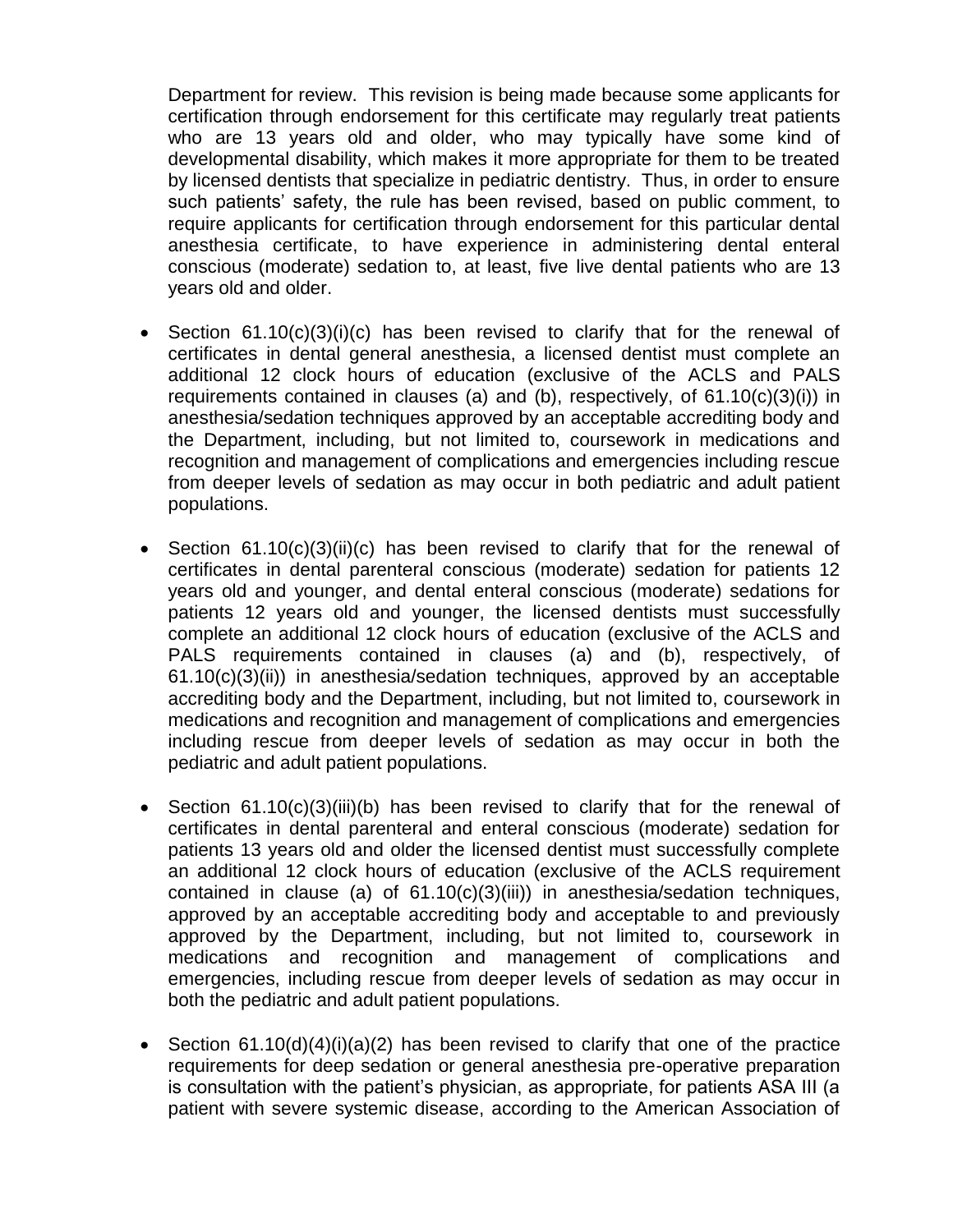Anesthesiologists patient physical status classification system) or greater, instead of requiring such consultation in all instances.

- Section  $61.10(d)(4)(i)(a)(7)$  has been revised to add the requirement that, in deep sedation or general anesthesia pre-operative preparation, when a patient's baseline vital signs cannot be obtained because the patient's behavior prohibits it, this fact must be noted in the time-oriented anesthesia record.
- Section  $61.10(d)(4)(ii)(a)(2)$  has been revised to clarify that one of the practice requirements for conscious (moderate) sedation pre-operative preparation is consultation with the patient's physician, as appropriate, instead of requiring such consultation in all instances, for patients ASA III (a patient with severe systemic disease, according to the American Association of Anesthesiologists patient physical status classification system) or greater.
- Section  $61.10(d)(4)(ii)(a)(7)$  has been revised to add the requirement that, in conscious (moderate) sedation pre-operative preparation, when a patient's baseline vital signs cannot be obtained because the patient's behavior prohibits it, this fact must be noted in the time-oriented anesthesia record.
- Section 61.10(d)(8)(ii) has been revised to correct inadvertent typographical errors. The words "or" and "agents" were removed so that the revised language of the second sentence states: "In addition, a licensed dentist who completes twelve clock hours of education in anesthesia/sedation techniques for the renewal of a certification to administer conscious (moderate) enteral sedation, conscious (moderate) parenteral sedation, deep sedation or general anesthesia shall be required to maintain records documenting completion of such course work for six years from the completion of the coursework."
- The effective dates of subdivisions (b) and (c) of section 61.10 have been revised from January 1, 2017 to January 1, 2018 in order to provide residency programs and post-graduate programs sufficient time to update their curriculum to comply with the regulation's requirements.
- The effective date of subdivisions (a) and (d) of section 61.10 have been revised from January 1, 2017 to July 1, 2017 in order to provide licensed dentists with dental anesthesia certification(s) sufficient time to comply with the regulation's practice requirements.

After the publication of the Notice of Revised Rule Making in the State Register on September 28, 2016, for an additional 30-day public comment period, as discussed above, no additional comments were received and no additional changes were made.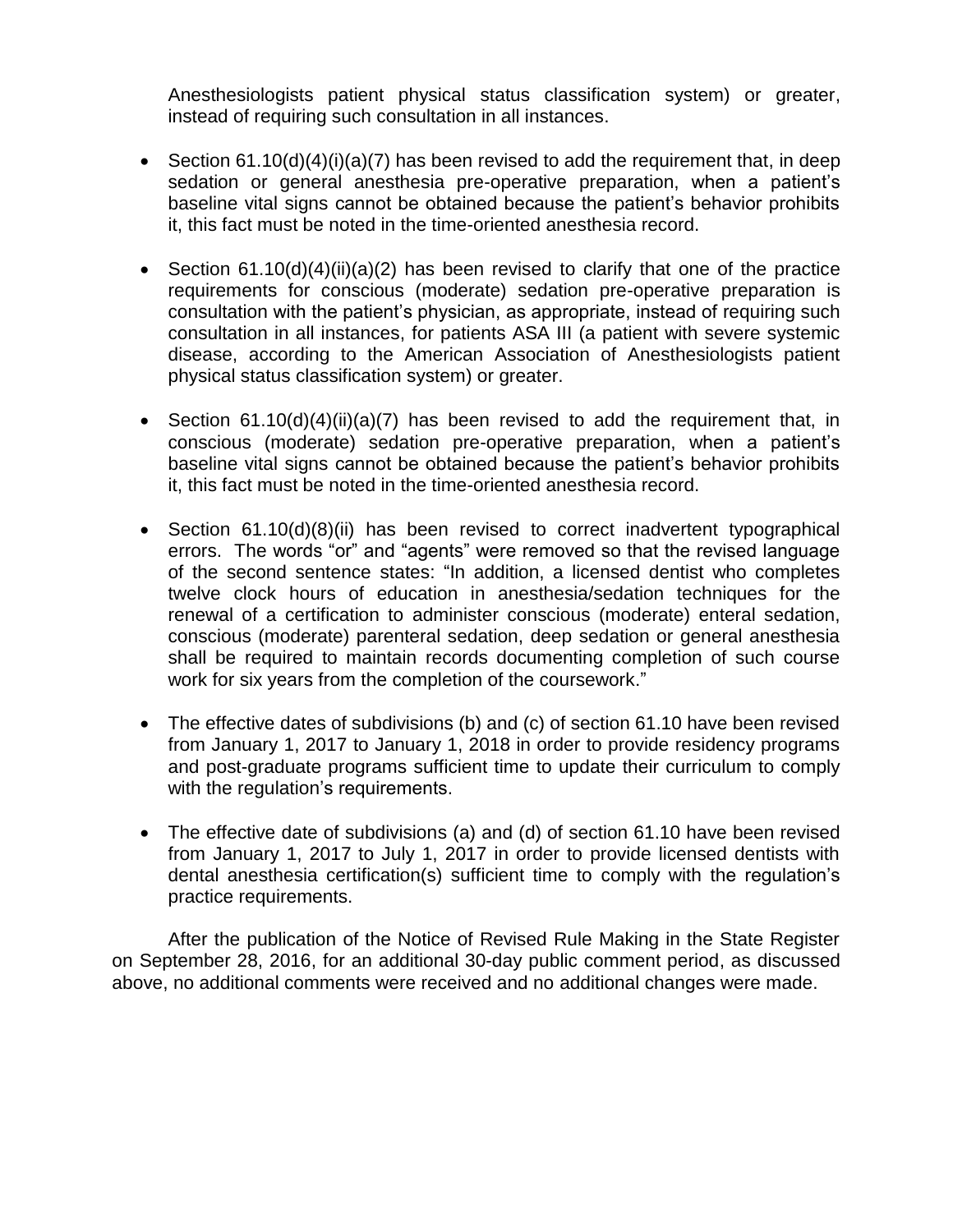## **Related Regents Items**

Not applicable.

## **Recommendation**

It is recommended that the Board of Regents take the following action:

VOTED: That subdivisions (a) and (d) of section 61.10 of the Regulations of the Commissioner of Education be amended, as submitted, effective July 1, 2017 and subdivisions (b) and (c) of section 61.10 of the Regulations of the Commissioner of Education be amended, as submitted, effective January 1, 2018.

## **Timetable for Implementation**

If adopted at the December 2016 Regents meeting, the proposed amendment of subdivisions (a) and (d) of section 61.10 will become effective July 1, 2017 and the proposed amendment of subdivisions (b) and (c) of section 61.10 will become effective January 1, 2018.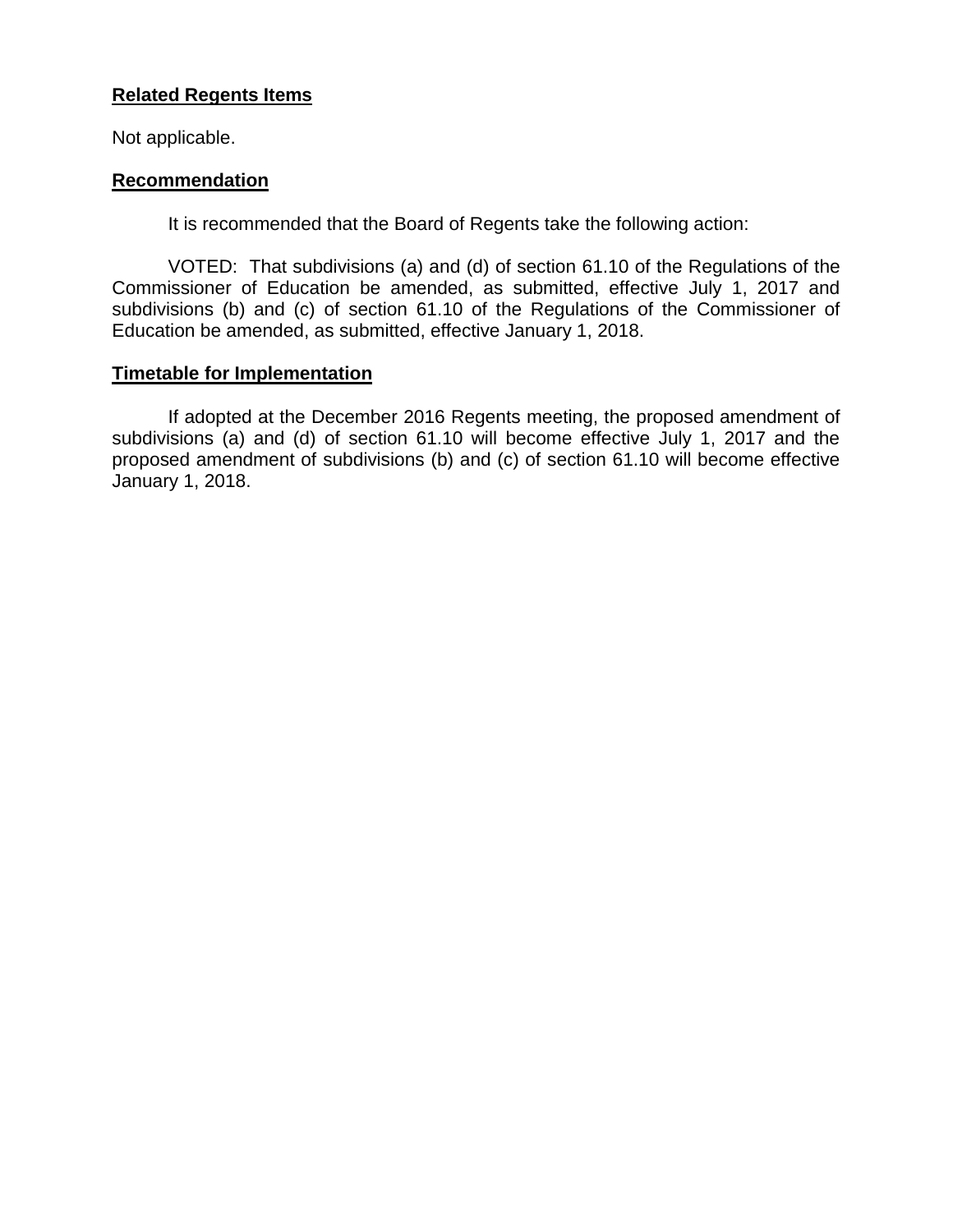### AMENDMENT TO THE REGULATIONS OF THE COMMISSIONER OF EDUCATION

Pursuant to sections 207, 6504, 6506, 6507, 6601, and 6605-a of the Education Law

1. Subdivision (a) of section 61.10 of the Regulations of the Commissioner of Education is amended, effective July 1, 2017, as follows:

(a) Definitions. For purposes of this section, the following definitions shall apply:

 $(1)$  . . .

(2) Conscious (moderate) sedation means a [minimally depressed level of consciousness that retains the patient's ability to independently and continuously maintain an airway and respond appropriately to physical stimulation and verbal command and that is produced by a pharmacologic or non-pharmacologic method or a combination thereof. Patients whose only response is reflex withdrawal from repeated painful stimuli shall not be considered to be in a state of conscious sedation] druginduced depression of consciousness during which patients respond purposefully to verbal commands, either alone or accompanied by light tactile stimulation. Reflex withdrawal from a painful stimulus is not considered a purposeful response. No interventions are required to maintain a patent airway, and spontaneous ventilation is adequate. Cardiovascular function is usually maintained.

(3) Deep sedation means [an induced state of depressed consciousness accompanied by partial loss of protective reflexes, including the inability to continually maintain an airway independently and/or to respond purposefully to physical stimulation or verbal command, and is produced by a pharmacologic or non-pharmacologic method or a combination thereof.] a drug-induced depression of consciousness during which patients cannot be easily aroused but respond purposefully following repeated or painful stimulation. The ability to independently maintain ventilatory function may be impaired.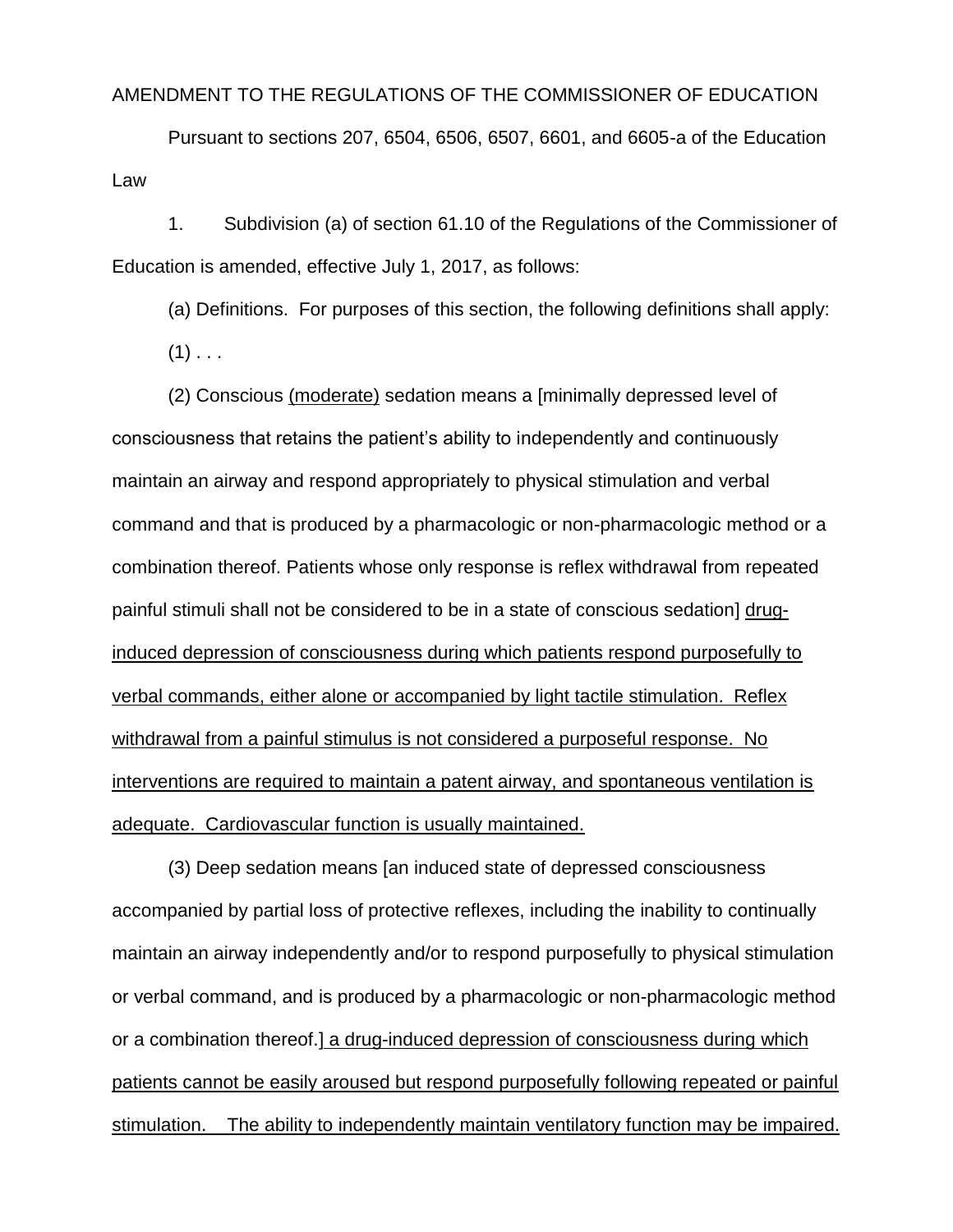Patients may require assistance in maintaining a patent airway, and spontaneous ventilation may be inadequate. Cardiovascular function is usually maintained.

(4) [Enteral means a technique of administration in which the agent is absorbed through the gastrointestinal tract or oral mucosa, including but not limited to oral, rectal, and sublingual administration.

(5)] General anesthesia means [an induced state of unconsciousness, accompanied by partial or complete loss of protective reflexes, including the inability to continually maintain an airway independently and respond purposefully to physical stimulation or verbal command, and is produced by a pharmacologic or nonpharmacologic method or a combination thereof.] a drug-induced loss of consciousness during which patients are not arousable, even by painful stimulation. The ability to independently maintain ventilatory function is often impaired. Patients often require assistance in maintaining a patent airway, and positive pressure ventilation may be required because of depressed spontaneous ventilation or drug-induced depression of neuromuscular function. Cardiovascular function may be impaired.

(5) Enteral means a technique of administration in which the agent is absorbed through the gastrointestinal tract or oral mucosa, including but not limited to oral, rectal, and sublingual administration.

(6) [Inhalation means a technique of administration in which a gaseous or volatile agent is introduced into the pulmonary tree and whose primary effect is due to the absorption through the pulmonary bed.

(7)] Parenteral means a technique of administration in which the drug bypasses the gastrointestinal tract, including but not limited to intramuscular, intravenous, intranasal, submucosal, subcutaneous, and intraocular administration.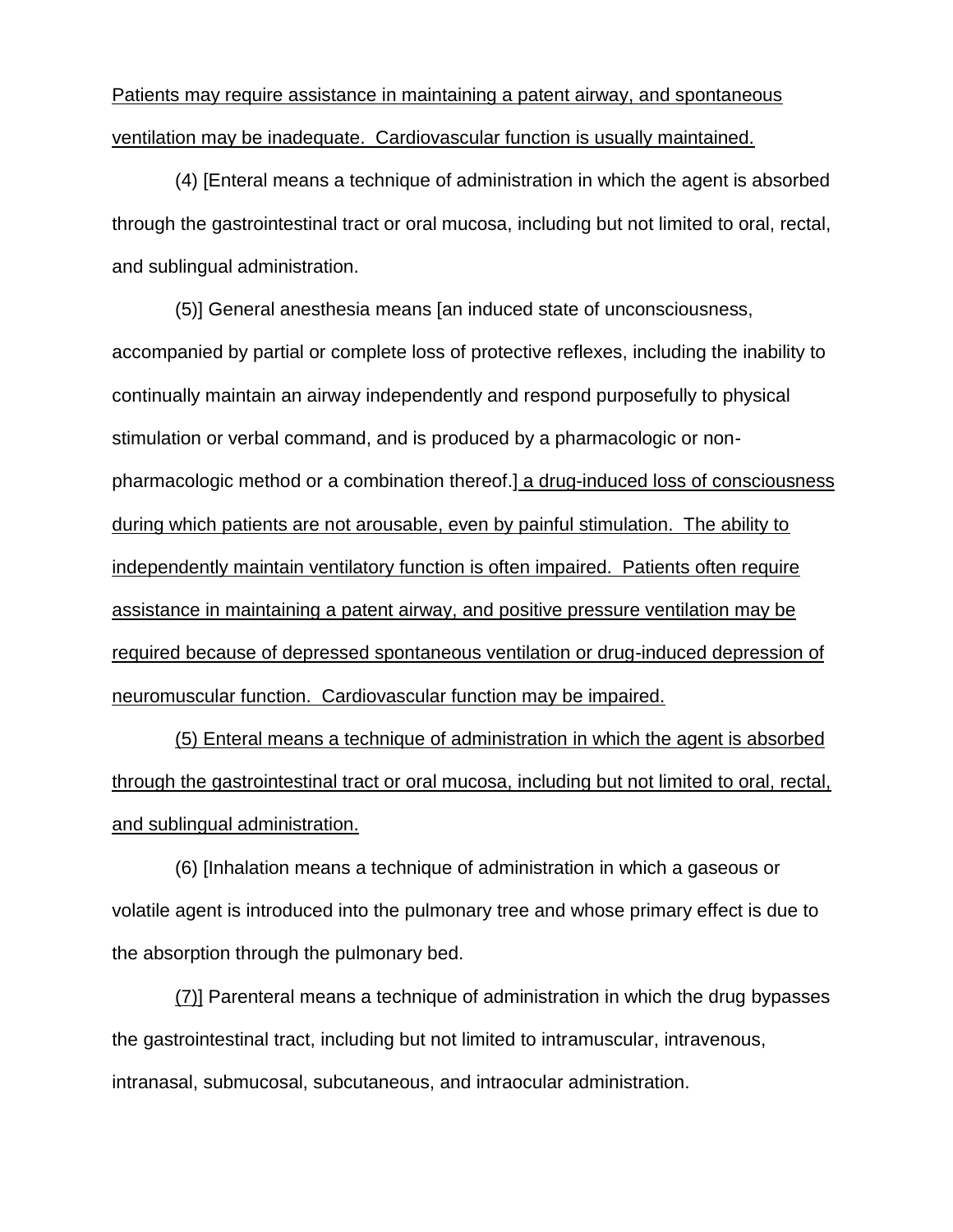(7) Inhalation means a technique of administration in which a gaseous or volatile agent is introduced into the pulmonary tree and whose primary effect is due to the absorption through the pulmonary bed.

(8) Continual or continually means repeated regularly and frequently in a steady succession.

(9) Continuous or continuously means prolonged without any interruption in time.

(10) Patent means open, unobstructed, or not closed.

(11) Time-oriented anesthesia record means an organized document which

shows at appropriate time intervals, drugs and doses administered, and physiologic

data obtained through patient monitoring, during the course of conscious (moderate)

sedation, deep sedation, or general anesthesia, to include the preoperative,

intraoperative and recovery stages of treatment.

(12) American Society of Anesthesiologists (ASA) Patient Physical Status

**Classification** 

ASA I – A normal healthy patient

ASA II – A patient with mild systemic disease

ASA III – A patient with severe systemic disease

ASA IV – A patient with severe systemic disease that is a constant threat to life

ASA V – A moribund patient who is not expected to survive without the operation

ASA VI- A declared brain-dead patient whose organs are being removed for

donor purposes

E – Emergency operation of any variety (used to modify one of the above classifications, i.e., ASA III-E)

2. Subdivision (b) of section 61.10 of the Regulations of the Commissioner of Education is amended, effective January 1, 2018, as follows: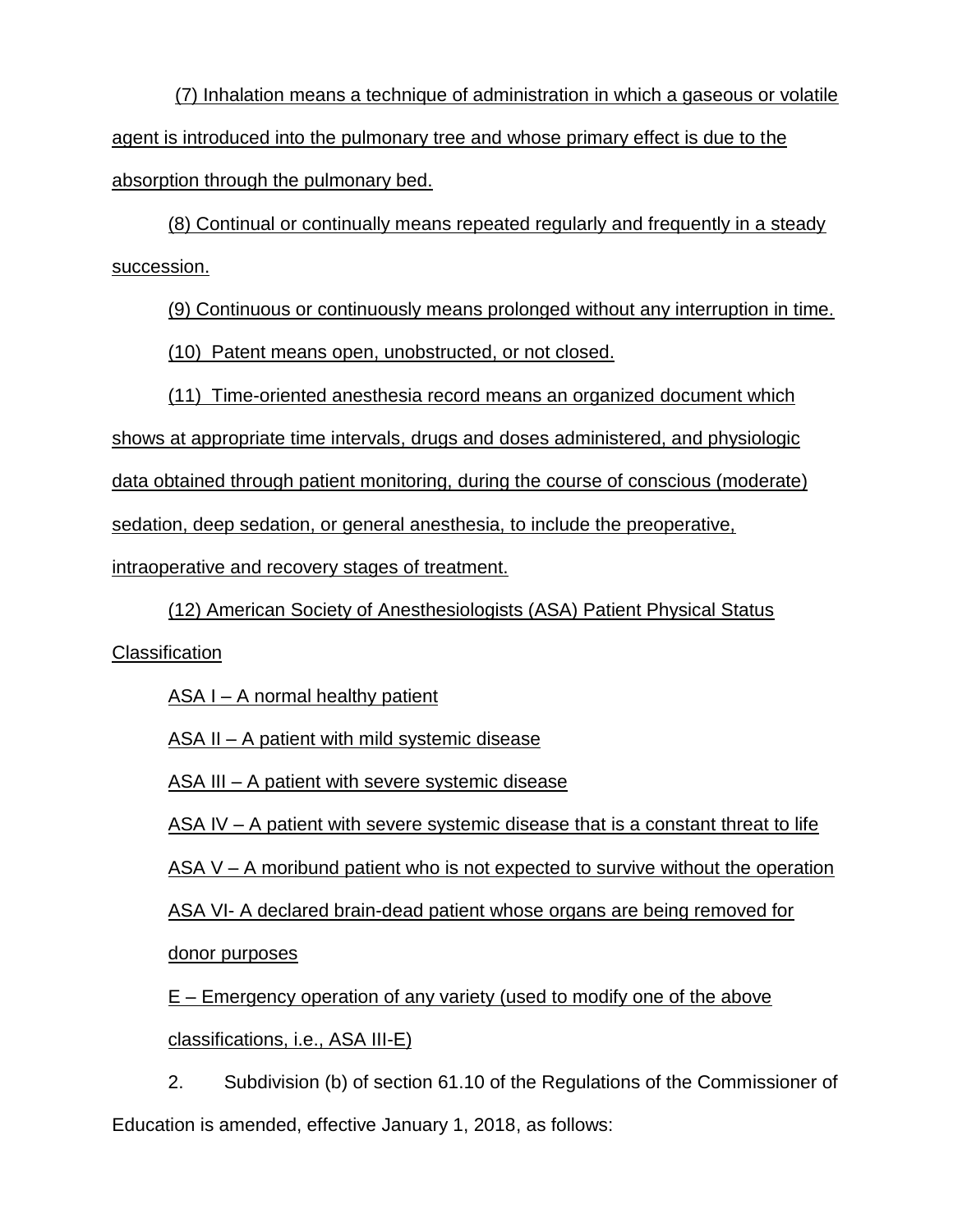(b) Certification requirements.

(1) A licensed dentist shall not employ conscious (moderate) sedation, deep sedation, or general anesthesia in the practice of dentistry, at any location other than a general hospital, unless such dentist possesses a dental anesthesia certificate issued by the department pursuant to this section, except that such certification shall not be required for use of anesthesia as prescribed in section 6605-a(3) of the Education Law. For such certification the licensed dentist shall meet the requirements of this section, including the educational and training requirements prescribed in subdivision (c) of this section and the practice requirements prescribed in subdivision (d) of this section. Such certificates shall be issued for a three-year term.

(2) Effective January 1, [2001] 2018, certificates shall be issued in the titles:

(i) dental general anesthesia, which authorizes a licensed dentist to employ conscious (moderate) sedation (enteral or parenteral route with or without inhalation agents), deep sedation, and general anesthesia;

(ii) dental parenteral conscious (moderate) sedation for patients 13 years old and older, which authorizes a licensed dentist to employ conscious (moderate) sedation (enteral or parenteral route with or without inhalation agents) on all patients 13 years old and older; [and]

(iii) dental parenteral conscious (moderate) sedation for patients 12 years old and younger, which authorizes a licensed dentist to employ conscious (moderate) sedation (enteral or parenteral route with or without inhalation agents) on all patients;

(iv) dental, enteral conscious (moderate) sedation for patients 13 years old and older, which authorizes a licensed dentist to employ conscious (moderate) sedation (enteral route only with or without inhalation agents) [.] on all patients 13 years old and older; and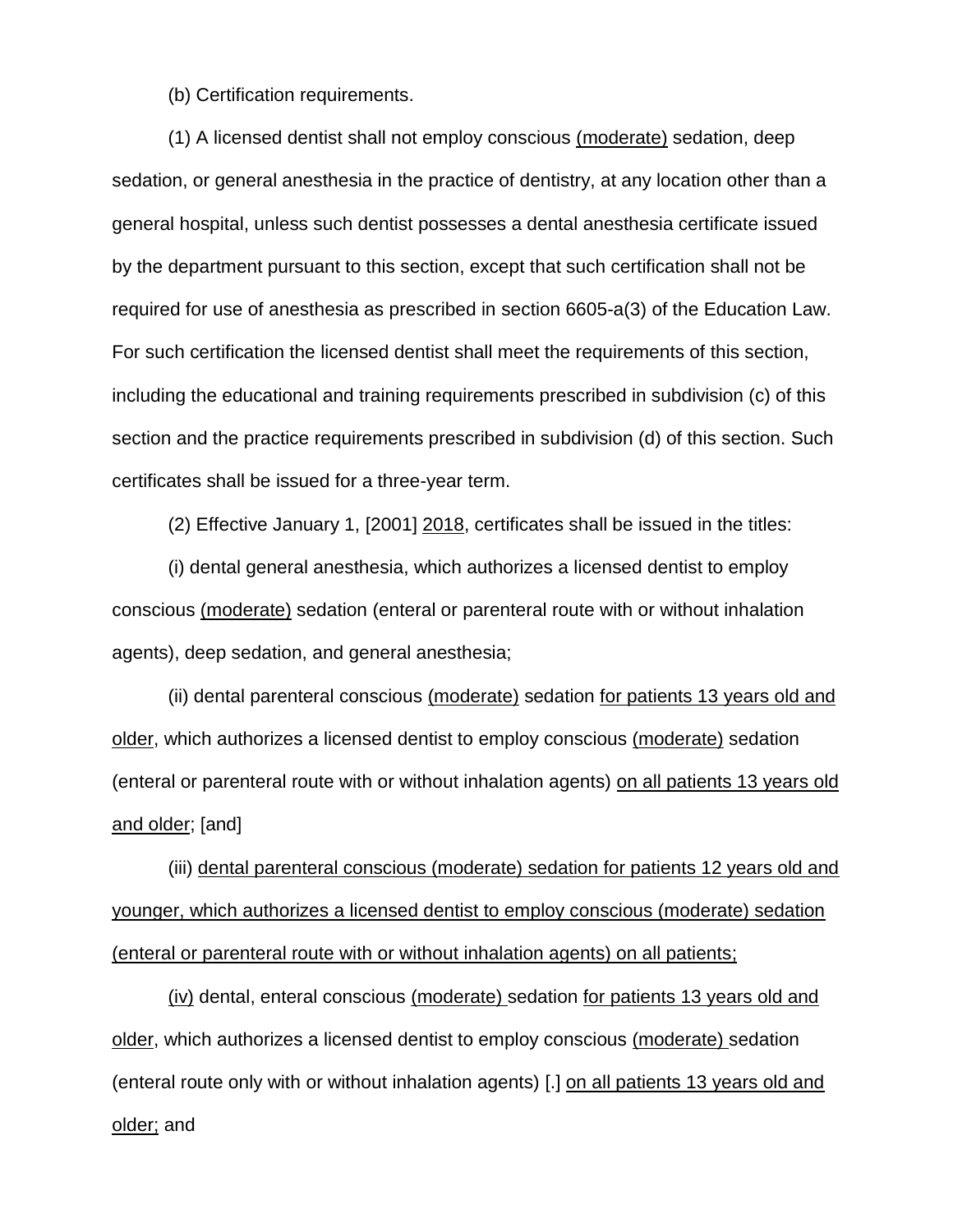(v) dental enteral conscious (moderate) sedation for patients 12 years old and younger, which authorizes a licensed dentist to employ conscious (moderate) sedation (enteral route only with or without inhalation agents) on all patients.

(3) Certificates to administer dental general anesthesia; [and] dental parenteral conscious sedation and [to administer] dental [parenteral] enteral conscious sedation [for parenteral conscious sedation] only which were issued prior to January 1, [2001] 2018 shall continue to be valid until the expiration of their term, at which time the licensed dentist shall be required to [apply for a new initial certificate.] submit an application to the department for renewal of his or her certificate pursuant to the applicable requirements set forth in this section:

[(4) A licensed dentist who holds a certificate to administer general anesthesia and parenteral sedation may also administer conscious sedation using the enteral or parenteral route with or without inhalation agents, and a licensed dentist who holds a certificate to administer conscious sedation using a parenteral route may also administer conscious sedation using an enteral route with or without inhalation agents.]

(i) For renewal of a certificate in dental general anesthesia, a licensed dentist shall satisfy the requirements contained in paragraph (3) of subdivision (c) of this section.

(ii) For the first renewal period for a licensed dentist with an existing dental enteral or parenteral conscious sedation certificate issued prior to January 1, 2018 who seeks to administer dental enteral or dental parenteral conscious (moderate) sedation to patients 12 years old and younger, the licensee shall satisfy the requirements contained in paragraph (3) of subdivision (c) of this section and submit to the department for review nine time-oriented anesthesia records of such patients who either were: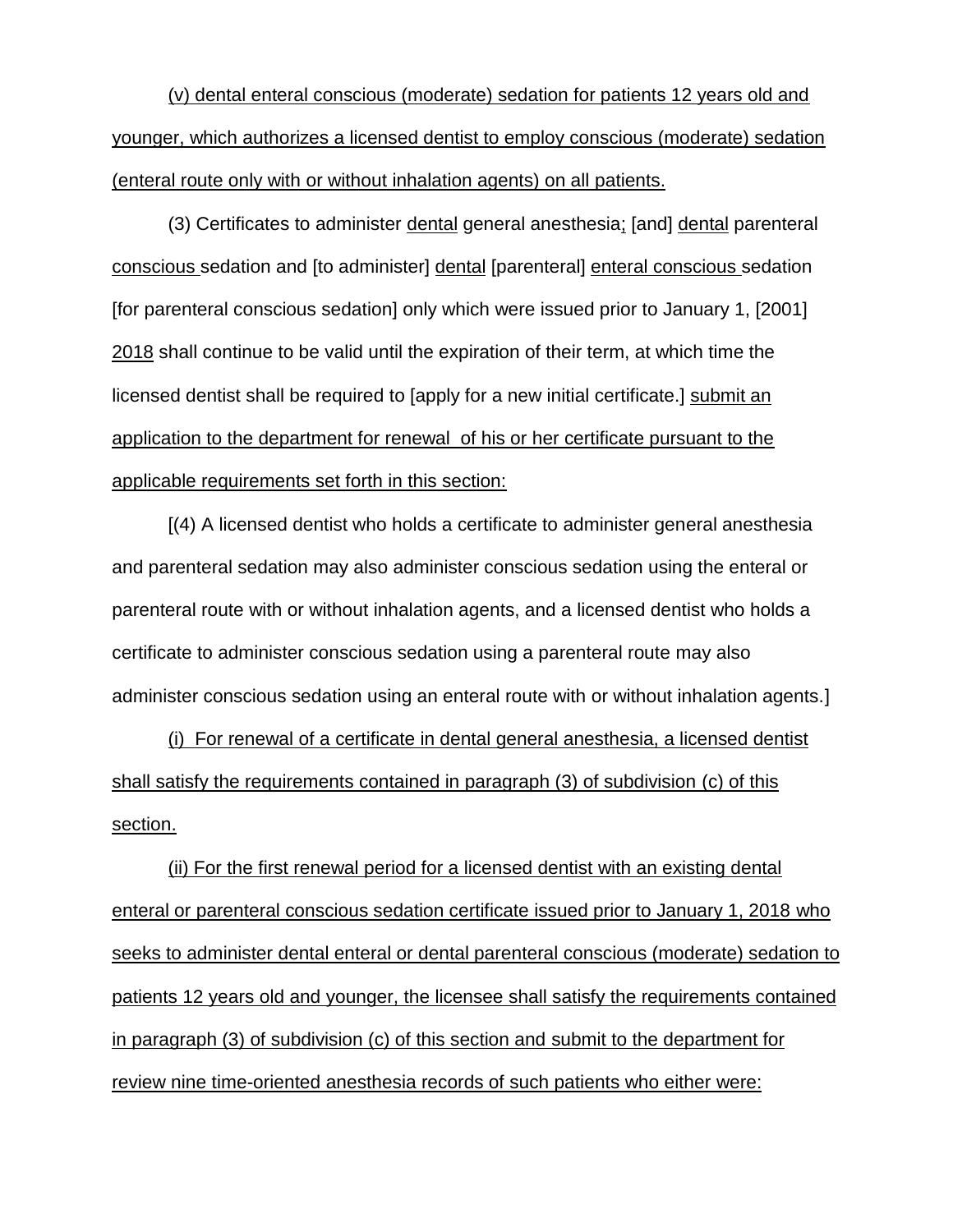(a) treated by the licensed dentist utilizing conscious (moderate) sedation (enteral/parenteral) during his or her last triennial registration period; or

(b) patients where the licensed dentist was the supervising attending dentist or a faculty member supervising the student who was administering the conscious (moderate) sedation technique (enteral/parenteral) being administered during his or her last triennial registration period.

(iii) If a licensed dentist who seeks to administer dental enteral or dental parenteral conscious (moderate) sedation to patients 12 years old and younger does not meet the aforementioned requirements, the department may issue him or her the corresponding certificate for patients 13 years old and older, if the licensed dentist meets the renewal requirements for said certificate as set forth in paragraph (3) of subdivision (c) of this section.

(4) Upon the request of the department, the licensed dentist shall submit to the department copies of time-oriented anesthesia records that satisfy the recordkeeping requirements contained in paragraph (8) of subdivision (d) of this section, with or without the patient charts, to verify that the licensed dentist is in compliance with the above-referenced record-keeping requirements and ensure that the licensed dentist is practicing within the scope of the dental anesthesia certificate held by him or her.

(5) Upon renewal of a dental anesthesia certification, the department may request copies of patient charts or time-oriented anesthesia records.

3. Subdivision (c) of section 61.10 of the Regulations of the Commissioner of Education is amended, effective January 1, 2018, as follows:

(c) Educational and training requirements.

(1) Initial certification.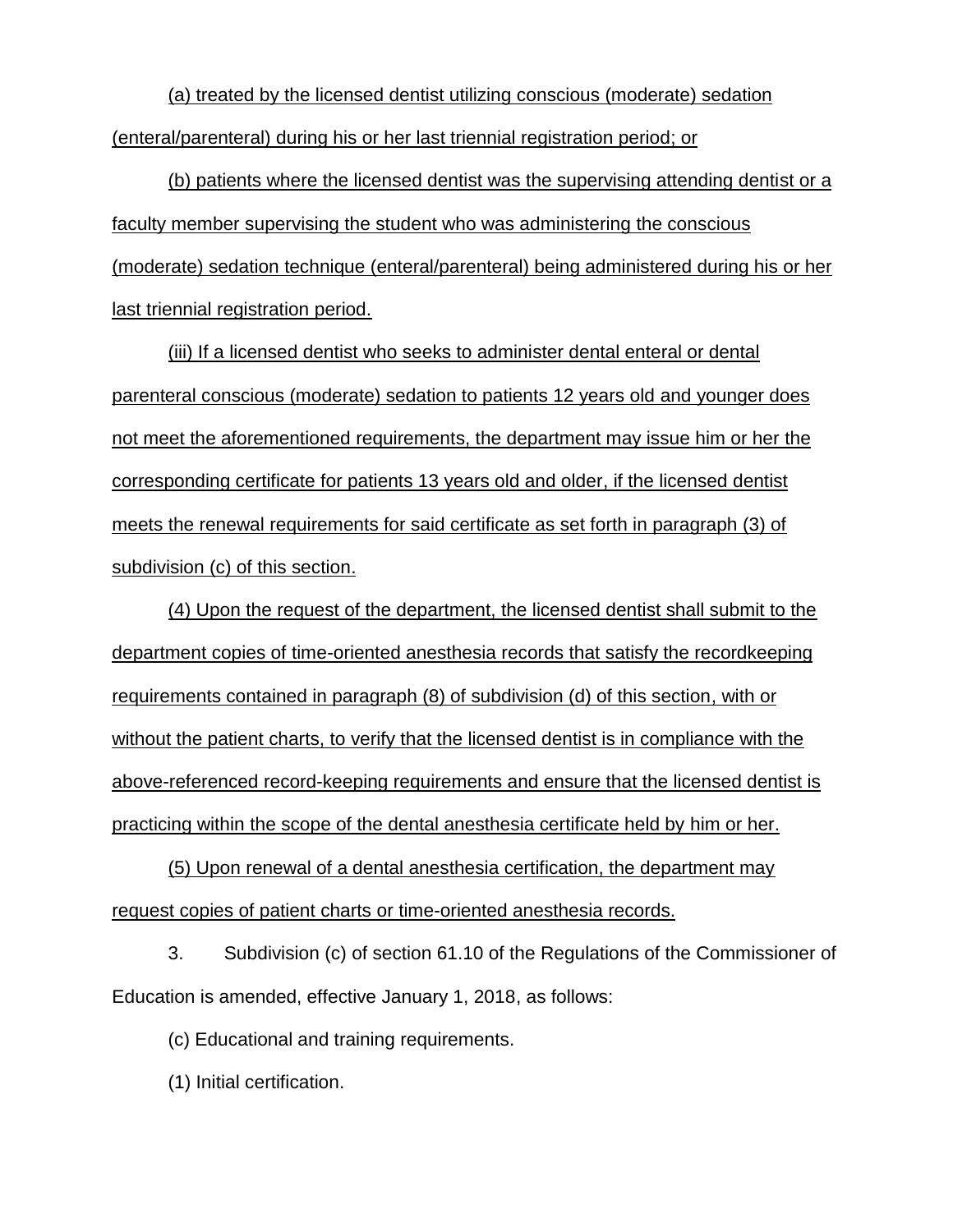(i) Certificate in dental general anesthesia. A licensed dentist shall meet the educational and training requirements in this subparagraph for the initial certificate in dental general anesthesia. [, which authorizes the licensed dentist to employ conscious sedation (enteral or parenteral route with or without inhalation agents), deep sedation, and general anesthesia.] The licensed dentist shall successfully complete:

(a) a course in advanced cardiac life support (ACLS), or its equivalent as determined by the department, and have current documentation of course completion attesting to this fact; and

(b) if the licensed dentist is administering general anesthesia to patients 12 years old and younger, a course in pediatric advanced life support (PALS), or its equivalent as determined by the department, and have current documentation of course completion attesting to this fact; and

(c) either:

(1) for post-doctoral education completed prior to January 1, 2002, at least one year of such education in anesthesia acceptable to the department, which shall include but not be limited to, coursework in anesthesia, anxiety and pain control, establishing and maintaining emergency airway, and use and interpretation of appropriate monitoring; or at least two years of such education in an approved specialty program or residency, which includes acceptable training and experience, including but not limited to, instruction in general anesthesia and parenteral sedation; provided that the candidate has applied to the department for the initial certificate to employ conscious (moderate) sedation (enteral or parenteral route with or without inhalation agents), deep sedation, and general anesthesia prior to January 1, 2004; or

(2) at least two years of post-doctoral education acceptable to the department and accredited by an acceptable accrediting body, which shall include but not be limited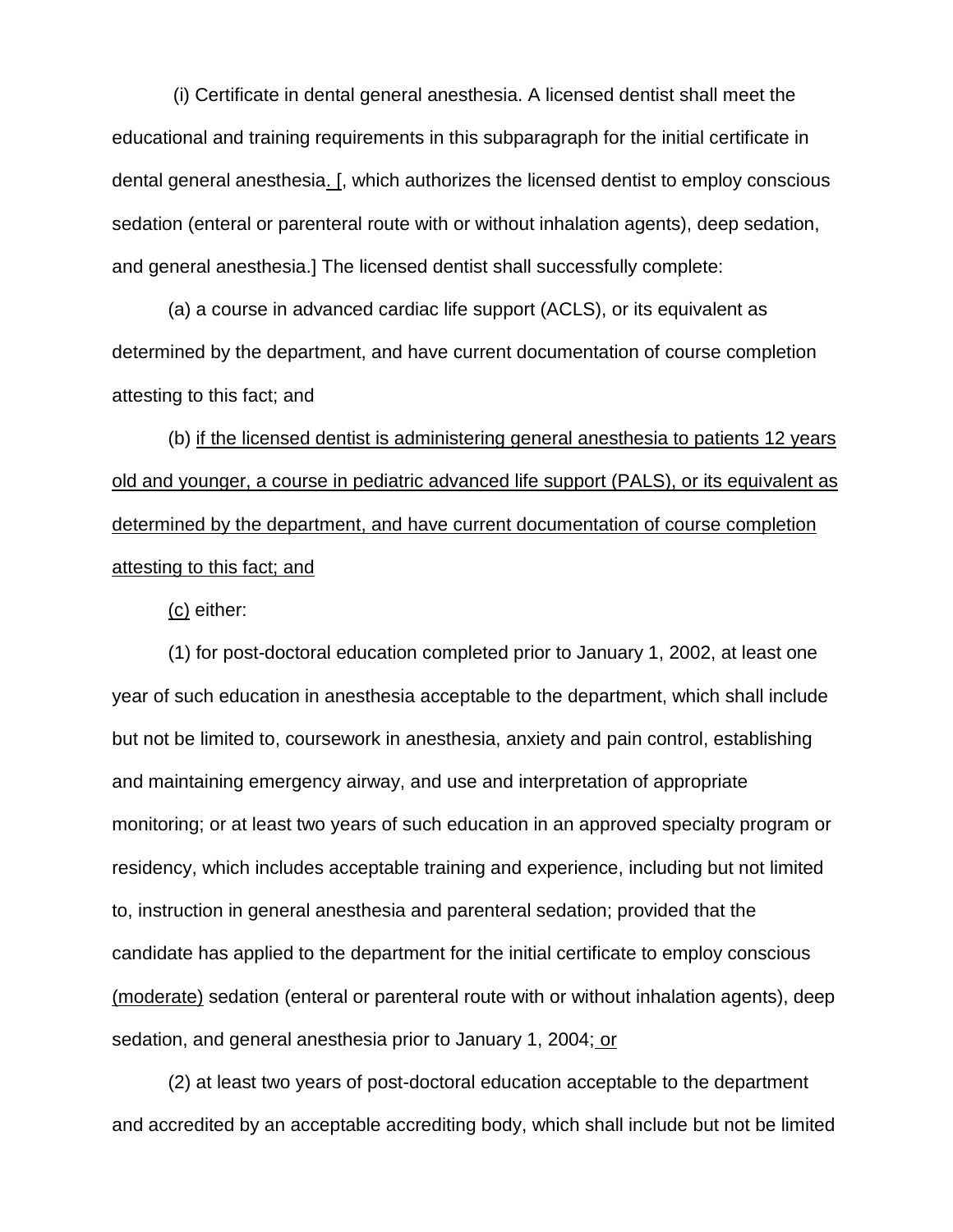to coursework in anesthesia and anxiety and pain control; and one year devoted exclusively to clinical training in general anesthesia and related subjects such as establishing and maintaining an emergency airway and use and interpretation of appropriate monitoring prior to January 1, 2019; or

(3) at least three years of post-doctoral education acceptable to the department and accredited by an acceptable accrediting body, which shall include but not be limited to coursework in anesthesia and anxiety and pain control; and one year devoted exclusively to clinical training in general anesthesia and related subjects such as establishing and maintaining an emergency airway and use and interpretation of appropriate monitoring as of January 1, 2019; or

(4) a graduate level program in oral and maxillofacial surgery acceptable to the department and accredited by an acceptable accrediting body, which shall include but not be limited to instruction in general anesthesia, parenteral sedation, and anxiety and pain control.

(ii) Certificate in dental parenteral conscious (moderate) sedation for patients 13 years old and older. A licensed dentist shall meet the educational and training requirements [in] of this subparagraph for the initial certificate in dental parenteral conscious (moderate) sedation for patients 13 years older and older.[, which authorizes the licensed dentist to employ conscious sedation using an enteral or parenteral route, with or without inhalation agents, which certificate shall not authorize the licensed dentist to employ general anesthesia or deep sedation.] The licensed dentist shall successfully complete:

(a) a course in advanced cardiac life support (ACLS), or its equivalent as determined by the department, and have current documentation of course completion attesting to this fact; and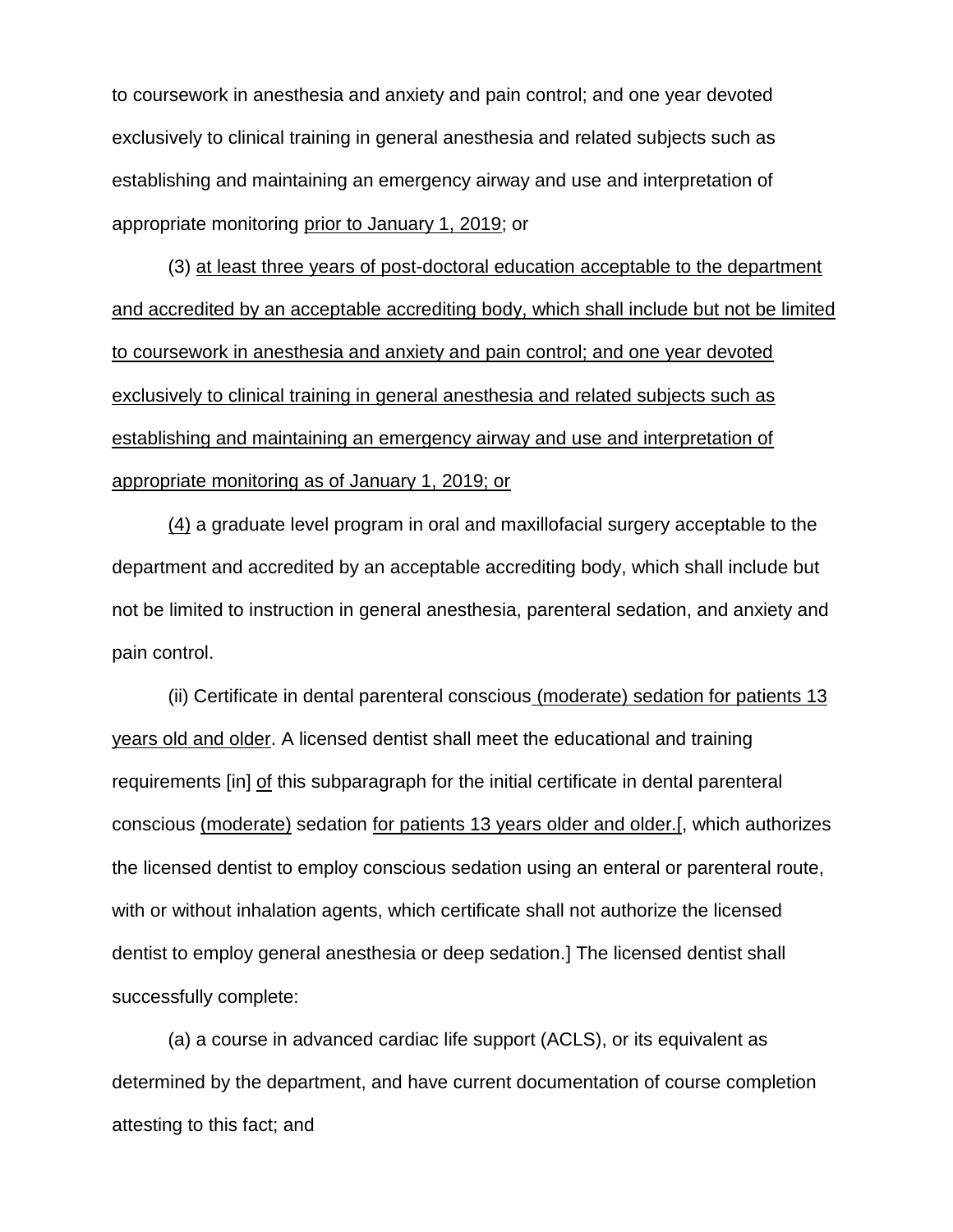(b) [either:

(1) for post-doctoral education completed prior to January 1, 2002, a minimum of 60 clock hours of post-doctoral education acceptable to the department, no fewer than 20 clock hours of which shall consist of the successful use of parenteral conscious sedation on no fewer than 20 patients, the remainder consisting of but not limited to patient evaluation and monitoring, management of emergencies, pharmacology and the control of pain and anxiety; provided that the candidate has applied to the department for the initial certificate to employ conscious sedation using a parenteral or enteral route, with or without inhalation agents, prior to January 1, 2004; or

(2)] pre-doctoral or post-doctoral education acceptable to the department and accredited by an acceptable accrediting body, which shall include a formal course consisting of at least 60 clock hours of coursework[,] that is provided through didactic instruction and/or an anesthesia rotation, which has been previously approved by the department. Simulation experiences may be part of the required coursework, which shall include [including] but not be limited to, coursework in patient evaluation and monitoring, management of emergencies, rescue of patients from deep sedation, management of the pediatric and adult airways, pediatric and adult cardiac and pulmonary anatomy and physiology, pediatric and adult pharmacology, and the control of pain and anxiety; and in addition to the 60 clock hours of coursework, a clinical experience demonstrating the successful use of dental parenteral conscious (moderate) sedation on no fewer than 20 live dental patients via the intravenous route[.] who shall be 13 years old or older in a 1 doctor/student to 1 patient ratio. The student/licensed dentist enrolled in the course shall have his or her name listed on the anesthesia record and shall be the individual administering the medications and documenting said administration, as well as the physiologic findings required on the anesthesia record.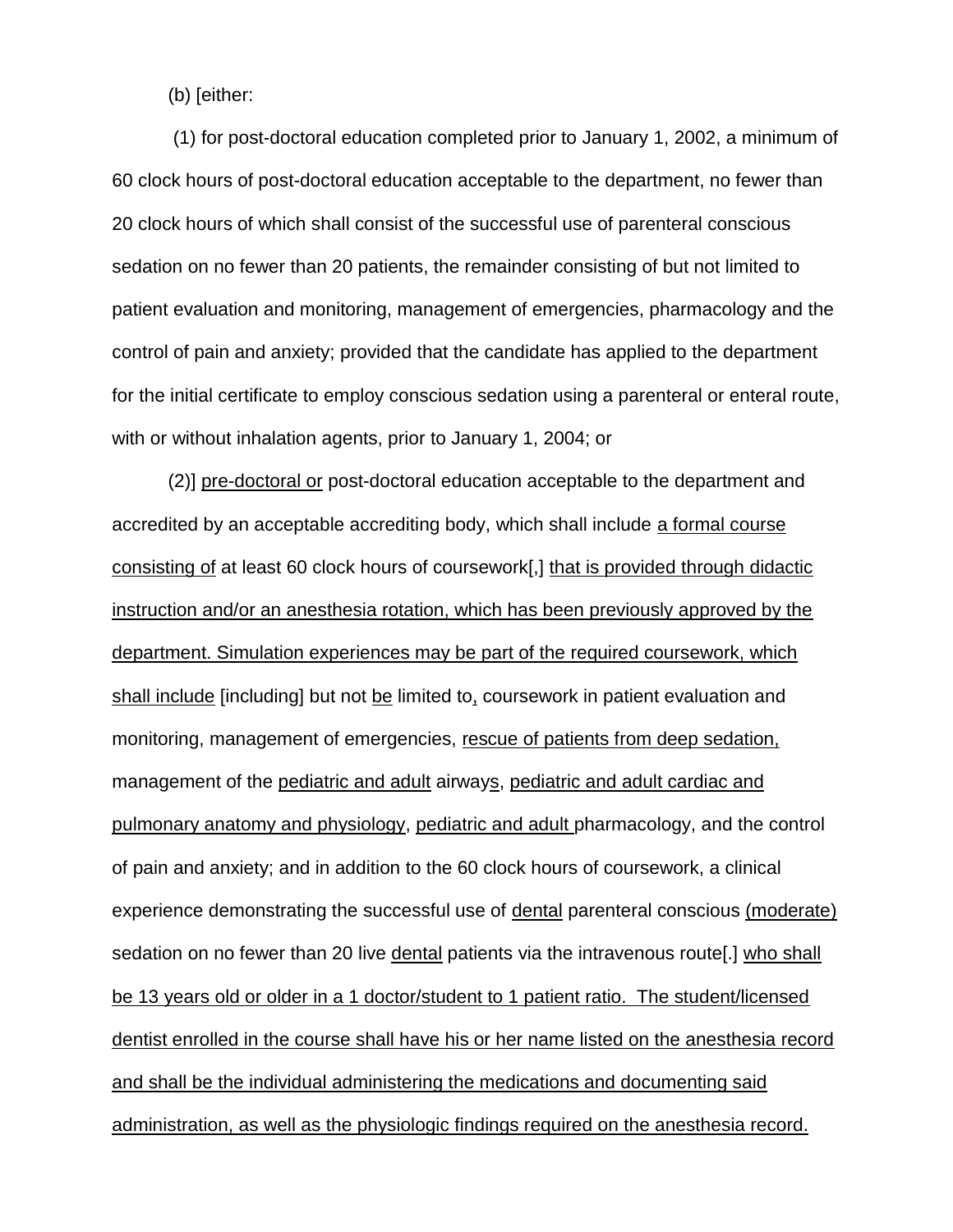The patients shall be monitored, at a minimum, pursuant to the practice requirements as set forth in subdivision (d) of this section. If the clinical portion of the course is given outside a teaching institution, a formal memorandum of understanding (MOU) between the teaching institution and the clinical teaching center (facility) shall be in place attesting that the clinical facility is held to the same practice standards as the teaching institution.

(iii) Certificate in dental parenteral conscious (moderate) sedation for patients 12 years old and younger. A licensed dentist shall meet the educational and training requirements of this subparagraph for the initial certificate in dental parenteral conscious (moderate) sedation for patients 12 years old and younger. The licensed dentist shall successfully complete:

(a) a course in advanced cardiac life support (ACLS), or its equivalent as determined by the department, and have current documentation of course completion attesting to this fact;

(b) a course in pediatric advanced life support (PALS), or its equivalent as determined by the department, and have current documentation of course completion attesting to this fact; and

(c) pre-doctoral or post-doctoral education accredited by an acceptable accrediting body, which shall include a formal course consisting of at least 60 clock hours of coursework that is provided through didactic instruction and/or an anesthesia rotation, which has been previously approved by the department. Simulation experiences can be part of the coursework which shall include but not be limited to, coursework in patient evaluation and monitoring, management of emergencies, rescue of patients from deep sedation, management of the pediatric and adult airways, pediatric and adult cardiac and pulmonary anatomy and physiology, pediatric and adult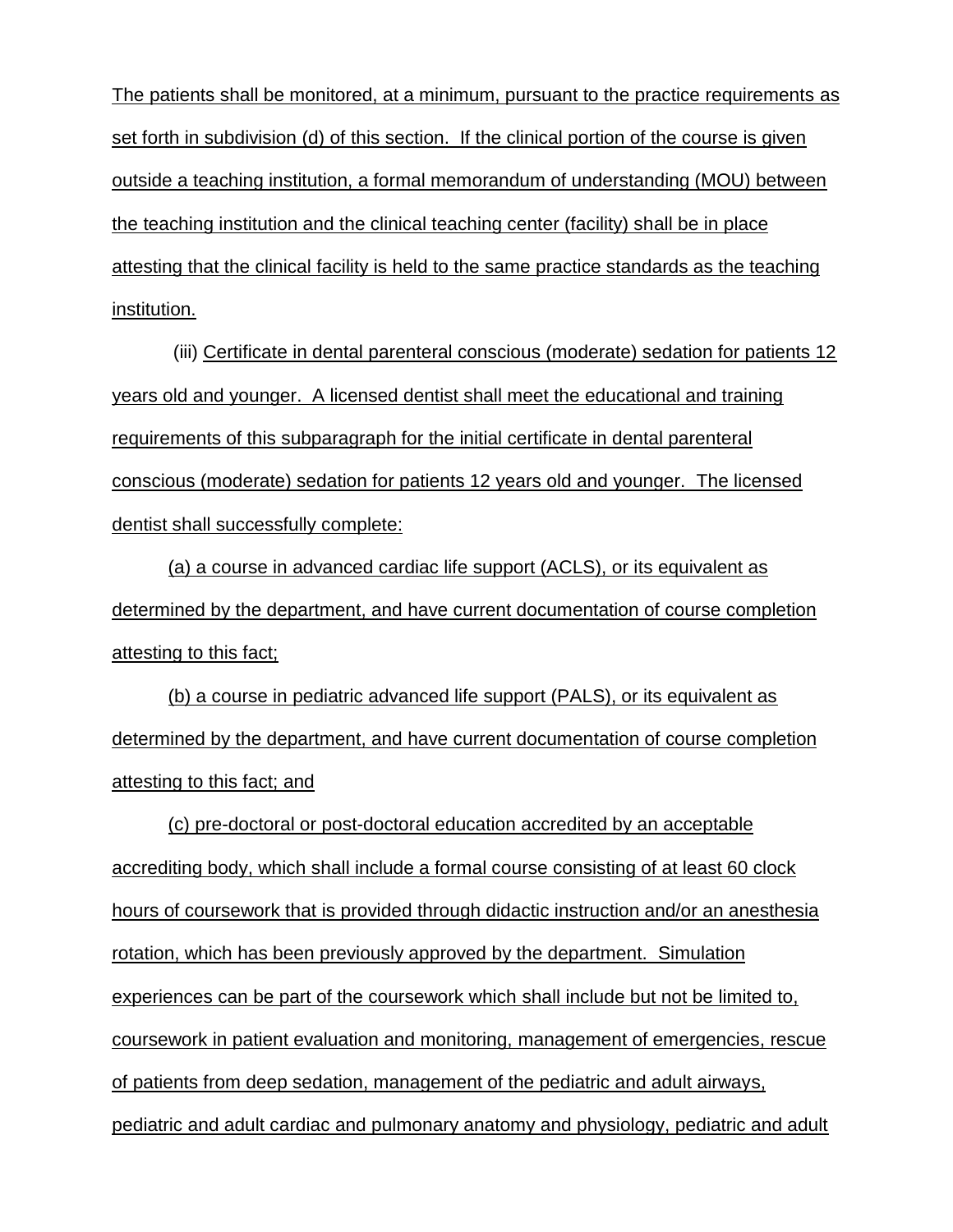pharmacology, and the control of pain and anxiety; and in addition to the 60 clock hours of coursework, a clinical experience, acceptable to and previously approved by the department, demonstrating the successful use of dental parenteral conscious (moderate) sedation by the intravenous route on no fewer than 15 live dental patients who shall be 12 years old or younger and five live dental patients who shall be 13 years old or older in a 1 doctor/student to 1 patient ratio. The student/licensed dentist enrolled in the course shall have his or her name listed on the anesthesia record and shall be the individual administering the medications and documenting said administration, as well as the physiologic findings required on the anesthesia record. The patients shall be monitored, at a minimum, pursuant to the practice requirements as set forth in subdivision (d) of this section. If the clinical portion of the course is given outside a teaching institution, a formal memorandum of understanding (MOU) between the teaching institution and the clinical teaching center (facility) shall be in place attesting that the clinical facility is held to the same practice standards as the teaching institution.

(iv) Certificate in dental enteral conscious (moderate) sedation for patients 13 years old and older. A licensed dentist shall meet the educational and training requirements of [clause (*a*) of] this subparagraph[, unless such requirements are waived pursuant to clause (*b*) of this subparagraph,] for the initial certificate in dental enteral conscious (moderate) sedation for patients 13 years old and older. [, which authorizes the licensed dentist to employ conscious sedation using only an enteral route of administration, with or without inhalation agents, which certificate shall not authorize the licensed dentist to employ conscious sedation using a parenteral route or deep sedation or general anesthesia.

(a)] The licensed dentist shall successfully complete: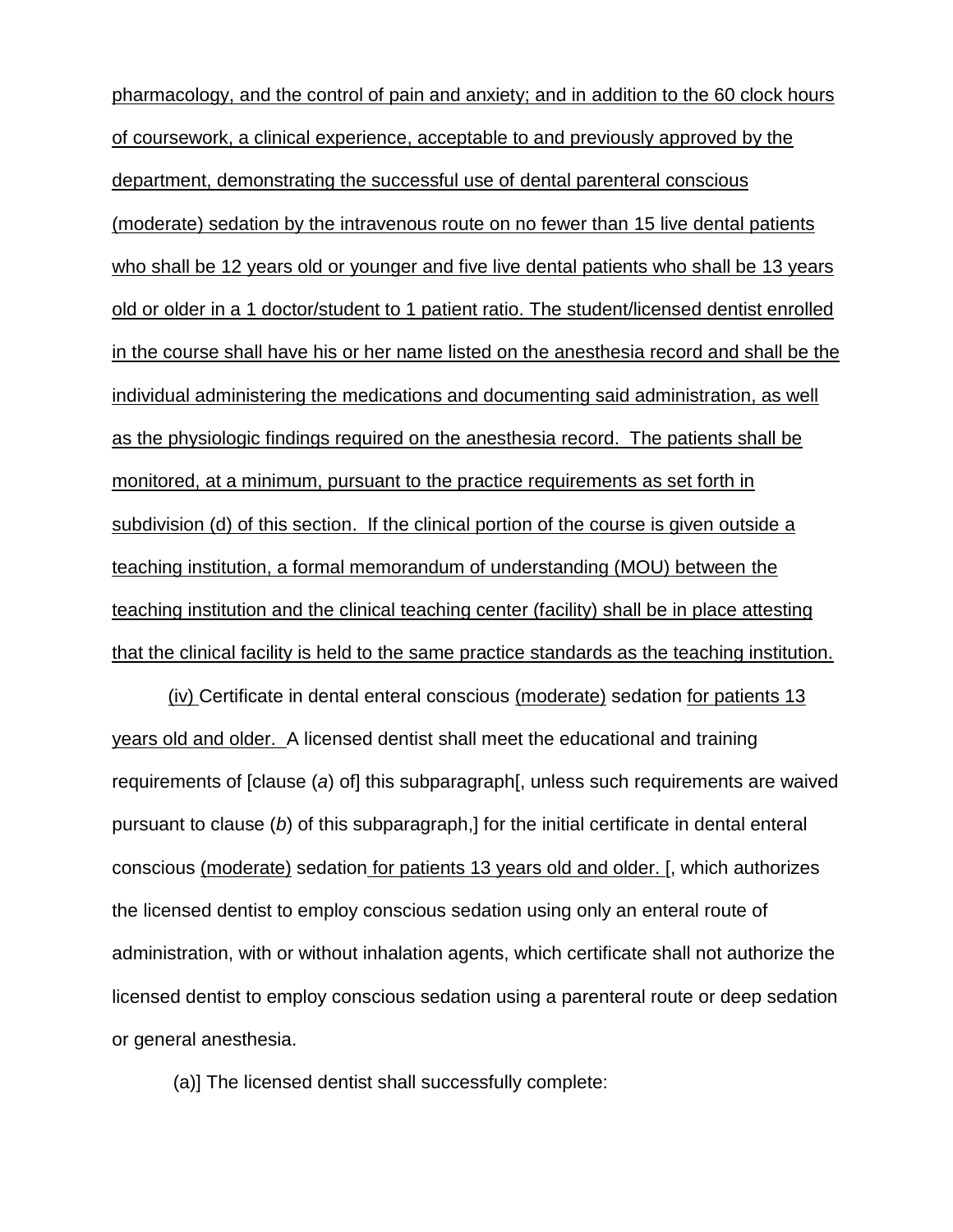([1]a) a course in [basic life support (BLS)] advanced cardiac life support (ACLS), or its equivalent as determined by the department, and have current documentation of course completion attesting to this fact; and

 $(2)$  either:

([i]b) pre-doctoral education or post-doctoral education [consisting of a specialty program or residency, which education is accredited by an acceptable accrediting body and which includes coursework in basic life support (BLS) and additional coursework consisting of at least 18 clock hours, which includes but is not limited to, instruction in nitrous oxide use and emergency management. In addition to the coursework in BLS and the 18 clock hours of coursework, the program shall require 20 clinically-oriented experiences in the use of enteral conscious sedation techniques. Clinically-oriented experiences may include group observations of patients undergoing enteral conscious sedation techniques; or

(ii) post-doctoral coursework approved by the department, which has equivalent rigor as coursework approved by an acceptable accrediting body as prescribed in item (i) of this subclause, and which includes coursework in basic life support (BLS) and additional coursework consisting of at least 18 clock hours, which includes but is not limited to, instruction in nitrous oxide use and emergency management. In addition to the coursework in ELS and the 18 clock hours of coursework, the program shall require 20 clinically-oriented experiences in the use of enteral conscious sedation techniques. Clinically-oriented experiences may include group observations of patients undergoing enteral conscious sedation techniques.

(b) For licensed dentists who apply to the department prior to January 1, 2002 for the certificate to employ conscious sedation using only an enteral route with or without inhalation agents, the department shall waive the educational and training requirement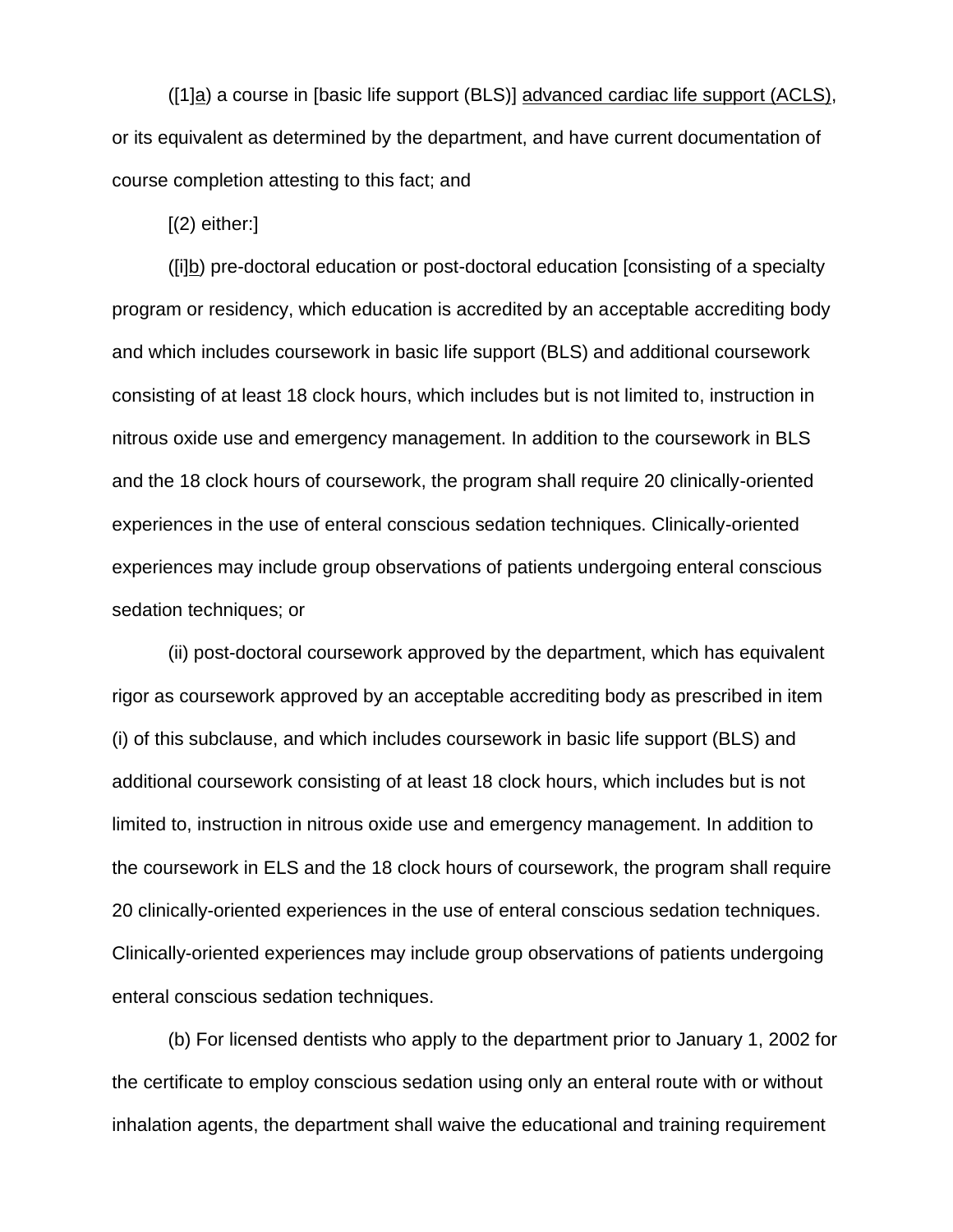prescribed in clause (*a*) of this subparagraph, provided that such licensed dentist has lawfully employed enteral conscious sedation with or without inhalation agents successfully on at least 30 patients during the period beginning January 1, 1997 and ending December 31, 2000, and that the candidate has never had a mortality or morbidity related to the employment of such sedation, which facts the licensed dentist shall be required to adequately document to the department upon request, except that the licensed dentist shall be required to successfully complete a course in Basic Life Support (BLS), or its equivalent as determined by the department, within one year of the effective date of the certificate to employ conscious sedation using only an enteral route with or without inhalation agents, and have current documentation of BLS course completion attesting to this fact.] accredited by an acceptable accrediting body, and which shall include a formal course consisting of at least 60 clock hours of coursework that is provided through didactic instruction and/or an anesthesia rotation, which has been previously approved by the department. Simulation experiences may be part of the required coursework which shall include but not be limited to, coursework in patient evaluation and monitoring, management of emergencies including IV access, rescue of patients from deep sedation, management of the pediatric and adult airways, pediatric and adult cardiac and pulmonary anatomy and physiology, pediatric and adult pharmacology, and the control of pain and anxiety; and in addition to the 60 clock hours of coursework, a clinical experience, acceptable to and previously approved by the department, demonstrating the successful use of dental enteral conscious (moderate) sedation on no fewer than ten (10) live clinical dental patients who shall be 13 years old or older and who are physically present in the same location as the students. The students may be in groups no larger than five. The patients shall be monitored, at a minimum, pursuant to the practice requirements as set forth in subdivision (d) of this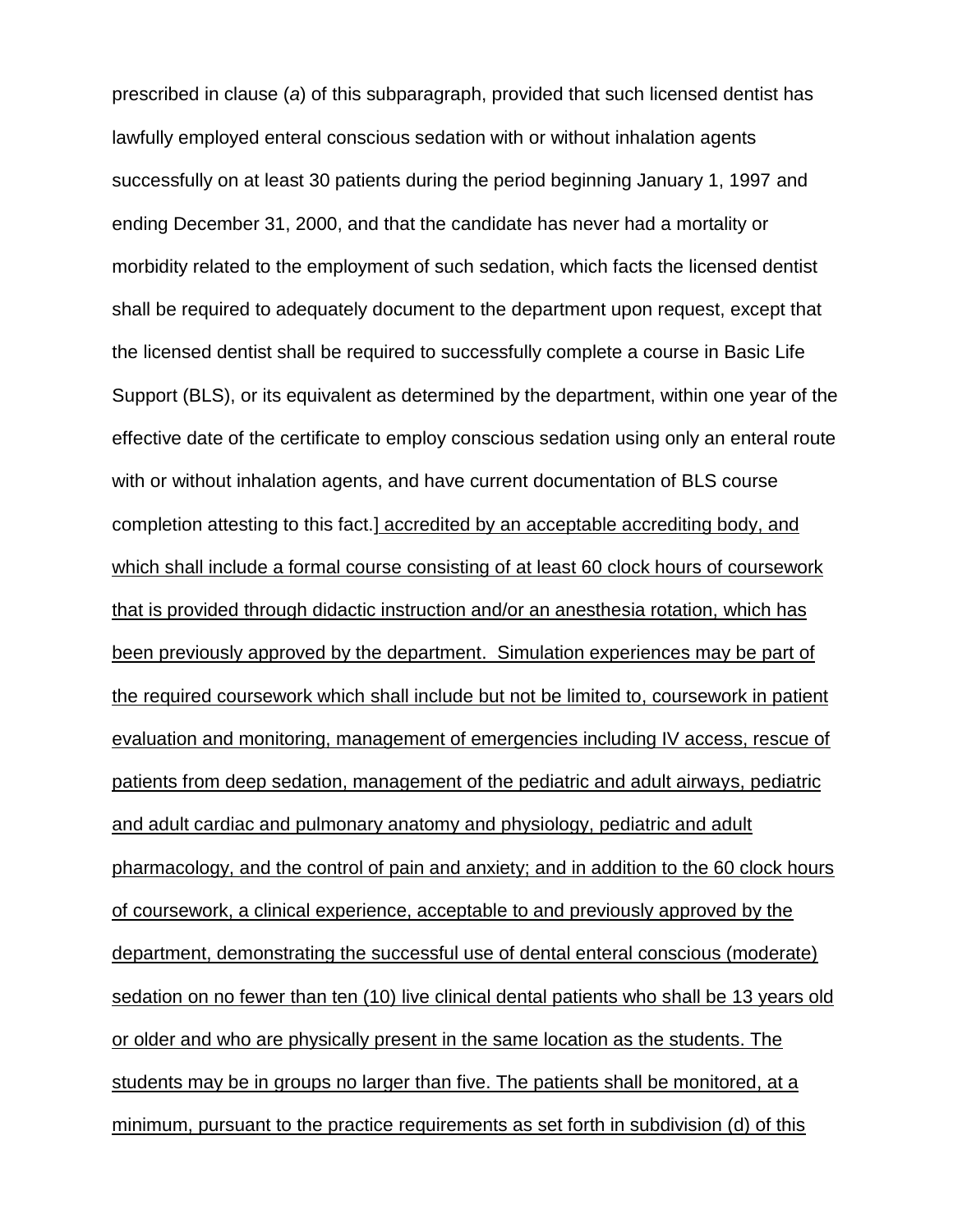section. If the clinical portion of the course is given outside a teaching institution, a formal memorandum of understanding (MOU) between the teaching institution and the clinical teaching center (facility) shall be in place attesting that the clinical facility is held to the same practice standards as the teaching institution.

(v) Certificate in dental enteral conscious (moderate) sedation for patients 12 years old and younger. A licensed dentist shall meet the educational and training requirements in this subparagraph for the initial certificate in dental enteral conscious (moderate) sedation for patients 12 years old and younger. The licensed dentist shall successfully complete:

(a) a course in advanced cardiac life support (ACLS), or its equivalent as determined by the department, and have current documentation of course completion attesting to this fact;

(b) a course in pediatric advanced life support (PALS), or its equivalent as determined by the department and have current documentation of course completion attesting to the fact; and

(c) pre-doctoral or post-doctoral education acceptable to the department and accredited by an acceptable accrediting body, which shall include a formal course consisting of at least 60 clock hours of coursework that is provided through didactic instruction and/or an anesthesia rotation, which has been previously approved by the department. Simulation experiences can be part of the coursework which shall include but not be limited to coursework in patient evaluation and monitoring, management of emergencies, including IV access, rescue of patients from deep sedation, management of the pediatric and adult airways, pediatric and adult cardiac and pulmonary anatomy and physiology, pediatric and adult pharmacology, and the control of pain and anxiety; and in addition to the 60 clock hours of coursework, a clinical experience demonstrating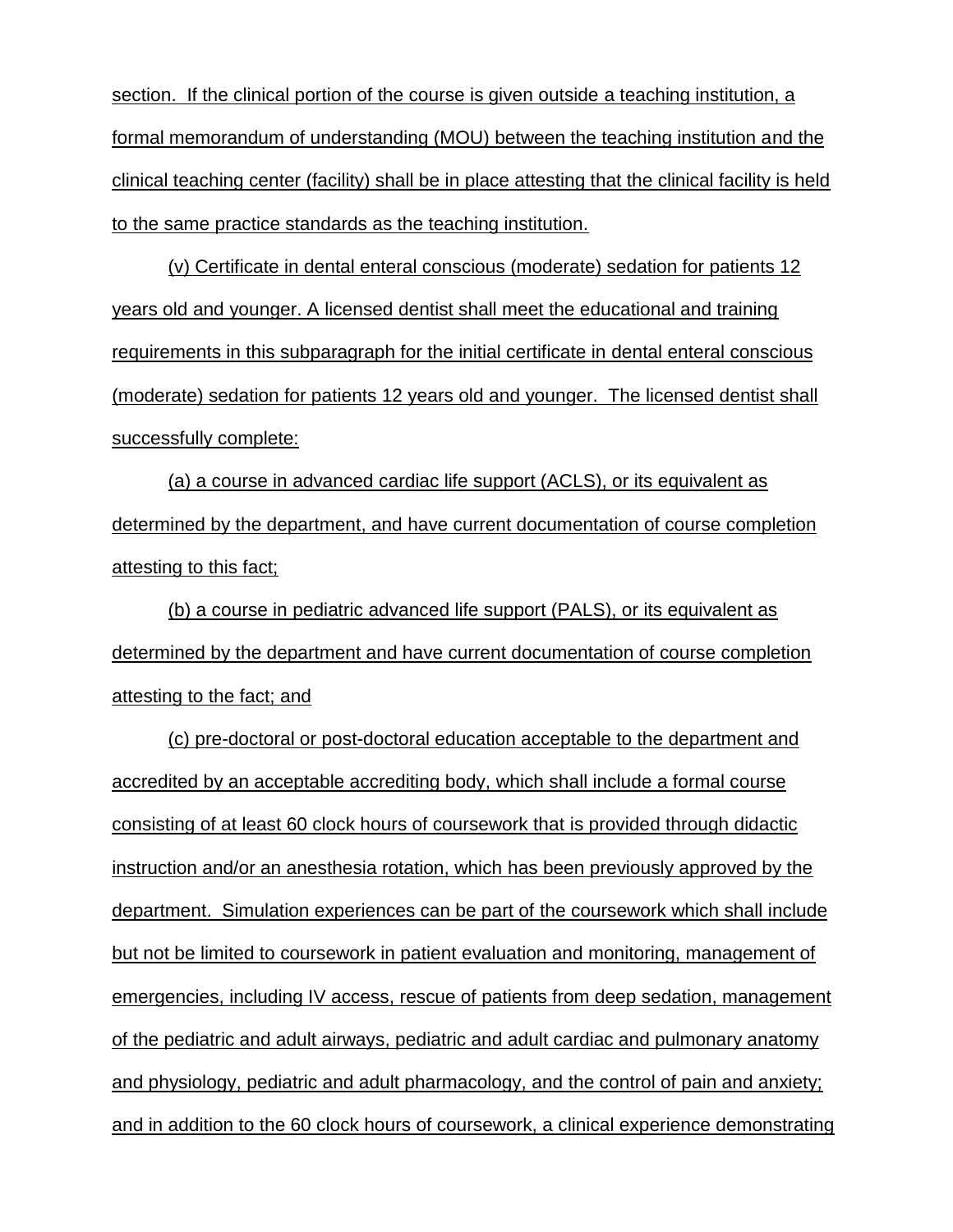the successful use of dental enteral conscious (moderate) sedation on no fewer than 15 live clinical dental patients 12 years old or younger and five live clinical dental patients 13 years old or older in a 2:1 doctor/student to patient ratio. For the purpose of this section, a 2:1 doctor/student to patient ratio means the doctor/student providing dental care to the patient and a second doctor/student monitoring and documenting the sedation care can receive credit for the procedure as it relates to the minimum number of sedations required for certification. Both of these doctors/students shall be with the patient during the entire time of treatment and cannot be involved with any other activities or responsibilities. Only the two doctors/students involved in direct patient care/monitoring can receive credit for treating the patient undergoing the procedure and sedation. The student/licensed dentist enrolled in the course shall have his or her name listed on the anesthesia record and shall be the individual administering the medications and documenting said administration, as well as the physiologic findings required on the anesthesia record. The patients shall be monitored, at a minimum, pursuant to the practice requirements set forth in subdivision (d) of this section. If the clinical portion of the course is given outside a teaching institution, a formal memorandum of understanding (MOU) between the teaching institution and the clinical teaching center (facility) shall be in place attesting that the clinical facility is held to the same practice standards as the teaching institution.

(2) Certification through endorsement.

For endorsement of a dental anesthesia certificate from another jurisdiction of the United States or Canada, the applicant shall submit to the department a certificate of good standing from said jurisdiction and currently be registered to practice dentistry in the State of New York, and shall submit satisfactory evidence of having met the following requirements for the requested certificate: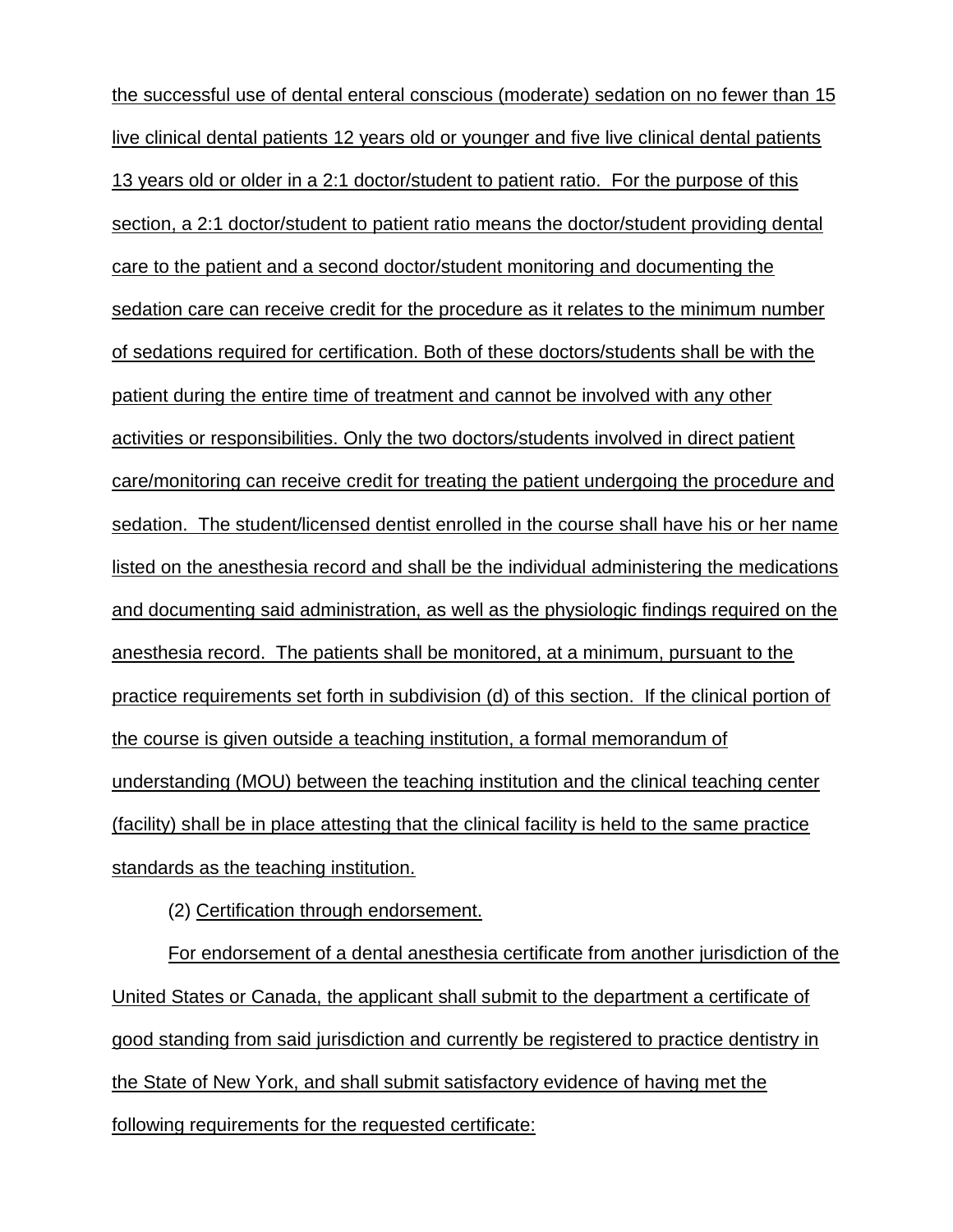(i) General anesthesia:

Certificate of completion of a Commission on Dental Accreditation (CODA) accredited oral and maxillofacial surgery program or a CODA accredited dental anesthesia program.

(ii) Dental parenteral conscious (moderate) sedation for patients 13 years old and older:

(a) if the applicant has ever had any patients with irreversible morbidity or mortality due to the sedation provided by him or her, the applicant must provide an explanation of the incident(s) to the department for review, in a form prescribed by the department. Depending on the circumstances, the department may require remediation before a dental parenteral conscious (moderate) sedation for patients 13 years old and older certificate will be issued;

(b) provide 20 anesthesia records of patients that the applicant has administered parenteral conscious (moderate) sedation (by the intravenous route) in the licensed jurisdiction, within the three years immediately preceding the applicant's submission of his or her application to the department for review with no patients having had irreversible morbidity or mortality due to the sedation provided by the applicant. These records shall include monitoring that is required by clause (b) of subparagraph (ii) of paragraph (4) of subdivision (d) of this section for the administration of parenteral conscious (moderate) sedation; and

(c) provide current documentation of completion of a course in advanced cardiac life support (ACLS) from a department approved course sponsor, or its equivalent as determined by the department.

(iii) Dental parenteral conscious (moderate) sedation for patients 12 years old and younger: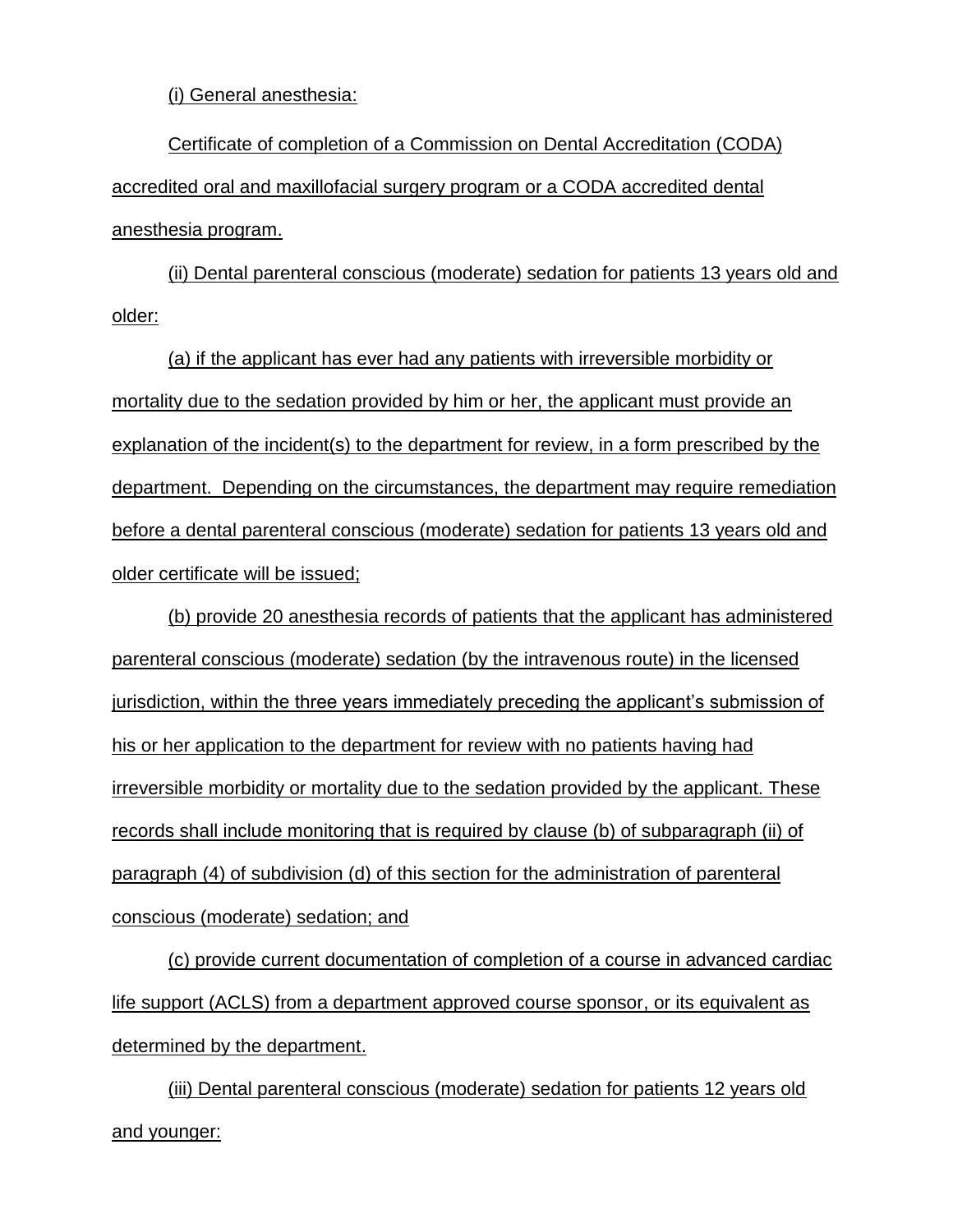(a) if the applicant has ever had any patients with irreversible morbidity or mortality due to the sedation provided by him or her, the applicant must provide an explanation of the incident(s) to the department for review, in a form prescribed by the department. Depending on the circumstances, the department may require remediation before a dental parenteral conscious (moderate) sedation for patients 12 years old and younger certificate will be issued;

(b) have a certificate to provide parenteral conscious (moderate) sedation for, at least, the 3 years immediately preceding the applicant's submission of his or her application to the department for review;

(c) provide 15 anesthesia records of patients 12 years old and younger and five anesthesia records of patients 13 years old and older, that the applicant has administered parenteral conscious (moderate) sedation (via the intravenous route) in the licensed jurisdiction, within the three years immediately preceding the applicant's submission of his or her application to the department for review with no patients having had irreversible morbidity or mortality due to the sedation provided by the applicant. These records shall include monitoring that is required by clause (b) of subparagraph (ii), of paragraph (4) of subdivision (d) of this section for the administration of parenteral conscious (moderate) sedation;

(d) provide current documentation of completion of a course in advanced cardiac life support (ACLS) from a department approved sponsor, or its equivalent as determined by the department; and

(e) provide current documentation of completion of a course in pediatric advanced life support (PALS) from a department approved sponsor, or its equivalent as determined by the department.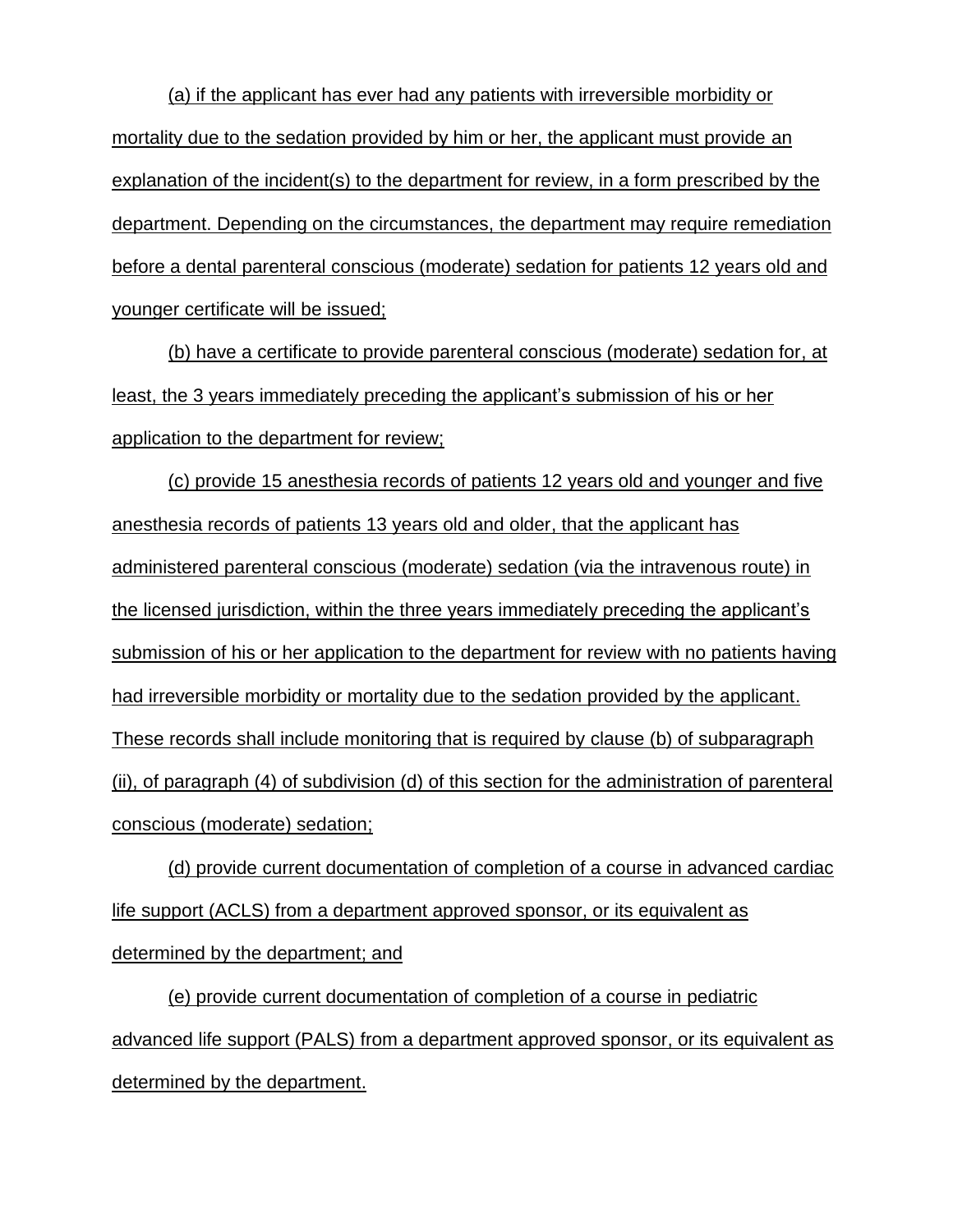(iv) Dental enteral conscious (moderate) sedation for patients 13 years old and older:

(a) if the applicant has ever had any patients with irreversible morbidity or mortality due to the sedation provided by him or her, the applicant must provide an explanation of the incident(s) to the department for review, in a form prescribed by the department. Depending on the circumstances, the department may require remediation before a dental enteral conscious (moderate) sedation for patients 13 years old and older certificate will be issued;

(b) provide 20 anesthesia records of patients that the applicant has administered enteral conscious (moderate) sedation in the licensed jurisdiction, within the three years immediately preceding the applicant's submission of his or her application to the department for review, in a form prescribed by the department. These records shall include monitoring that is required by clause (b) of subparagraph (ii) of paragraph (4) of subdivision (d) of this section for the administration of enteral conscious (moderate) sedation; and

(c) provide current documentation of completion of a course in advanced cardiac life support (ACLS) from a department approved course sponsor, or its equivalent as determined by the department.

(v) Dental enteral conscious (moderate) sedation for patients 12 years old and younger:

(a) if the applicant has ever had any patients with irreversible morbidity or mortality due to the sedation provided by him or her, the applicant must provide an explanation of the incident(s) to the department for review, in a form prescribed by the department. Depending on the circumstances, the department may require remediation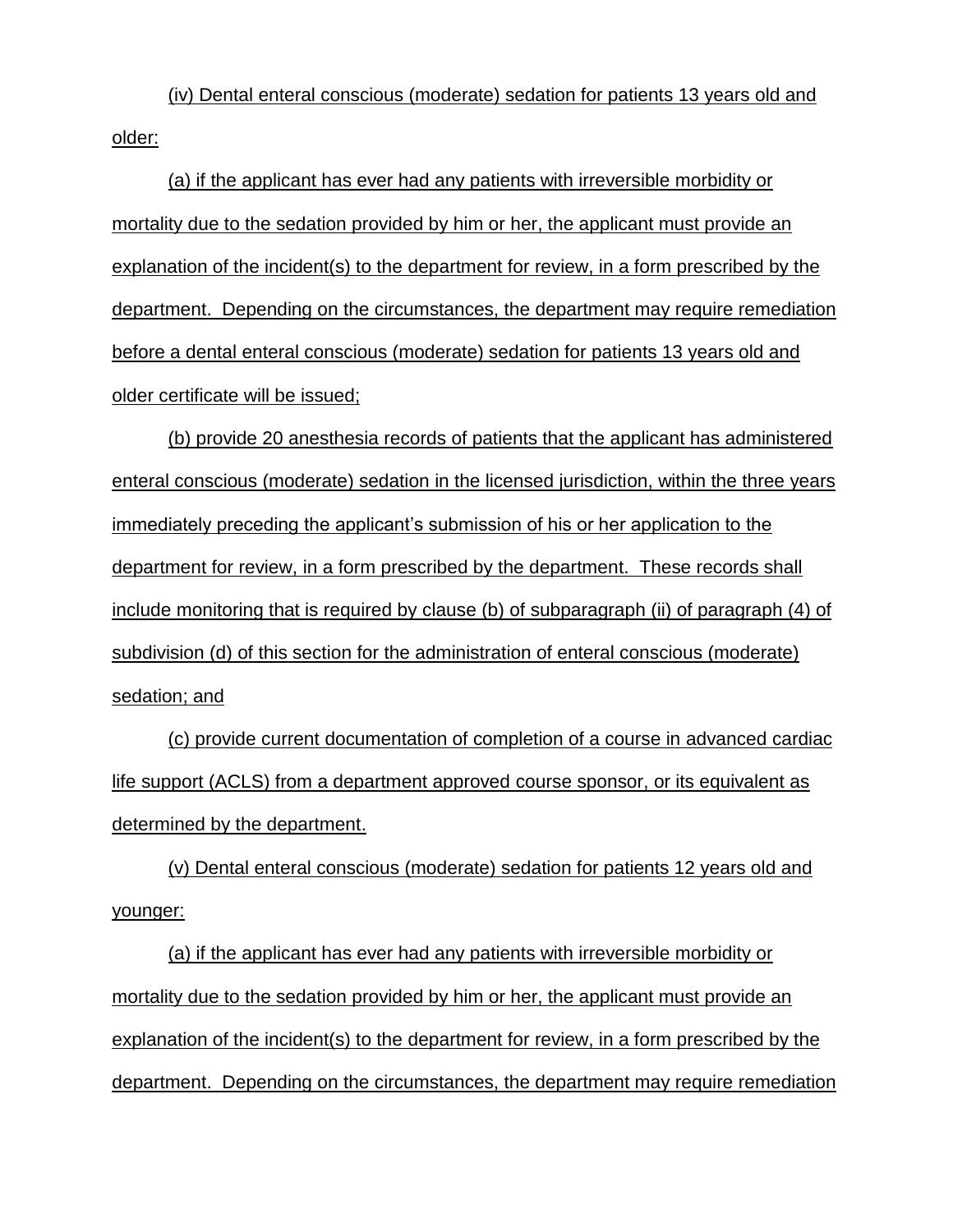before a dental enteral conscious (moderate) sedation certificate for patients 12 years old and younger will be issued;

(b) have a certificate to provide enteral conscious (moderate) sedation for at least the 3 years immediately preceding the applicant's submission of his or her application to the department for review;

(c) provide 15 anesthesia records of patients 12 years old and younger and five anesthesia records of patients 13 years old and older, that the applicant has administered enteral conscious (moderate) sedation in the licensed jurisdiction, within the three years immediately preceding the applicant's submission of his or her application to the department for review. These records shall include monitoring that is required by clause (b) of subparagraph (ii) of paragraph (4) of subdivision (d) of this section for the administration of enteral conscious (moderate) sedation;

(d) provide current documentation of completion of a course in advanced cardiac life support (ACLS) from a department approved sponsor, or its equivalent as determined by the department; and

(e) provide current documentation of completion of a course in pediatric advanced life support (PALS) from a department approved sponsor, or its equivalent as determined by the department.

(3) Renewal of certification. A licensed dentist shall meet the educational and training requirements of this paragraph for the renewal of certification.

(i) For the renewal of certificates in dental general anesthesia, [which authorizes the licensed dentist to employ conscious sedation (enteral or parenteral route with or without inhalation), deep sedation, and general anesthesia; and for the renewal of certificates in dental parenteral conscious sedation, which authorizes the licensed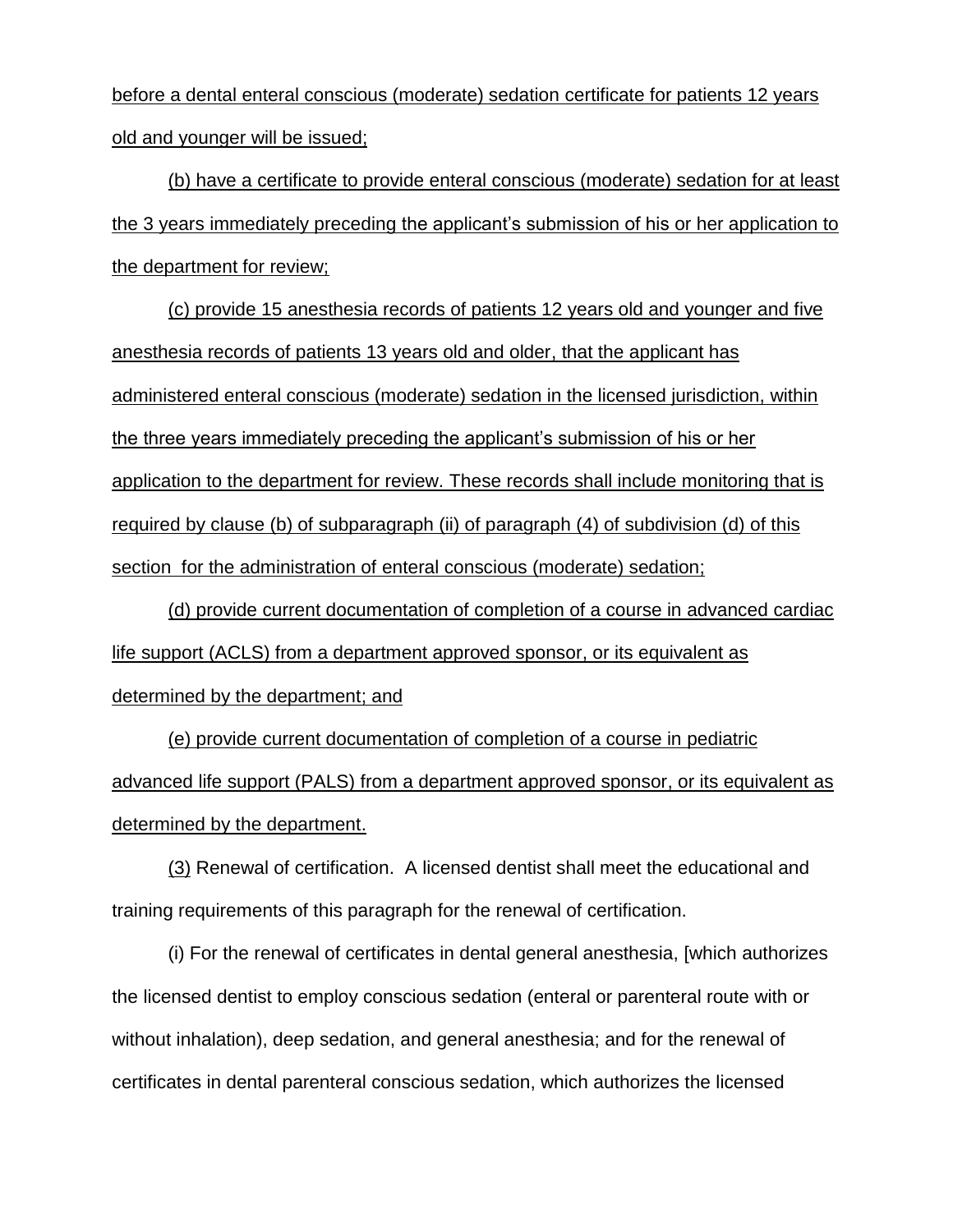dentist to employ conscious sedation (enteral or parenteral route with or without inhalation agents),] a licensed dentist shall successfully complete:

(a) a course in advanced cardiac life support (ACLS), or its equivalent as determined by the department, and have current documentation attesting to this fact[.];

(b) a course in pediatric advanced life support (PALS), or its equivalent as determined by the department and have current documentation of course completion attesting to the fact if the dentist with the general anesthesia certificate is providing conscious (moderate) sedation, deep sedation or general anesthesia to patients 12 years old or younger; and

(c) an additional twelve clock hours of education (exclusive of the ACLS and PALS requirements contained in clauses (a) and (b), respectively, of this subparagraph) in anesthesia/sedation techniques approved by an acceptable accrediting body and the department, including but not limited to, coursework in medications and recognition and management of complications and emergencies including rescue from deeper levels of sedation as may occur in both the pediatric and adult patient populations.

(ii) For the renewal of certificates in dental [enteral conscious sedation, which authorizes the licensed dentist to employ conscious sedation (enteral route only with or without inhalation agents)], parenteral conscious (moderate) sedation for patients 12 years old and younger, and dental enteral conscious (moderate) sedation for patients 12 years old and younger, the licensed dentist shall successfully complete:

(a) a course in [basic] advanced cardiac life support ([BLS] ACLS), or its equivalent as determined by the department, and have current documentation attesting to this fact; and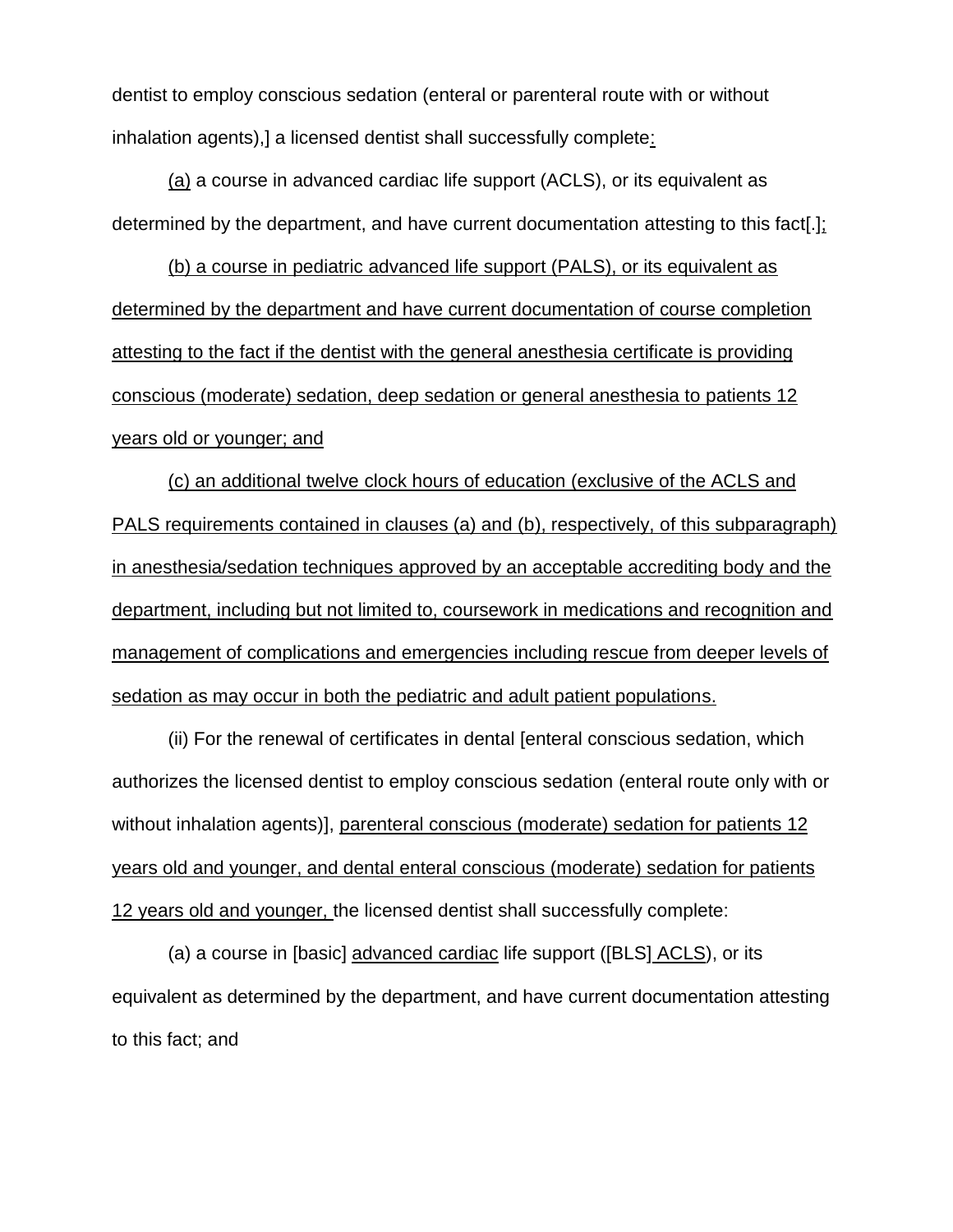(b) a course in pediatric advanced life support (PALS), or its equivalent as determined by the department and have current documentation of course completion attesting to this fact; and

(c) an additional [six] twelve clock hours of education (exclusive of the ACLS and PALS requirements contained in clauses (a) and (b), respectively, of this subparagraph) in anesthesia/sedation techniques, approved by an acceptable accrediting body and the department, including but not limited to, coursework in medications and recognition and management of complications and emergencies including rescue from deeper levels of sedation as may occur in both the pediatric and adult patient populations.

(iii) For the renewal of certificates in dental parenteral and enteral conscious (moderate) sedation for patients 13 years old and older the licensed dentist shall successfully complete:

(a) a course in advanced cardiac life support (ACLS), or its equivalent as determined by the department, and have current documentation attesting to this fact; and

(b) an additional twelve clock hours of education (exclusive of the ACLS requirement contained in clause (a) of this subparagraph) in anesthesia/sedation techniques, approved by an acceptable accrediting body and acceptable to and previously approved by the department, including but not limited to, coursework in medications and recognition and management of complications and emergencies, including rescue from deeper levels of sedation as may occur in both the pediatric and adult patient populations.

(iv) The coursework required to be completed for the renewal of certification may be creditable toward meeting the dentist's continuing education requirement, provided that it meets all requirements of section 61.15 of this Part.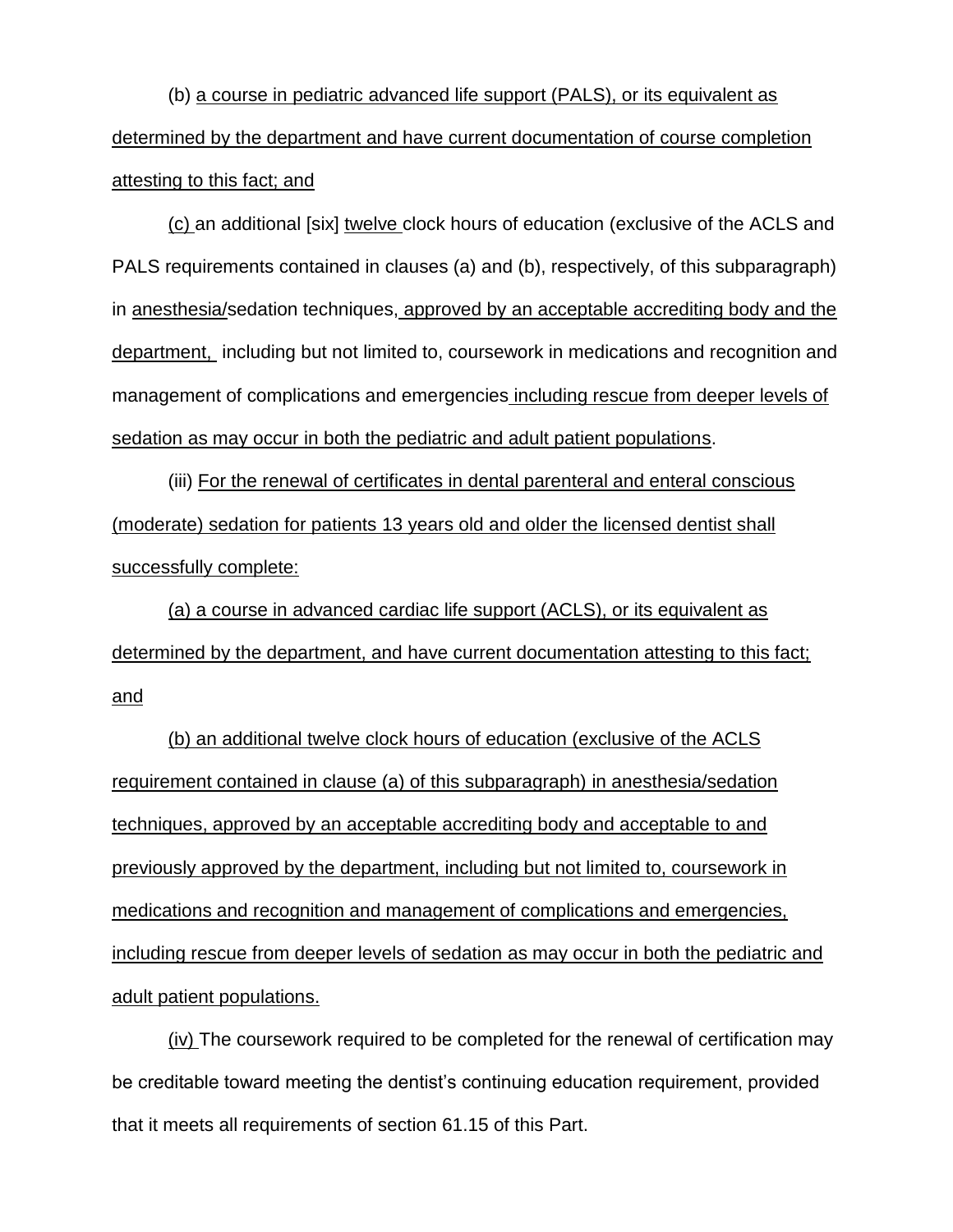4. Subdivision (d) of section 61.10 of the Regulations of the Commissioner of Education is amended, effective July 1, 2017, as follows:

(d) Practice requirements. All licensed dentists who administer conscious (moderate) sedation or deep sedation or general anesthesia shall meet the practice requirements of this subdivision.

(1) A licensed dentist who employs conscious (moderate) sedation using [a] an enteral or parenteral route with or without inhalation agents or deep sedation or general anesthesia shall have current documentation of course completion in advanced cardiac life support (ACLS), or its equivalent as determined by the department. A licensed dentist who employs conscious (moderate) sedation using an enteral or parenteral route with or without inhalation agents, [but who does not employ conscious sedation using the parenteral route with or without inhalation agents or deep sedation or general anesthesia, shall have current documentation of course completion in basic life support (BLS), or its equivalent as determined by the department, except that a licensed dentist who has obtained a waiver of the educational and training requirements for the initial certificate to employ enteral conscious sedation with or without inhalation agents, pursuant to clause (c)(1)(3)(b) of this section, shall not be required to have current documentation of course completion in basic life support (BLS), or its equivalent as determined by the department, until one year after initial certification] or deep sedation or general anesthesia to patients 12 years old or younger shall have current documentation in pediatric advanced life support (PALS), or its equivalent as determined by the department.

(2) A licensed dentist shall not administer conscious (moderate) sedation (enteral or parenteral route with or without inhalation agents) or deep sedation or general anesthesia to more than one patient at a time except when supervising no more than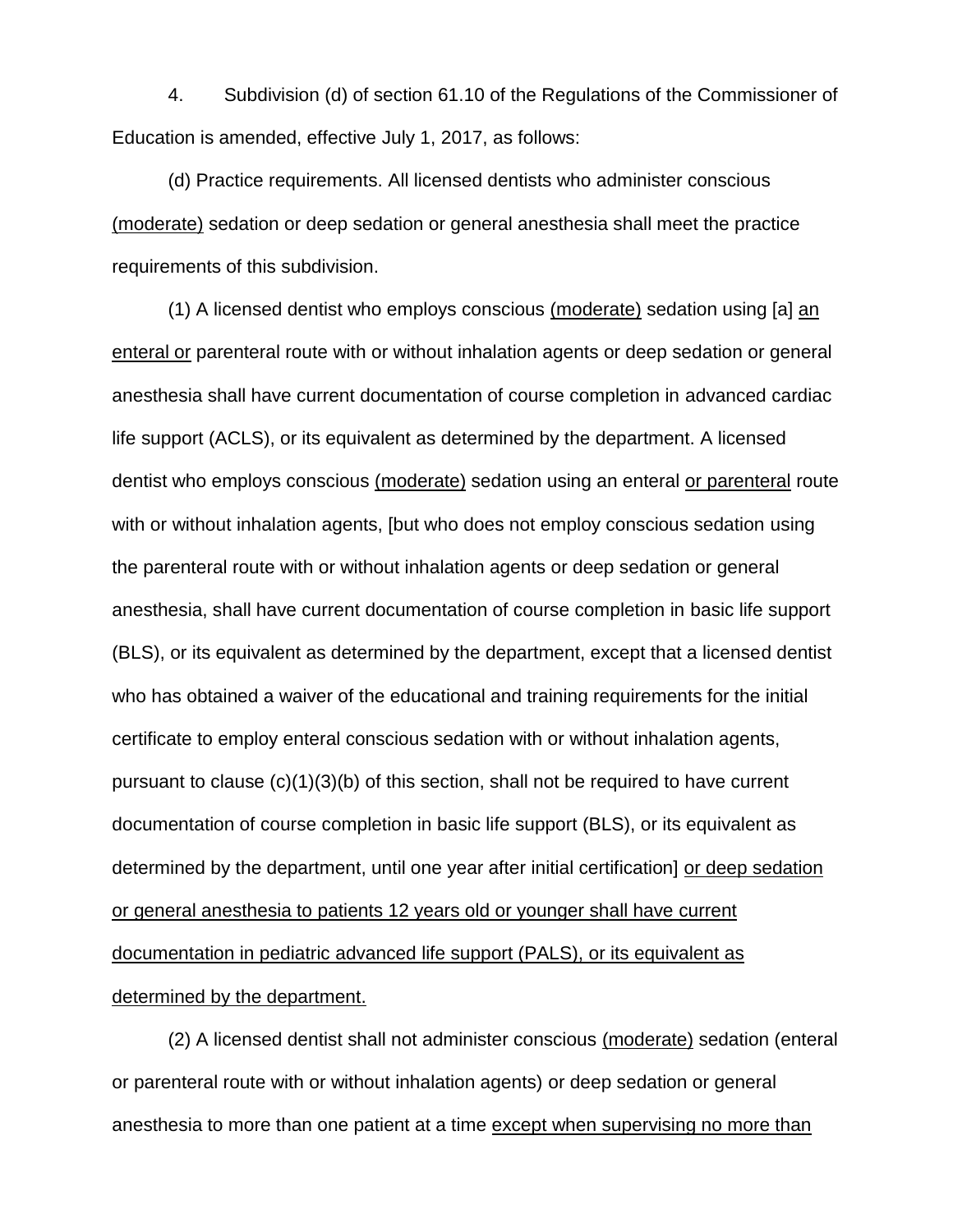two dental students or residents at one time in a teaching institution. A licensed dentist, a licensed physician, a registered professional nurse, or a licensed practical nurse shall personally monitor recovery from conscious (moderate) sedation or deep sedation or general anesthesia.

(3) A licensed dentist who uses conscious (moderate) sedation (enteral or parenteral route with or without inhalation agents) or deep sedation or general anesthesia for a patient shall be responsible for all aspects of the procedure including pre-operative preparation and evaluation, life support procedures, monitoring, recovery, discharge, and recordkeeping. [The following parameters shall be monitored: vital signs, including blood pressure, pulse, and oxygen saturation, which oxygen saturation shall be continuously monitored by the use of a pulse oximeter or an equivalent device, except that oxygen saturation shall not be required to be monitored in cases in which conscious sedation using an enteral route, with or without inhalation agents, is employed and the patient's conduct prohibits the monitoring of oxygen saturation. Ventilation shall be evaluated by observation and/or auscultation. A licensed dentist who uses parenteral conscious sedation or deep sedation or general anesthesia shall also continuously monitor the electrical activity of the heart. A device capable of measuring body temperature shall be readily available during the administration of deep sedation or general anesthesia. When agents implicated in precipitating malignant hyperthermia are utilized, continual monitoring of body temperature shall be performed.]

(4) At a minimum, the following practice requirements shall be followed:

(i) Deep sedation or general anesthesia:

(a) Pre-operative preparation:

(1) A written and oral medical history shall be obtained;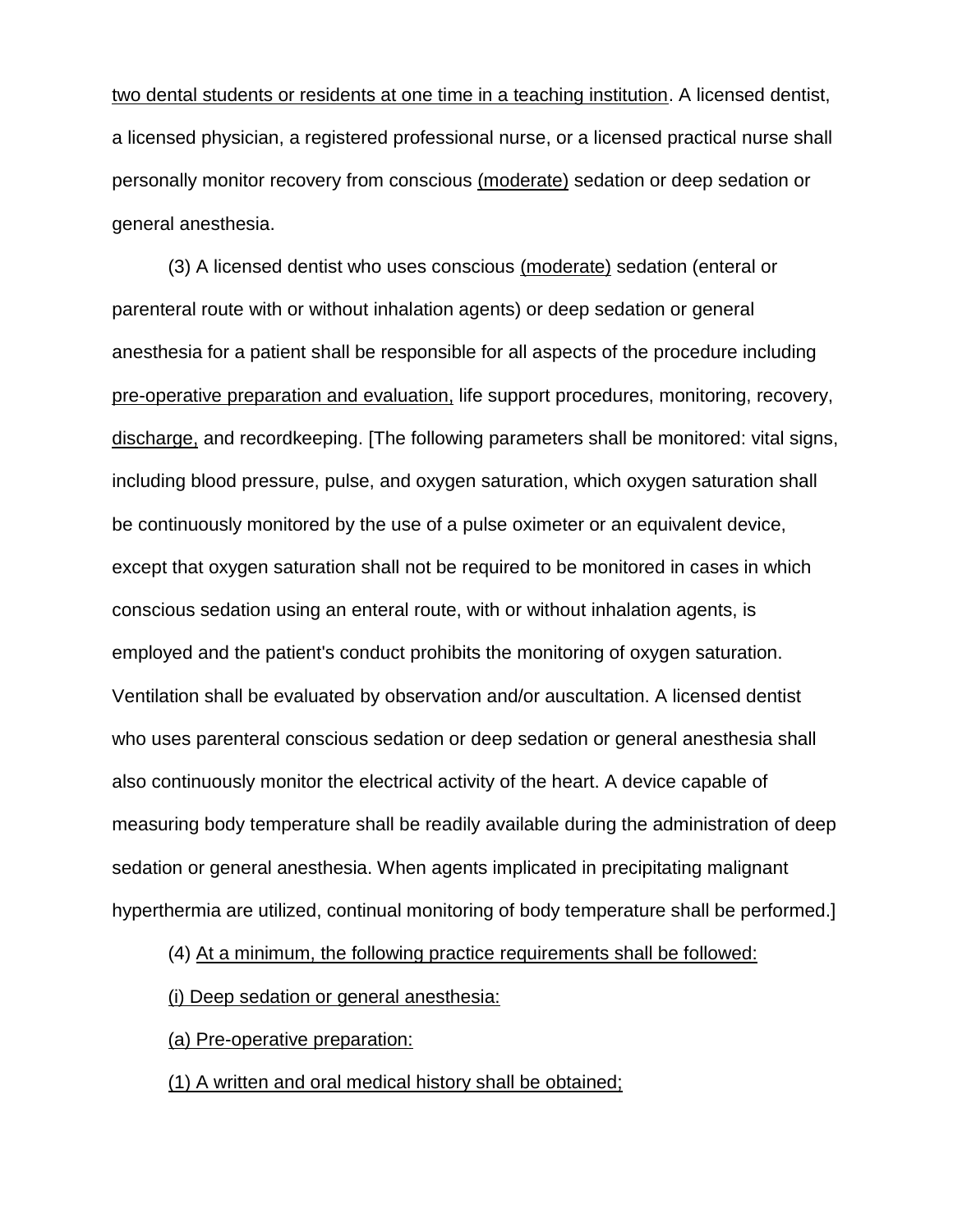(2) Consultation with the patient's physician, as appropriate, for patients ASA III (a patient with severe systemic disease, according to the American Society of Anesthesiologists [ASA] patient physical status classification system) or greater;

(3) Pre-operative instructions shall be given to the patient, parent, escort, guardian or caregiver;

(4) Preoperative dietary restrictions shall be considered based on the anesthetic/ sedative technique planned;

(5) The patient, parent, guardian or care giver shall be advised regarding the procedure associated with the delivery of any sedative or anesthetic agents and informed consent for the proposed anesthesia/sedation shall be obtained;

(6) A focused physical evaluation shall be performed as deemed appropriate;

(7) Baseline vital signs shall be obtained unless the patient's behavior prohibits such determination and in any such case, this fact shall be noted in the time-oriented anesthesia record;

(8) Determination of adequate oxygen supply and equipment necessary to deliver oxygen under positive pressure shall be completed; and

(9) An intravenous line, which is secured throughout the procedure, shall be established. If, due to lack of patient cooperation, the intravenous line cannot be maintained throughout the procedure, the inability to maintain such shall be documented in the anesthesia record.

(b) Monitoring:

(1) Oxygenation:

(i) Color of mucosa, skin or blood shall be continually evaluated; and

(ii) Oxygen saturation shall be evaluated continuously by pulse oximetry.

(2) Ventilation: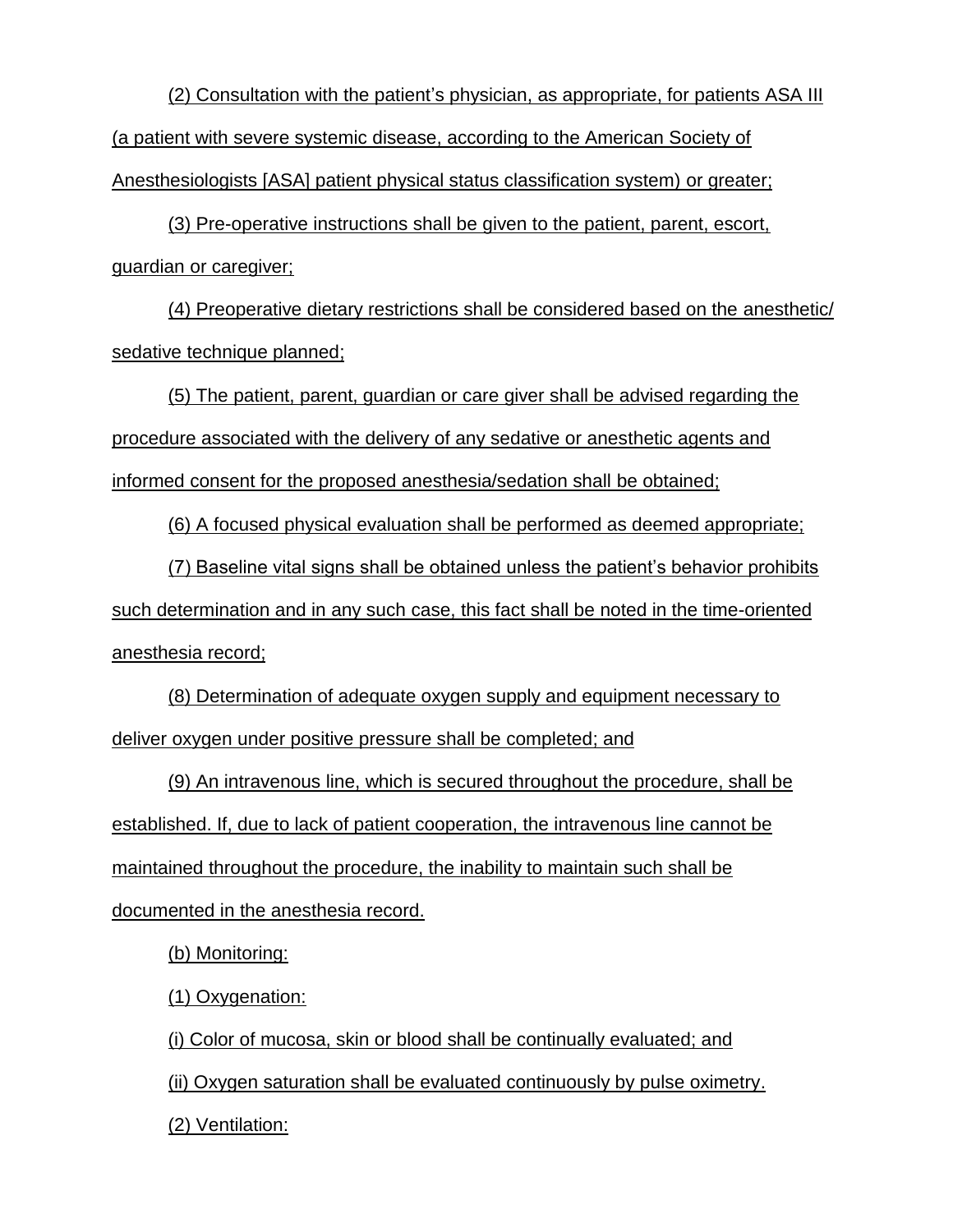(i) Intubated patient: end-tidal  $CO<sub>2</sub>$  shall be continuously monitored and evaluated;

(ii) Non-intubated patient: breath sounds via auscultation and/or end-tidal  $CO<sub>2</sub>$ shall be continuously monitored and evaluated;

(iii) Respiration rate shall be continually monitored and evaluated; and

(iv) When agents implicated in precipitating malignant hyperthermia are utilized,

end-tidal CO<sup>2</sup> shall be continuously monitored and evaluated.

(3) Circulation:

(i) The dentist shall continuously evaluate heart rate and rhythm via ECG

throughout the procedure, as well as pulse rate via pulse oximetry; and

(ii) The dentist shall continually evaluate blood pressure.

(4) Temperature:

(i) A device capable of measuring body temperature shall be readily available

during the administration of deep sedation or general anesthesia; and

(ii) When agents implicated in precipitating malignant hyperthermia are utilized,

continuous monitoring of body temperature shall be performed.

(ii) Conscious (moderate) sedation:

(a) Pre-operative preparation:

(1) A written and oral medical history shall be obtained;

(2) Consultation with the patient's physician, as appropriate, for patients ASA III

(a patient with severe systemic disease, according to the American Society of

Anesthesiologists [ASA] patient physical status classification system) or greater;

(3) Pre-operative instructions shall be given to the patient, parent, escort, guardian or caregiver;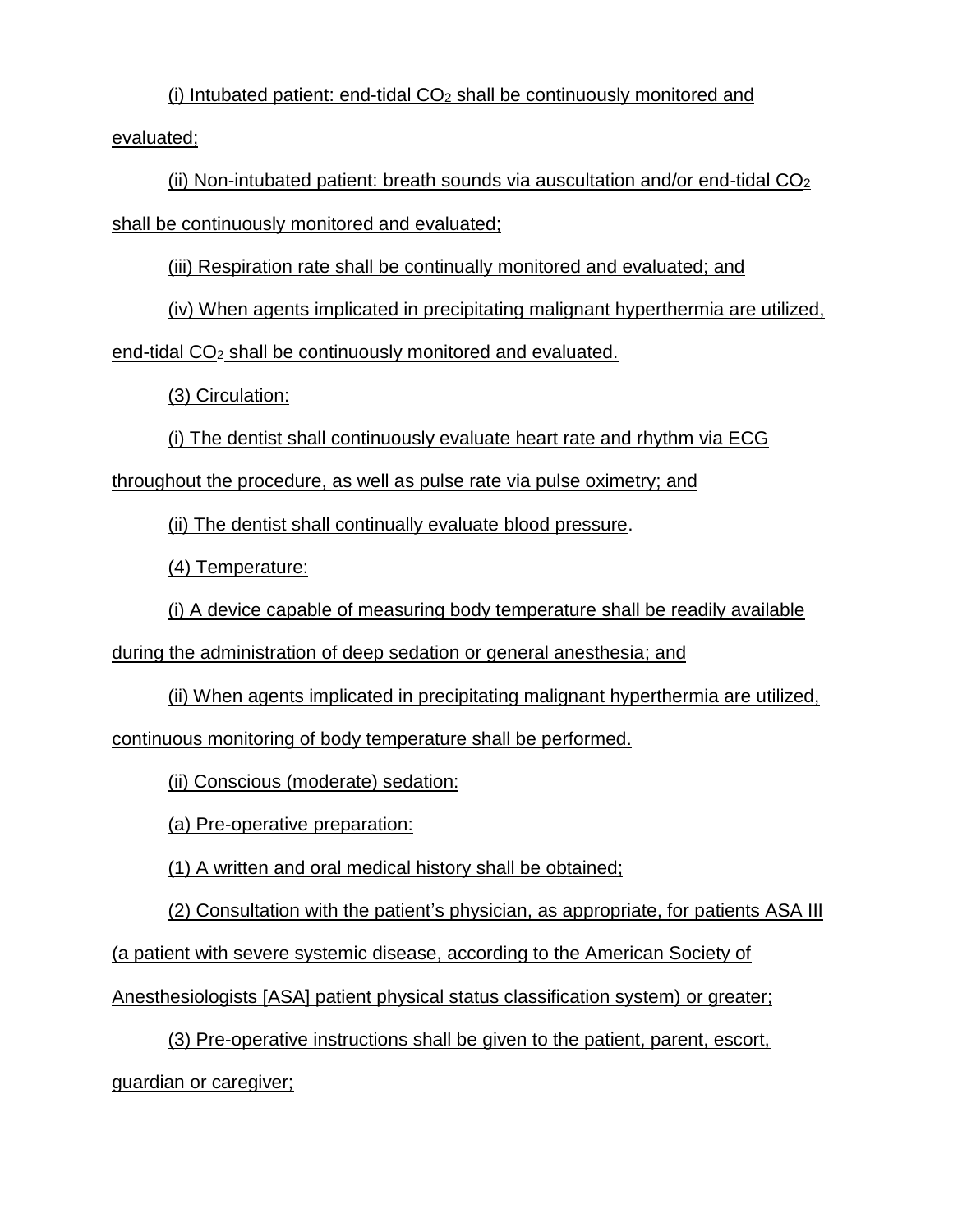(4) Preoperative dietary restrictions shall be considered based on the anesthetic/sedative technique planned;

(5) The patient, parent, guardian or care giver shall be advised regarding the procedure associated with the delivery of any sedative or anesthetic agents and informed consent for the proposed anesthesia/sedation shall be obtained;

(6) A focused physical evaluation shall be performed as deemed appropriate;

(7) Baseline vital signs shall be obtained unless the patient's behavior prohibits such determination and in any such case, this fact shall be noted in the time-oriented anesthesia record;

(8) Determination of adequate oxygen supply and equipment necessary to deliver oxygen under positive pressure shall be completed; and

(9) An intravenous line, which is secured throughout the procedure, shall be established when parenteral sedation is being administered by way of an intravenous route If, due to lack of patient cooperation, the intravenous line cannot be maintained throughout the procedure, the inability to maintain such shall be documented on the anesthesia record.

(b) Monitoring:

(1) Consciousness:

(i) Level of consciousness (e.g., responsiveness to verbal command) shall be continually assessed.

(2) Oxygenation:

(i) Color of mucosa, skin or blood shall be continually evaluated; and

(ii) Oxygen saturation shall be evaluated continuously by pulse oximetry.

(3) Ventilation:

(i) The dentist shall observe chest excursions continually; and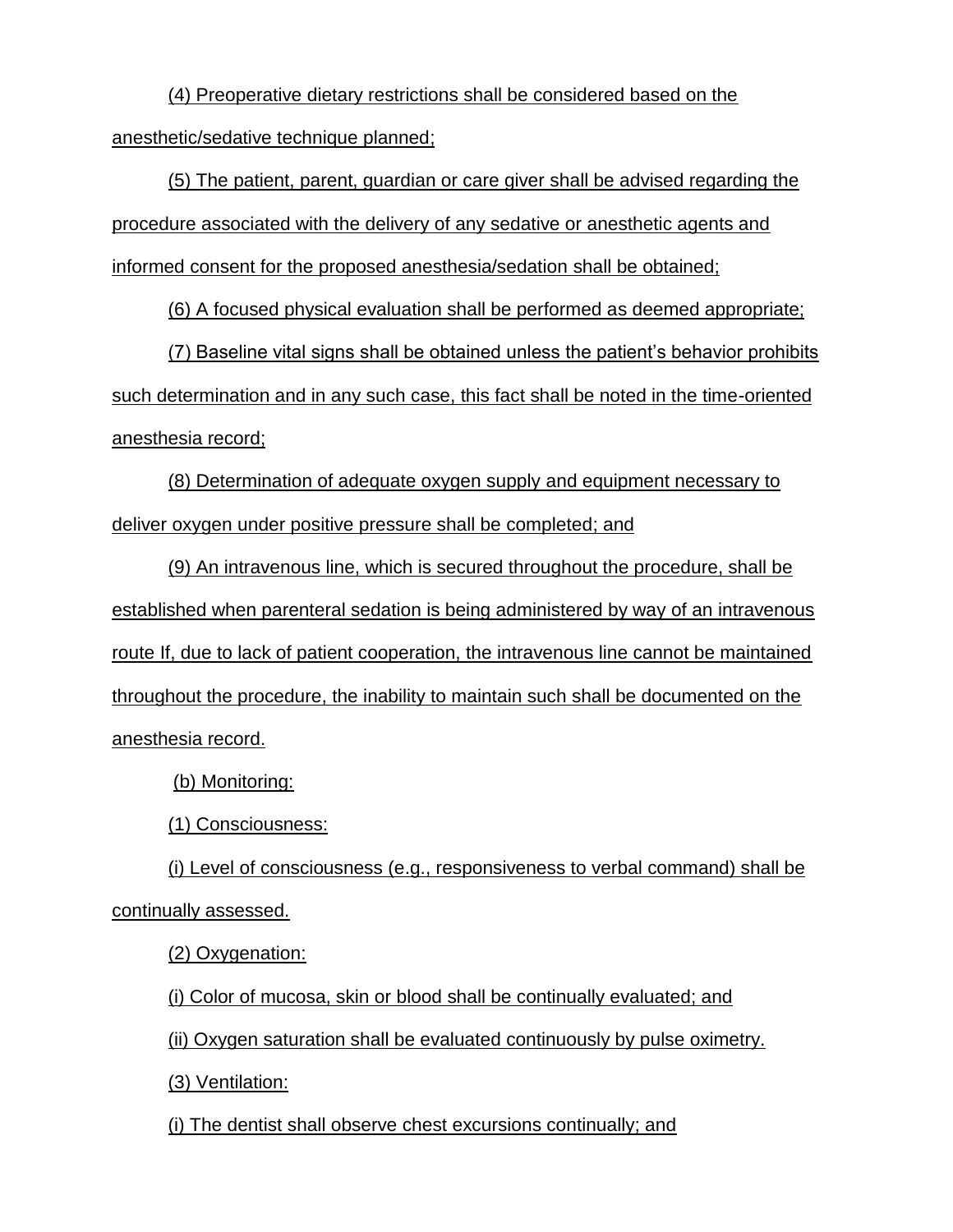(ii) The dentist shall monitor ventilation by auscultation of breath sounds, monitoring end-tidal CO<sub>2</sub> or by verbal communication with the patient.

(4) Circulation:

(i) The dentist shall continually evaluate blood pressure and heart rate (unless the patient is unable to tolerate the monitoring and this is noted in the time-oriented anesthesia record);

(ii) During the administration of dental conscious (moderate) enteral sedation, continuous evaluation of ECG shall be done when there is a finding of cardiovascular disease that warrants such monitoring; and

(iii) During the administration of dental conscious (moderate) parenteral sedation, the dentist shall continuously evaluate heart rate and rhythm via ECG throughout the procedure, as well as pulse rate via pulse oximetry

(5) The recovery and discharge of the patient is the responsibility of any of the following: the licensed dentist providing the anesthesia/sedation management for that patient, another licensed dentist with a anesthesia/sedation certificate permitting him or her to provide the same level of anesthesia/sedation administered to the patient treated or a licensed physician with the appropriate anesthesia training. Prior to discharge, the patient shall meet the following discharge criteria, which shall be documented in the patient's chart:

(i) Alert and responsive;

(ii) Patient can maintain and support his or her airway without intervention; (iii) Vital signs, including oxygenation on room air, are within acceptable limits; (iv) Patient is ambulatory with assistance;

(v) Responsible adult escort is present to escort the patient from the office;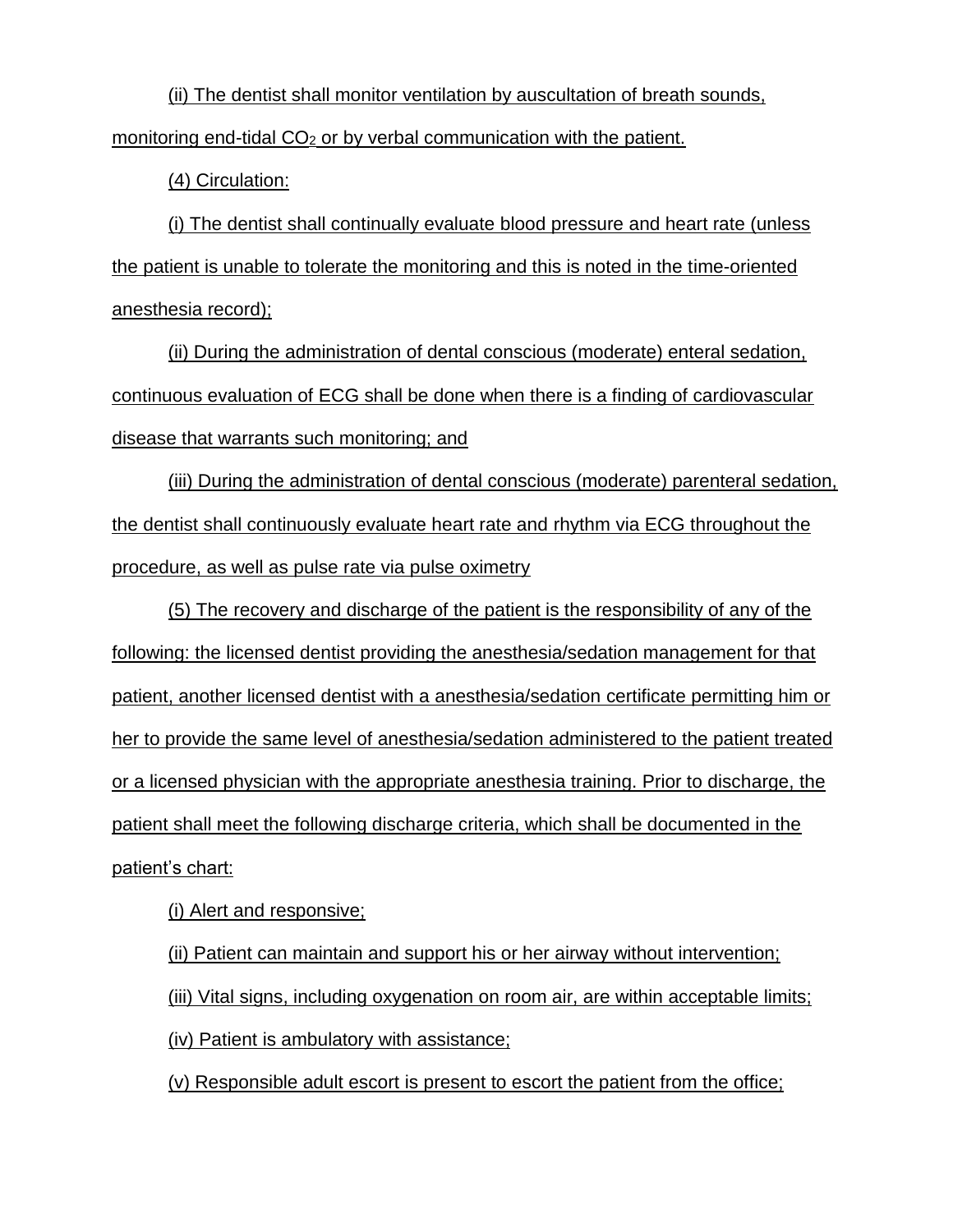(vi) Written and verbal instructions are given to patient and responsible adult escort. These instructions shall include a way for the patient/guardian to communicate with the anesthesia provider or provider of dental care in case of an emergency or adverse reaction; and

(vii) Prior to discharge, evaluation of the patient's pain and post-operative nausea and vomiting (PONV) shall be done. The results of these assessments and management shall be documented in the patient's chart.

[4](6) Every facility at which conscious (moderate) sedation (enteral or parenteral route with or without inhalation agents) or deep sedation or general anesthesia is employed in the practice of dentistry shall be equipped and staffed in a manner appropriate for the administration and monitoring of anesthetic drugs or agents and for the treatment of emergencies which may arise. Each facility shall be constructed to permit ready access by emergency equipment. A protocol for handling emergencies, including transport to an emergency facility, shall be posted in each treatment and recovery area. [A defibrillator shall be immediately accessible at each facility in which conscious sedation using a parenteral route with or without inhalation agents, or deep sedation, or general anesthesia is employed]. All dental facilities shall have an automatic external defibrillator (AED) or other defibrillator at the facility.

[5](7) [Beginning on or after January 1, 2002, the requirements of this paragraph shall be applicable.] Personnel requirements:

(i) During the administration of deep sedation or general anesthesia, a minimum of three individuals shall be present in the operatory. Such individuals shall include a licensed dentist or licensed physician qualified to administer the deep sedation or general anesthesia, who shall be in charge of the administration of the anesthesia care; and two additional individuals, who have current documentation that they have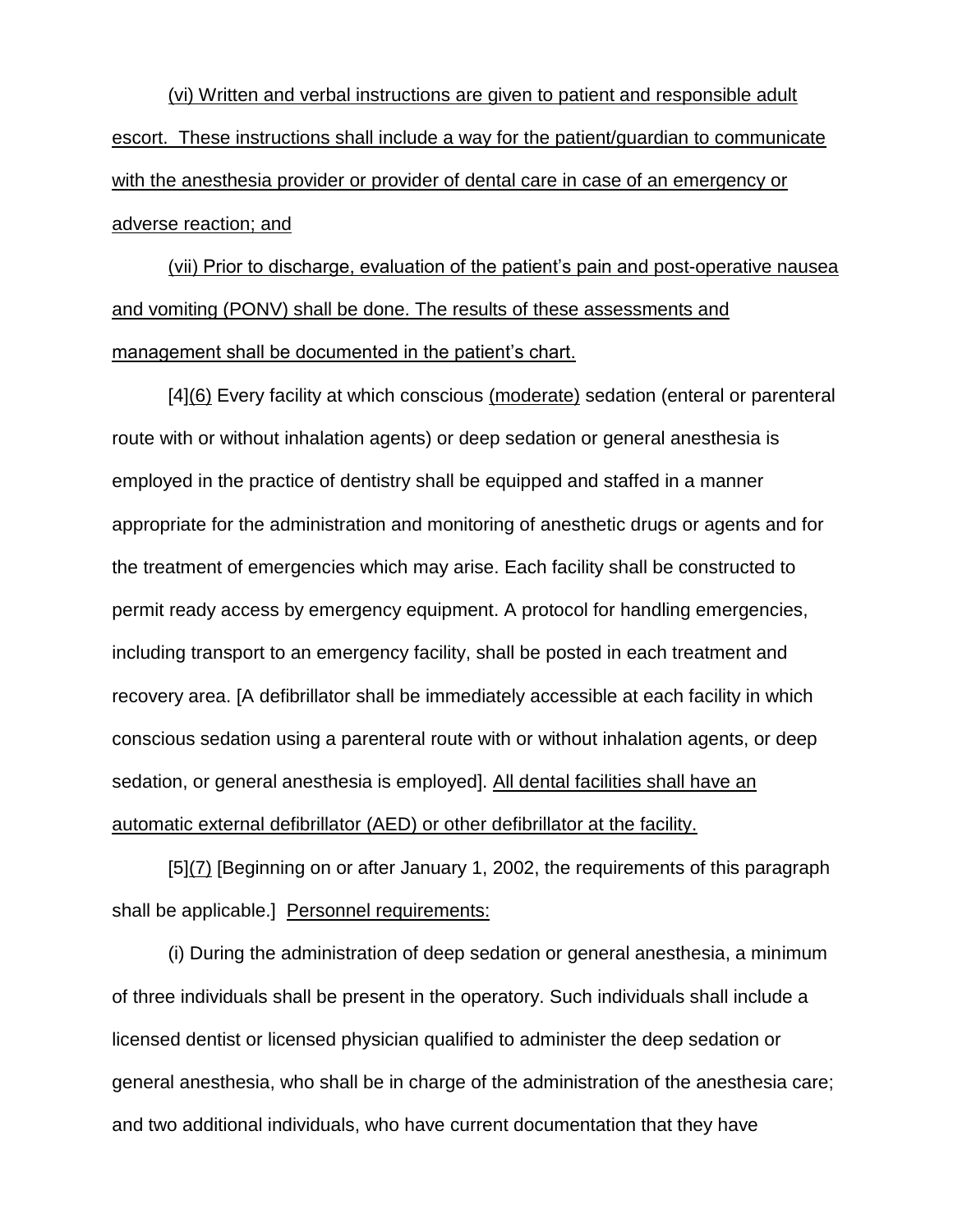successfully completed a course in basic life support (BLS), or its equivalent as determined by the department.

(ii) During the administration of conscious (moderate) sedation using the enteral or parenteral route with or without inhalation agents, a minimum of two individuals shall be present in the operatory. Such individuals shall include a licensed dentist or licensed physician qualified to administer the conscious (moderate) sedation, who shall be in charge of the administration of the anesthesia care; and one additional individual, who has current documentation that he or she has successfully completed a course in basic life support (BLS) or its equivalent as determined by the department.

[(6) Specific dietary instructions shall be provided to the patient for whom conscious sedation or deep sedation or general anesthesia has been or will be employed, based on the techniques used and the patient's physical state.

(7) Appropriate oral or written instructions shall be provided to the patient and/or the patient's guardian, based on the techniques used and the patient's physical state.]

(8) Recordkeeping. Licensed dentists who hold certification pursuant to this section shall maintain the records prescribed in this paragraph, which shall be available for review by the department, upon request.

(i) The licensed dentist shall maintain records on the administration of conscious (moderate) sedation (enteral or parenteral route with or without inhalation agents), deep sedation, or general anesthesia, in accordance with the requirements of paragraph (3) of subdivision (a) of section 29.2[(a)(3)] of this Title, which shall include but not be limited to:

(a) a medical history of the patient and appropriate informed consent for administration of conscious (moderate) sedation (enteral or parenteral route with or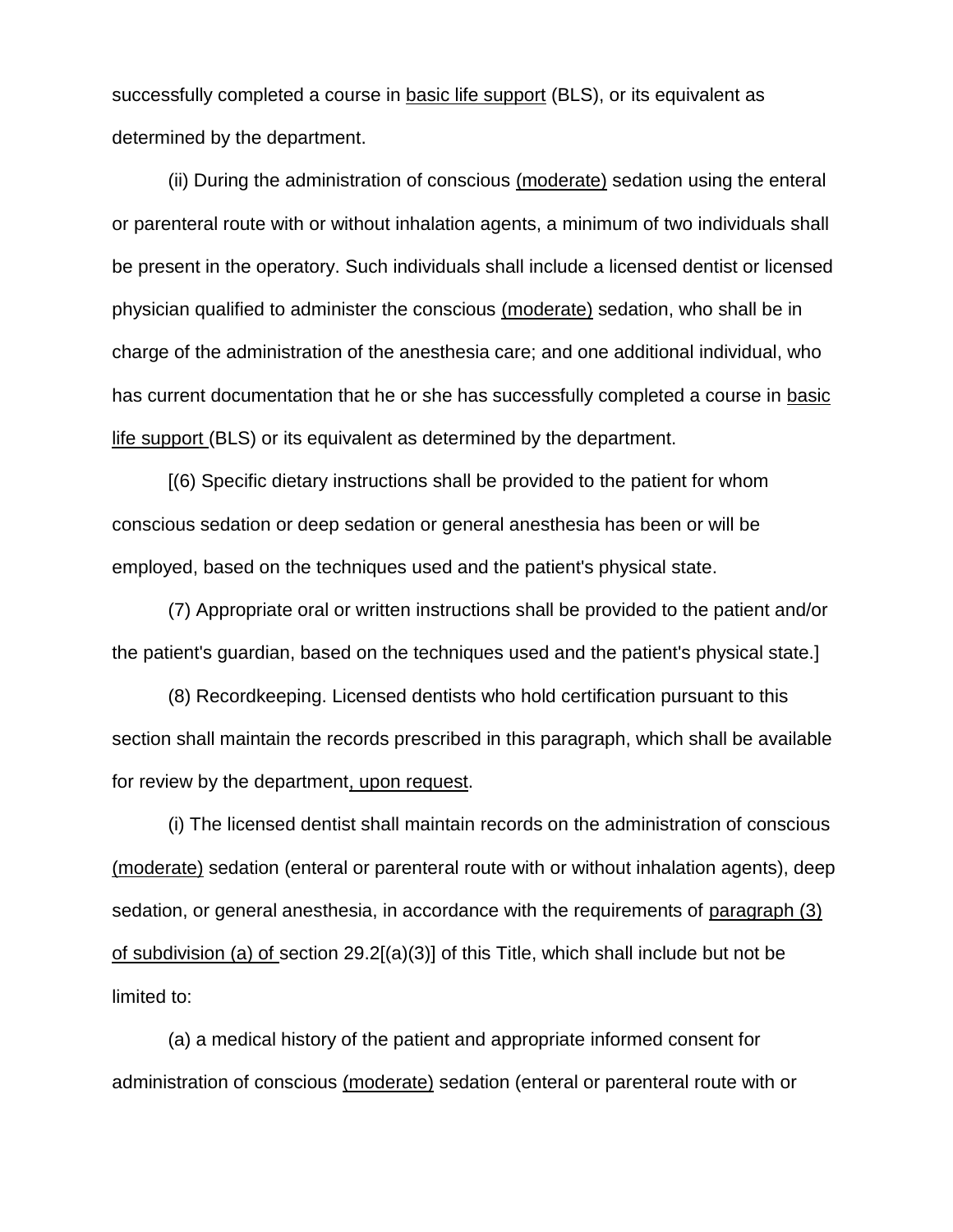without inhalation agents), deep sedation, or general anesthesia, prior to the performance of any procedure;

[(b) time oriented anesthetic records, based on the level of anesthesia administered, that reflect pre-operative, intra-operative, and pre-discharge monitoring of blood pressure, pulse, and oxygen saturation, except that records of oxygen saturation shall not be required when conscious sedation using an enteral route, with or without inhalation agents, is employed and the patient's conduct prohibits the monitoring of oxygen saturation, in which case the record shall document this fact.]

(b) written or documented verbal consultations with licensed physicians that are obtained prior to, during, or 24 hours following the administration of conscious (moderate) sedation, deep sedation or general anesthesia;

[(c) drugs and dosage of these drugs used prior, during and post procedure, including inhalation agents and persons present during the administration of the drugs.]

(c) time-oriented anesthesia records, based on the level of anesthesia administered, that indicate:

(1) Date of treatment;

(2) Demographic information:

(i) patient's name;

(ii) age, height, and weight;

(iii) Nothing by mouth (NPO) status;

(iv) medical conditions;

(v) allergies;

(vi) medications;

(vii) diagnosis; and

(viii) treatment proposed/performed.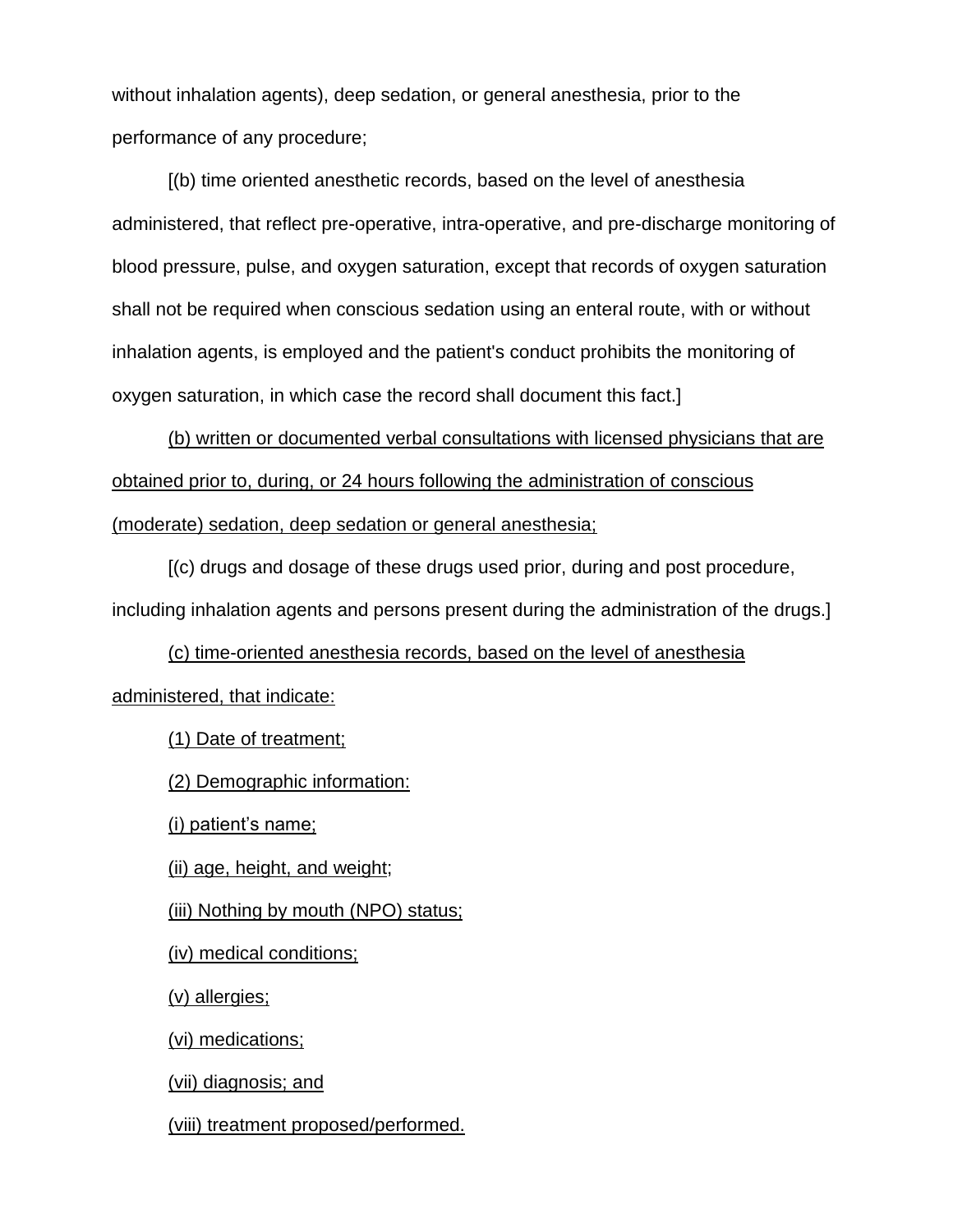(3) Pre-treatment evaluation/examination:

(i) results of a focused examination and airway evaluation; and

(ii) ASA (American Society of Anesthesiologists [ASA] patient physical status classification system) status.

(4) clinical care:

(i) all enteral, parenteral and inhalation agents administered;

(ii) dosage of these drugs according to the time administered preoperatively,

intraoperatively and during the in-office recovery phase;

(iii) type and placement of intravenous access;

(iv) type and total amount of intravenous fluids administered;

(v) type of advanced airway management used;

(vi) all types of monitoring used;

(vii) the physiologic findings of pre-operative (base-line findings), intra-operative,

and pre-discharge monitoring including but not limited to:

(A) blood pressure;

(B) heart rate;

(C) respiratory rate;

(D) end tidal  $CO<sub>2</sub>$  (ETCO<sub>2</sub>);

(E) temperature and ECG rhythm if monitored;

(F) oxygen saturation, except that records of oxygen saturation and blood

pressure shall not be required when conscious (moderate) sedation using an enteral

route, with or without inhalation agents, is employed and the patient's conduct prohibits

the monitoring of oxygen saturation and blood pressure, in which case the record shall

document this fact; and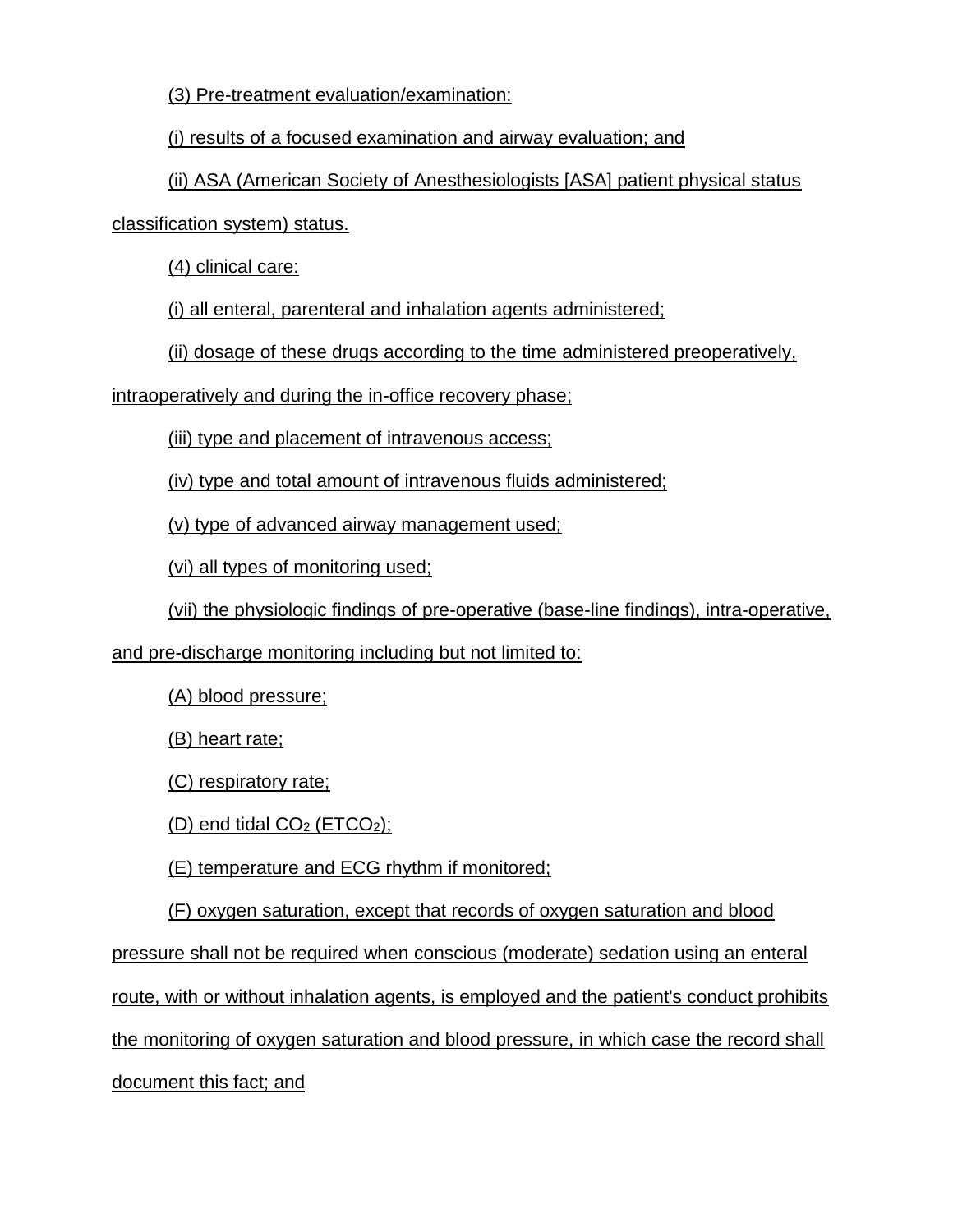(G) if a physiologic parameter cannot be monitored, the reason should be reflected on the anesthesia record;

(viii) the time of placement and removal of a throat pack or throat drape when used;

(ix) persons present in the treatment room who are providing care or assisting during the procedure;

(x) name of the individual holding an anesthesia certificate responsible for recovery and discharge; and

(xi) any irreversible morbidity that occurs during the treatment and in-office recovery period.

(ii) The licensed dentist shall maintain current documentation of successful course completion in [basic life support (BLS)] pediatric advanced life support (PALS) or advanced cardiac life support (ACLS), or their equivalent, as required for the anesthesia certificate held, and current documentation of course completion in basic life support (BLS), or its equivalent, required to be held by individuals present in the operatory during the administration of anesthesia pursuant to the requirements of paragraph ([5] 7) of this subdivision, for six years from the date of completion of the coursework. In addition, a licensed dentist who completes [six] twelve clock hours of education in anesthesia/sedation techniques for the renewal of a certification to administer conscious (moderate) enteral sedation, conscious (moderate) parenteral sedation, deep sedation or general anesthesia [employ conscious sedation using an enteral route only with or without inhalation agents,] shall be required to maintain records documenting completion of such course work for six years from the completion of the coursework. The records shall include the number of clock hours completed, the sponsor's name and any identifying number, and the date and location of the program. If any of the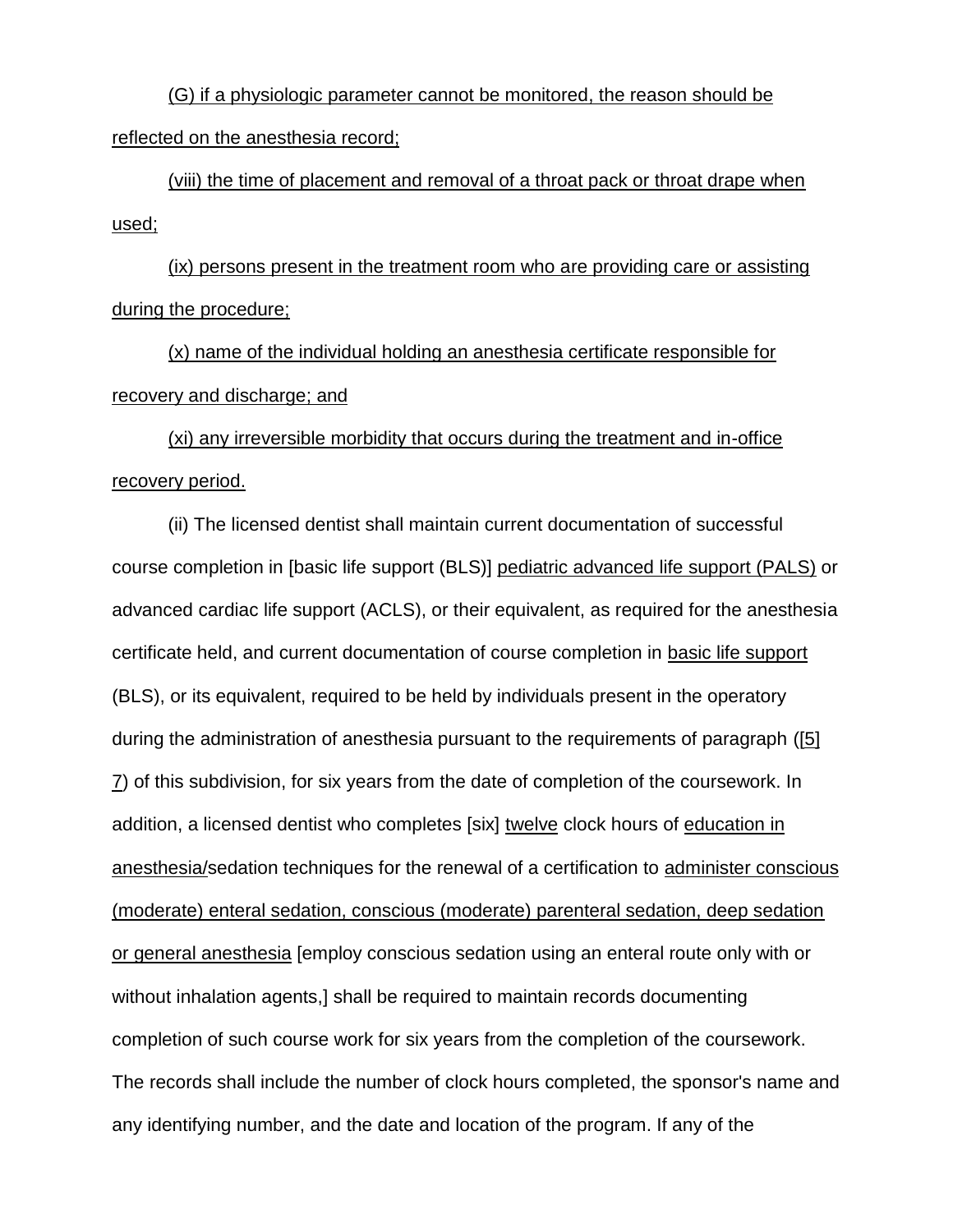coursework is being used by the licensed dentist to meet his or her continuing education requirement, as prescribed in section 61.15 of this Part, such records shall be maintained in accordance with the requirements of subdivision (f) of section 61.15[f] of this Part.

(9) The dentist administering conscious (moderate) sedation, deep sedation or general anesthesia is responsible for anesthetic/sedative management, adequacy of the facility and staff, diagnosis and treatment of emergencies related to the administration of conscious (moderate) sedation, deep sedation or general anesthesia and provision of the equipment, drugs and protocols for patient rescue.

([9]10) Mortality or irreversible morbidity occurring during or within 48 hours following, or otherwise related to, the administration of conscious (moderate) sedation or deep sedation or general anesthesia administered pursuant to this section shall be reported, in writing, by the certificate holder to the department within 30 days of the occurrence. This report shall include, but not be limited to the following: the name and license number of the dentist with the anesthesia certificate, as well as that of the operating dentist, if he or she was not providing the anesthesia; the names and titles of office staff present on the date of the incident; name and date of birth of the patient; if the patient is a minor, the name of the parent or guardian must also be included; date of the incident; type of anesthesia administered; and the facts and circumstances surrounding the incident.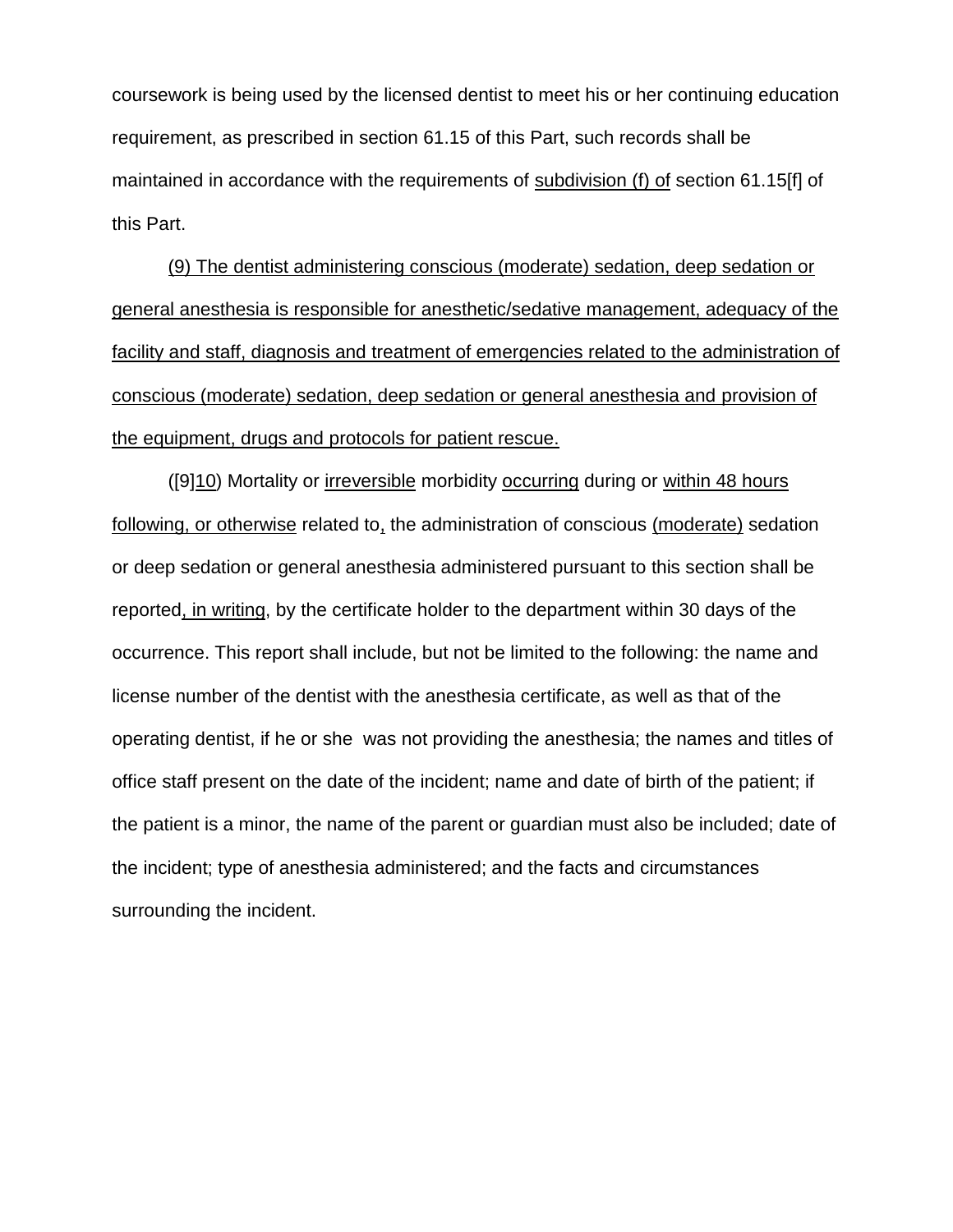#### 8 NYCRR §61.10

#### ASSESSMENT OF PUBLIC COMMENT

Since the publication of a Notice of Proposed Rule Making in the March 9, 2016 State Register, the State Education Department received the following comments:

1. COMMENT:

An association of dental surgeons submitted several comments in support of clarifying the term conscious sedation to mean moderate sedation, requiring certificate holders to have prerequisite educational coursework of at least 60 hours, requiring 12 hours of anesthesia related continuing education for permit renewal, requiring ACLS at every certificate level and PALS for pediatric sedation, reporting mortality or irreversible morbidity to SED within two days, and strengthening dentists' responsibility for patient discharge.

The association of dental surgeons feels strongly that end-tidal CO2 monitoring should be required for all anesthetized patients, not just intubated ones as required by the proposal. The association does not agree that training in pediatric sedation should automatically qualify a certificate holder to perform adult sedation. The certificate should additionally require the necessary live adult cases (10 or 20) as a prerequisite. The association would like to see route of administration removed from certificate categories and they be solely based upon a level of sedation. The proposal should require a consult with the patient's physician for all ASA III class sedated patients. Any consult with the patient's physician should be left to the discretion of the dentist as stated in the ADA Anesthesia Guidelines. The association would like to see hours for ACLS/PALS courses count toward the 12 hours of continuing education necessary for renewal.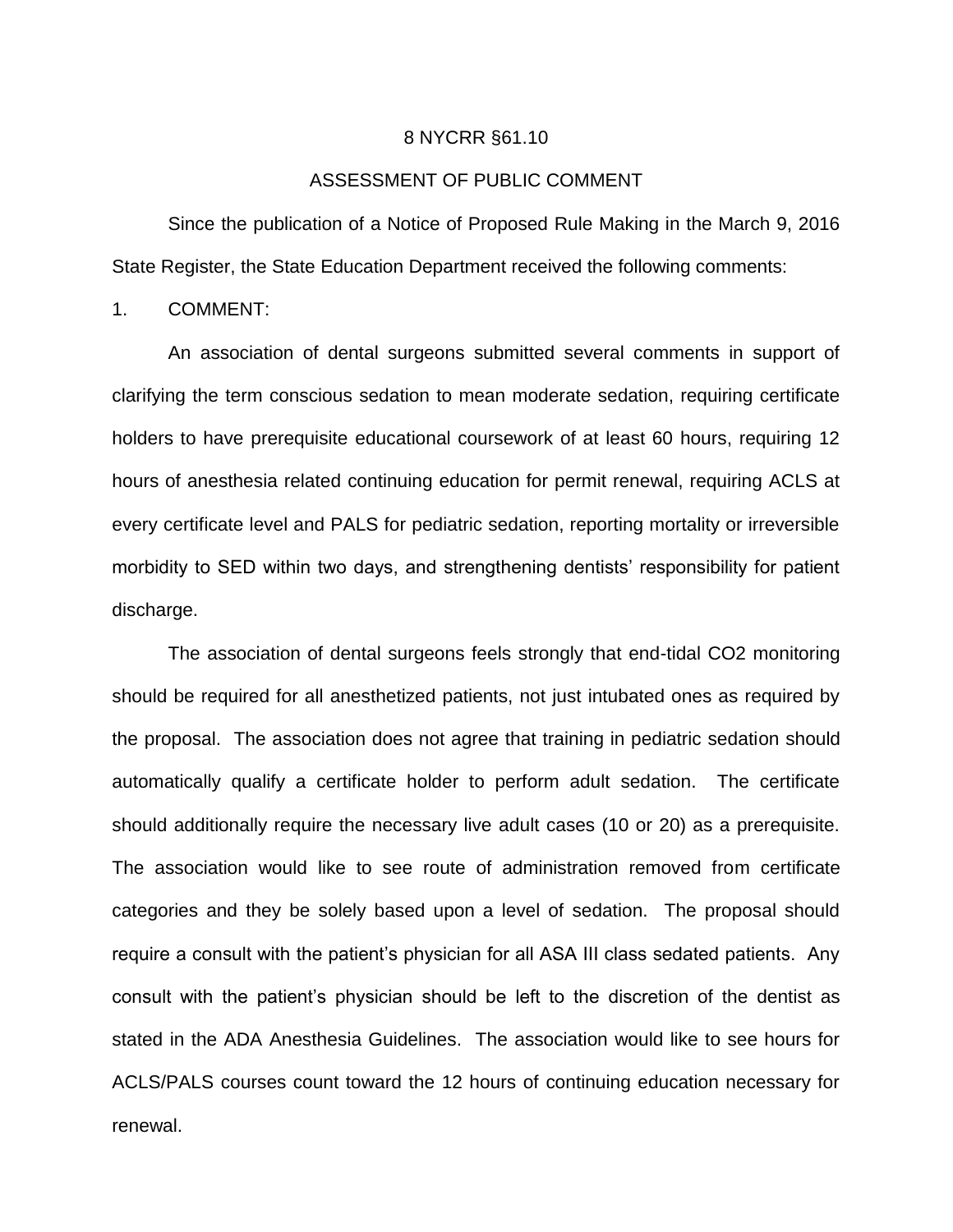#### DEPARTMENT RESPONSE:

Due to the inconsistent efficacy of end-title CO2 monitoring with an open airway, the Department determined that the anesthesia provider should have the discretion of using auscultation or end-title CO2 monitoring for the purpose of monitoring ventilation during the administration of deep sedation or general anesthesia. During the administration of conscious (moderate) sedation, it was determined that the dentist must monitor ventilation by auscultation of breath sounds, monitoring end-title CO2 or by verbal communication with the patient.

Most pediatric residencies involve the treatment of developmentally delayed patients, including adult patients. Many pediatric dentists continue to treat such patients into adulthood. The Department agrees with the commenter that adults and children present with different medical circumstances. Therefore, the Department has revised proposed section 61.10(c)(1) to require applicants for the certificates in parenteral and enteral conscious (moderate) sedation for patients 12 years old or younger to successfully complete a clinical experience involving the use of parental/enteral conscious (moderate) sedation by the respective routes on no fewer than 15 live dental patients who must be 12 years or younger and five live dental patients who must be 13 years old or older. Section 61.10(c)(2)(iii)(c) has also been revised to require applicants for certification through endorsement for the certificate in dental parenteral conscious (moderate) sedation for patients 12 years old and younger to provide 15 anesthesia records of patients 12 years old and younger and five anesthesia records of patients 13 years old and older, that the applicant has administered parenteral conscious (moderate) sedation (via the intravenous route) in the licensed jurisdiction. It is required that the anesthesia cases in these records be within the three years immediately preceding the applicant's submission of his or her application to the Department for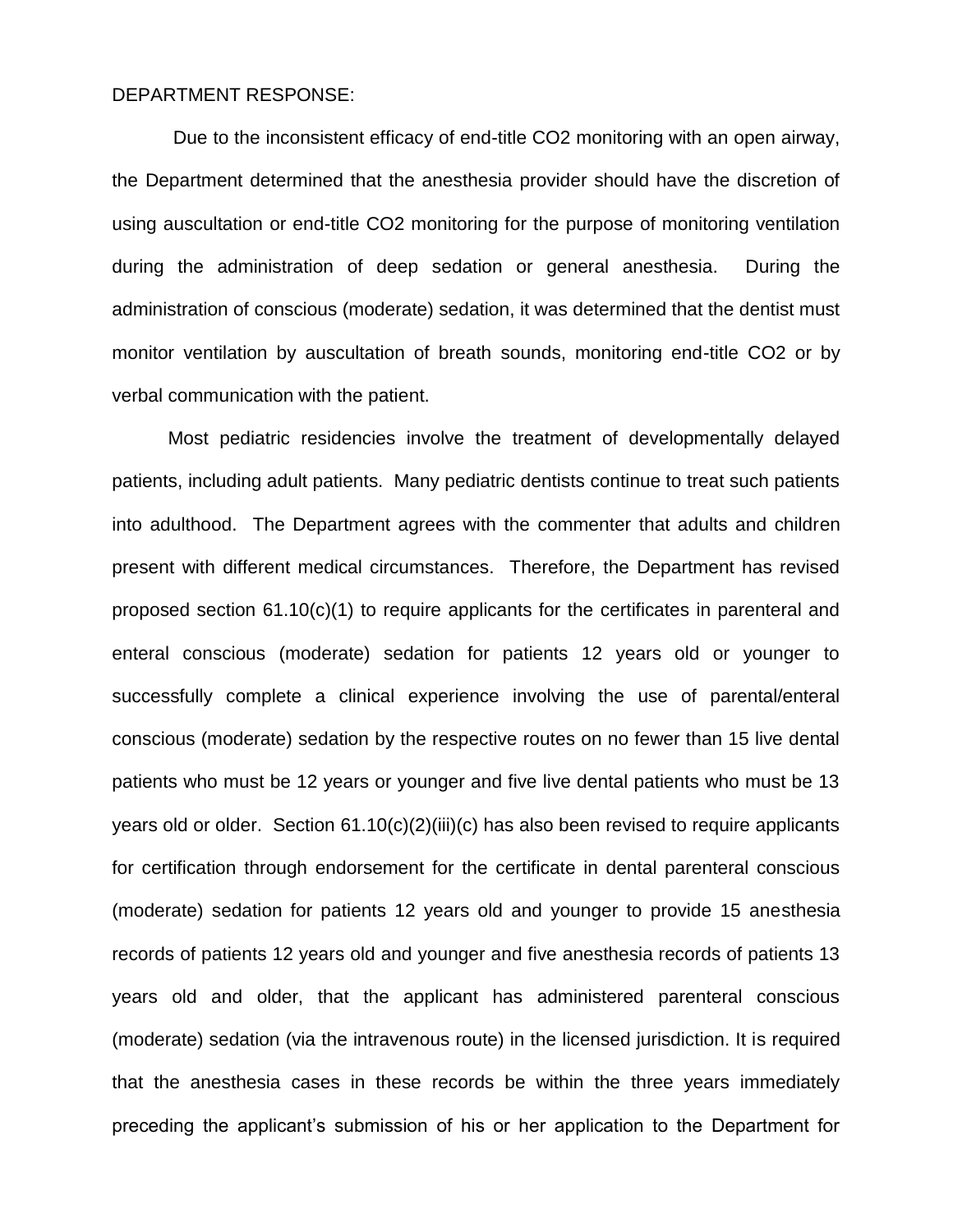review with no patients having had irreversible morbidity or mortality due to the sedation provided by the applicant. This replaces the current 20 anesthesia records of patients 12 years old and younger. Additionally, section  $61.10(c)(2)(v)(c)$  has been revised to require applications for certification through endorsement for the certificate in dental enteral conscious (moderate) sedation for patients 12 years old and younger to provide 15 anesthesia records of patients 12 years old and younger and five anesthesia records of patients 13 years old and older, that the applicant has administered enteral conscious (moderate) sedation in the licensed jurisdiction. It is required that the anesthesia cases in these records be within the three years immediately preceding the applicant's submission of his or her application to the Department for review. These revisions will help ensure the safety of patients 13 years and older, who are treated by licensed dentists seeking one or both of these certificates because it will require such dentists to submit clinical experience in successfully treating patients in this age group with the type of anesthesia they are seeking an certification in.

The Department does not feel that level of administration adequately protects the public. If the anesthesia certificates were issued via level, everyone with a certificate would have to be trained in both enteral and parenteral techniques. It is the opinion of the Department that the education process of teaching parenteral techniques, which includes the intravenous (IV) route of administration, is more extensive than the oral technique. This is due to the time it takes the student/resident to learn how to place an IV, titrate medications (this is not done with oral sedation) and so on. Many dentists want the option of providing sedation for their patients but do not want the additional training and liability which comes with administering parenteral sedation. This is evidenced by the 837 enteral certificates the Department has issued as of April 2016 compared to the 291 parenteral certificates which have been issued.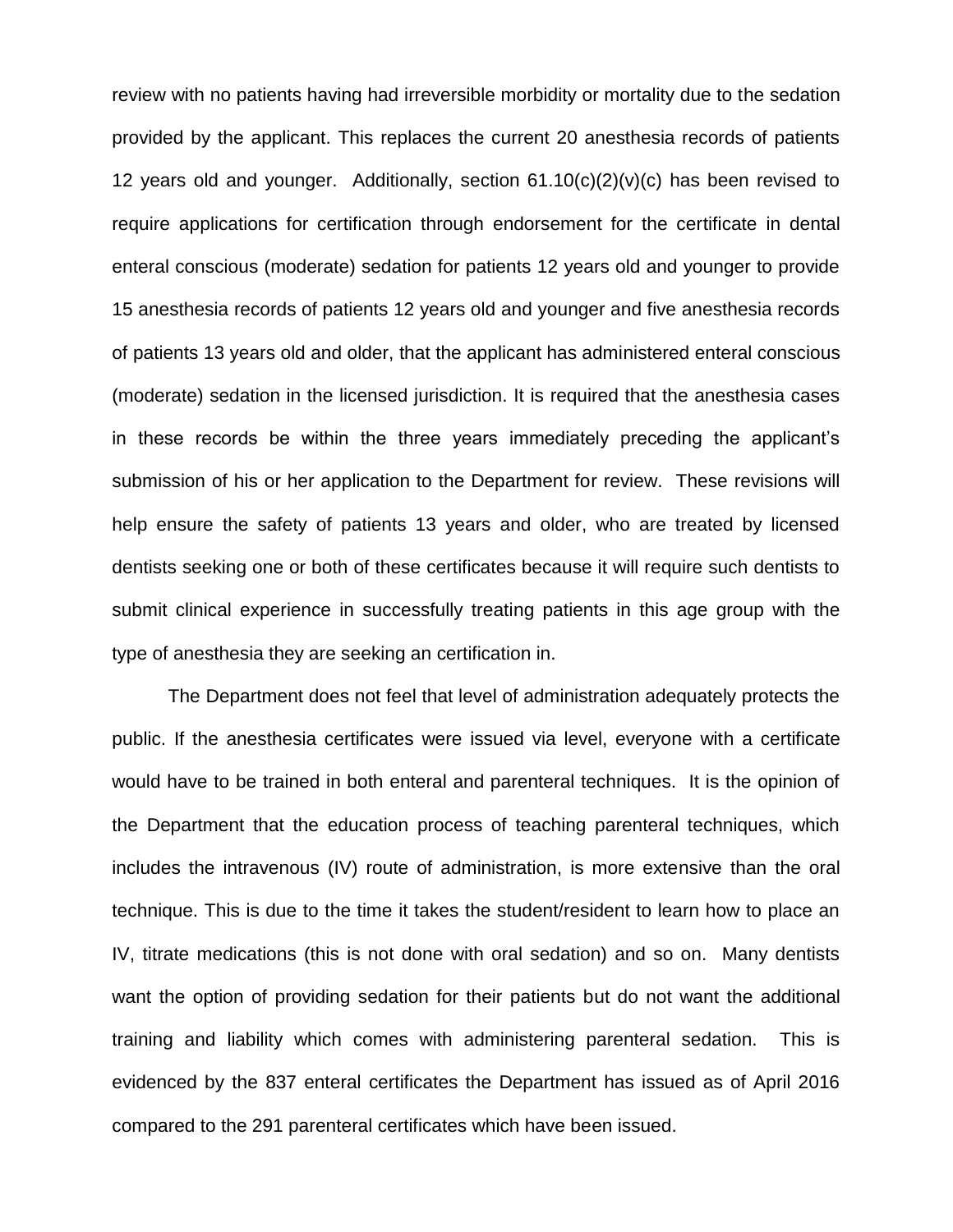The Department has revised section  $61.10(d)(4)(i)(a)(2)$  and  $61.10(d)(4)(ii)(a)(2)$ to clarify that one of the practice requirements for deep sedation or general anesthesia and conscious (moderate) sedation pre-operative preparation is consultation with the patient's physician, as appropriate, instead of requiring such consultation in all instances, for patients ASA III (a patient with severe systemic disease, according to the American Association of Anesthesiologists patient physical status classification system) or greater.

With respect to the commenter's request that ACLS/PALS courses count toward the 12 hours of continuing education necessary for certificate renewal, it is the Department's position that requiring an additional 12 clock hours of education, exclusive of the ACLS/PALS requirements, furthers public protection because of the additional coursework licensed dentists will be required to take in order to renew their anesthesia certification(s). Sections  $61.10(c)(3)(i)(c)$ ,  $61.10(c)(3)(ii)(c)$ , and  $61.10(c)(3)(iii)(b)$  have also been revised to clarify that ACLS/PALS courses cannot be used to satisfy the 12 hours of continuing education necessary for certificate renewal. However, ACLS/PALS may be used toward the 60 continuing education hours required for triennial registration.

Section  $61.10(d)(4)(i)(a)(7)$  and  $61.10(d)(4)(ii)(a)(7)$  have been revised to add the requirement that, in deep sedation or general anesthesia and conscious (moderate) sedation pre-operative preparation, when a patient's baseline vital signs cannot be obtained because the patient's behavior prohibits it, this fact must be noted in the timeoriented anesthesia record.

#### 2. COMMENT:

One commenter stated that any effort to make sedation dentistry unreasonably difficult to provide to patients will in the long run cause a lot more harm to patients who are too fearful to come to the dentist.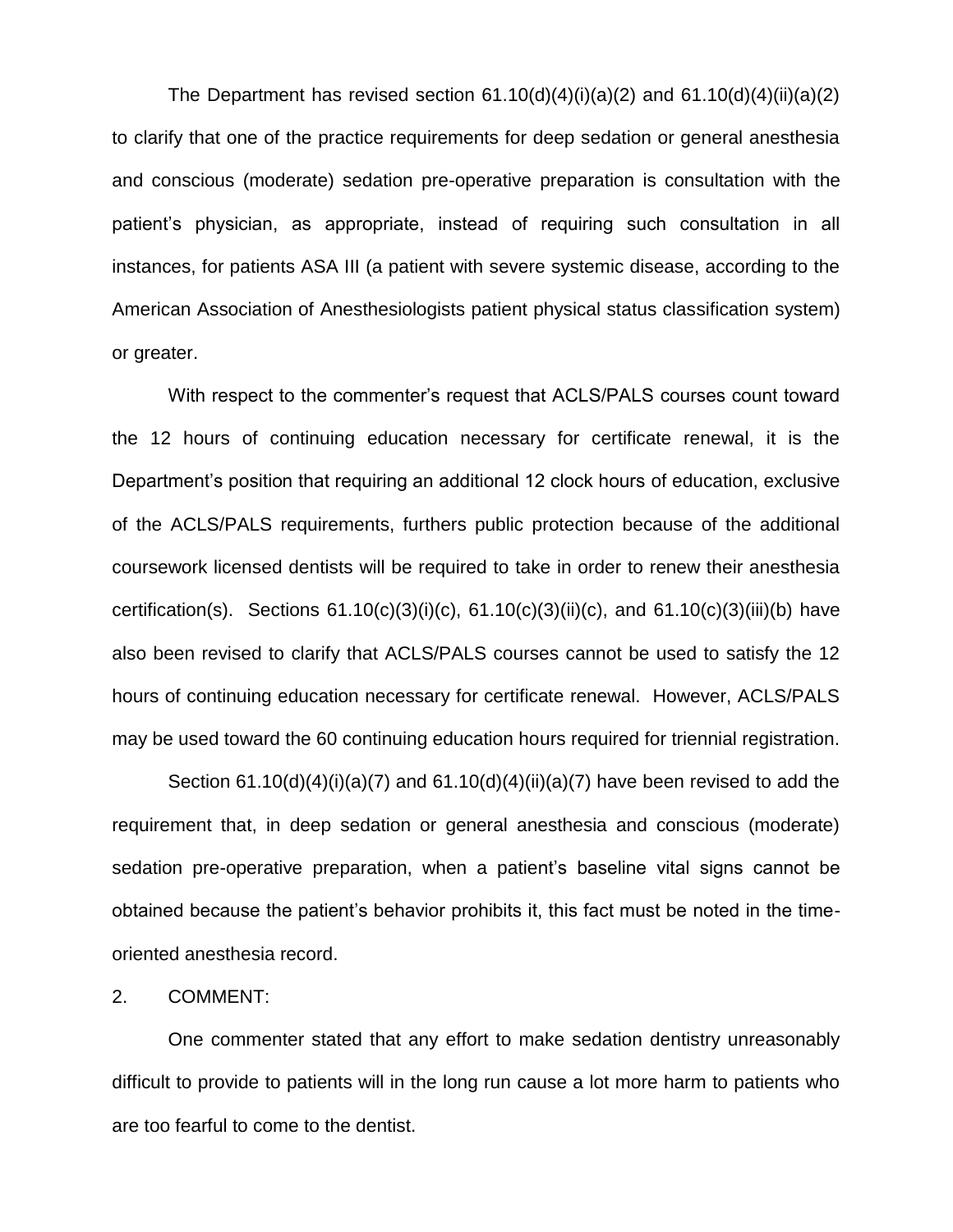#### DEPARTMENT RESPONSE:

It is the Department's position that the proposed amendment to section 61.10 does not make the requirements for dental anesthesia certification and dental anesthesia administration "unreasonably difficult." The proposed amendment conforms the regulations to the current practice of dental anesthesia administration and improves the protection of the public, which should assist in alleviating some of the anxiety of dental patients.

#### 3. COMMENT:

One commenter submitted several comments raising concerns about requiring ACLS or PALS for all levels of anesthesia. To improve patient safety, two things need to change: (1) increase airway management training at all levels; and (2) require a separate operator, with a general anesthesia permit to administer medications and monitor the unconscious dental patient. Most patients only require anxiolysis or conscious sedation for oral surgery, root canals and other dental procedures, which is "perfectly safe." Some patients want to be "out cold" and others are "unmanageable unless unconscious." This small percent of patients creates the most risk and there needs to be a cost effective way to have them treated in the hospital setting under general anesthesia or in an office with a dedicated anesthesia team and recovery process.

The commenter supports improving patient safety by prioritizing airway management.

### DEPARTMENT RESPONSE:

The Department notes ACLS and PALS are specific courses which train healthcare providers how to react in specific situations. The course content includes, but is not limited to, CPR and use of the automated external defibrillators (AEDs),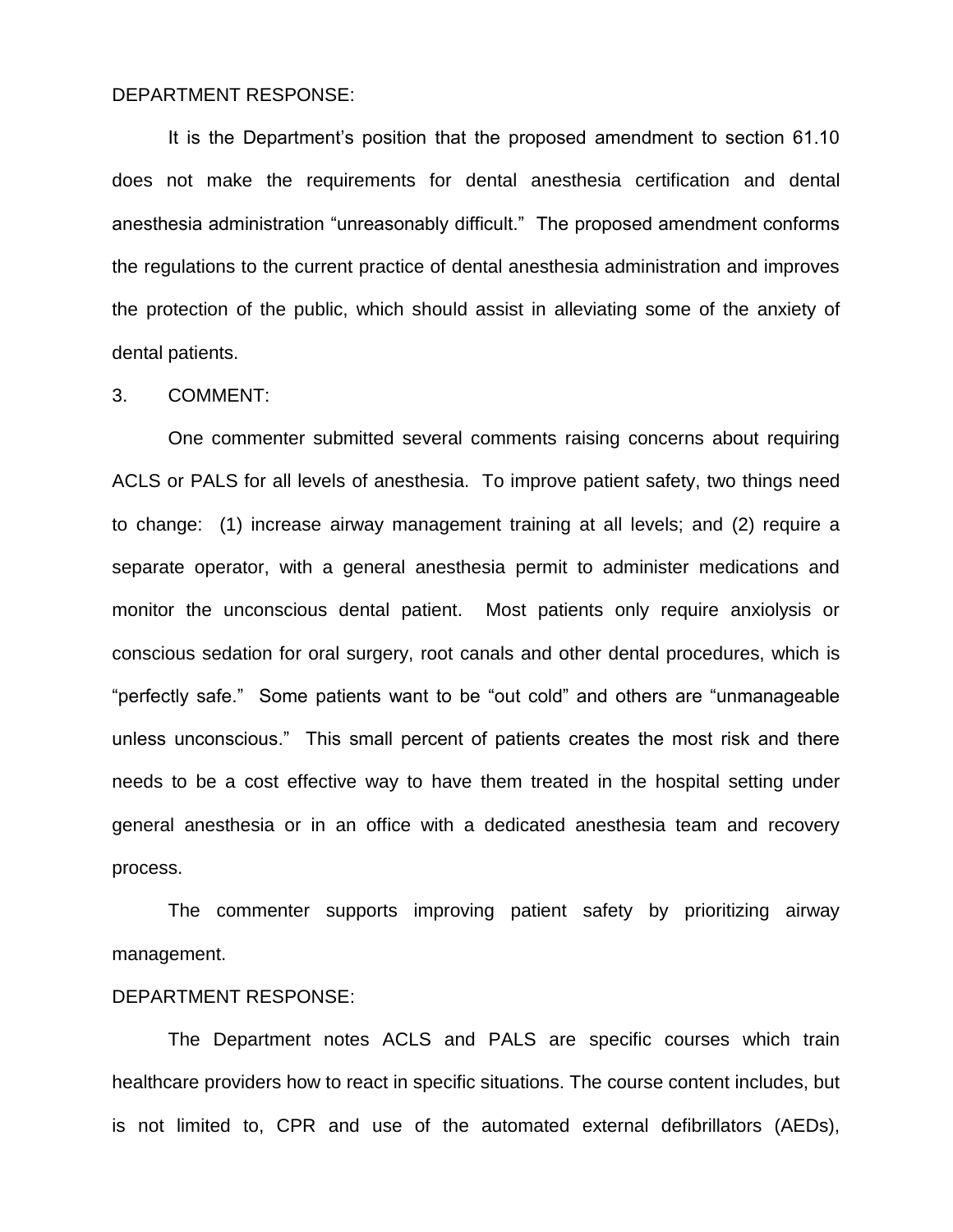physiology, ventilation, pharmacology and airway management. The initial coursework in each of these courses ranges from 10-14 hours. Dentists who treat patients 12 and younger must take both ACLS and PALS in order to qualify for a certificate. The airway management course is 5 hours. It is the opinion of the Department, based on research, that most of the information in the 5 hour airway course will be covered in the 10-14 hours of ACLS and PALS courses.

Additionally, the Department's Office of Professional Discipline's records do not contain evidence that would support the argument that any of the reported morbidity or mortality cases would have had different outcomes if a separate provider was administering the anesthesia at the time of the incident.

4. COMMENT:

An association of anesthesiologists submitted a comment recommending that the administration of general anesthesia for children two years old and younger be permitted only in an accredited hospital or an accredited ambulatory care setting.

### DEPARTMENT RESPONSE:

The Department has not received any morbidity or mortality reports in children less than 2 years old, who have been administered general anesthesia in the course of dental treatment. The patients in this age group account for a very small portion of dental anesthesia which is administered each year. The lack of reports may, at least in part, be due to the fact that such patients are already being treated in an accredited hospital or an accredited ambulatory care center.

#### 5. COMMENT:

One commenter suggested that the regulation should be summarized for each type of certificate holder separately, so Dentists can understand and comply with the regulations. Moderate sedation should be compared with light sedation (anxiolysis).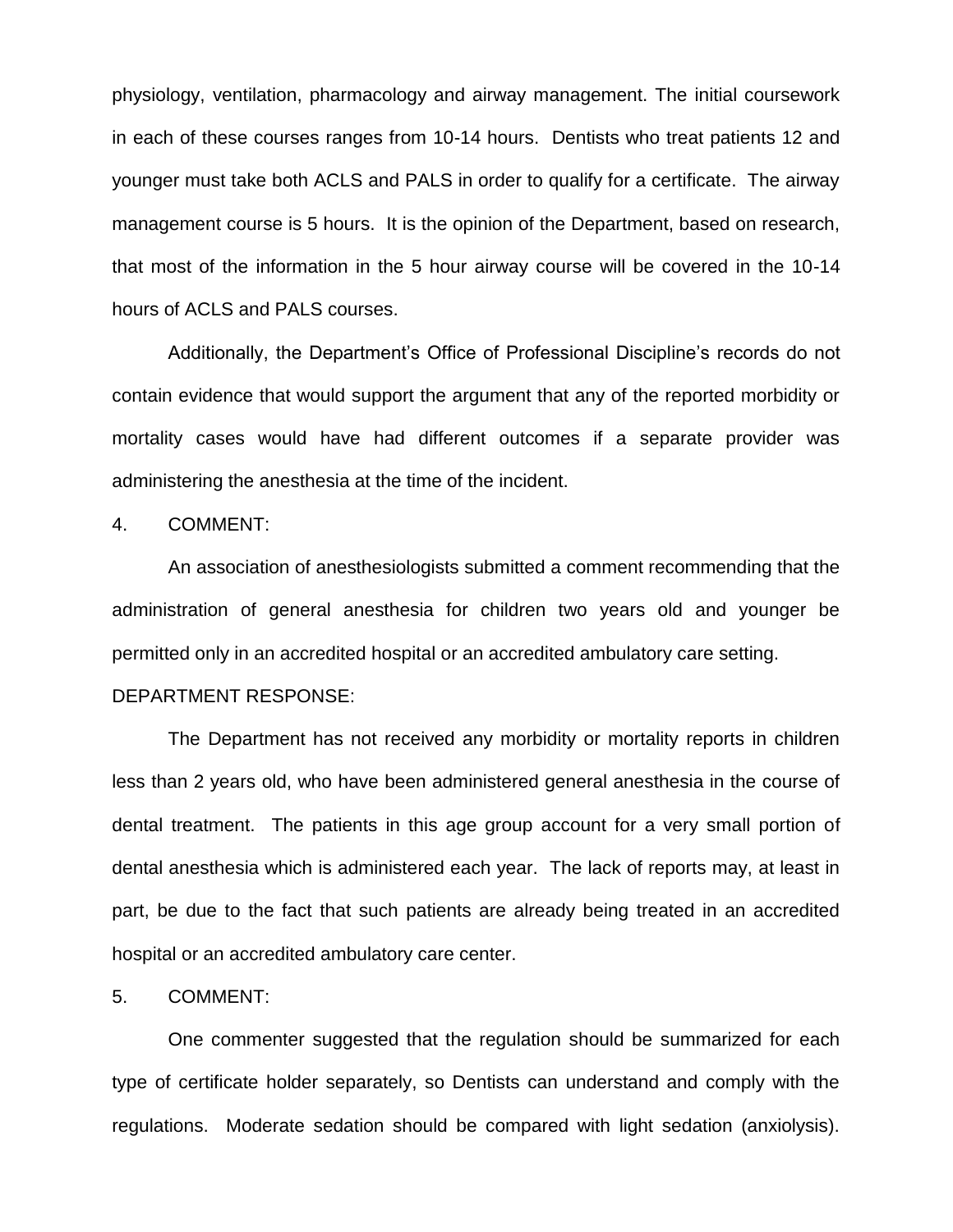Any patient provided a sedative drug along with Nitrous Oxide should be monitored with a pulse oximeter. It is unclear whether the regulation defines this as anxiolysis or moderate sedation, however this level of sedation should require training and a certificate. Capnography or monitoring breath sounds via auscultation results in better control and monitoring of the patient. Capnography is well documented as the standard for monitoring an intubated patient undergoing general anesthesia. There are some who feel that monitoring breath sounds in a moderately sedated patient is more accurate and provides a faster reaction time. Types of monitoring required should be clearly explained for each type of certificate and level of sedation.

The commenter further suggests requiring the American Heart Association's course on airway management (or equivalent) instead of ACLS.

### DEPARTMENT RESPONSE:

The Department intends to provide a summary of the certificate requirements for each dental anesthesia certificate in guidance. The Department does not regulate minimal sedation or anxiolysis. Thus, the suggested comparison is unwarranted. The proposed regulation explains the type of ventilation monitoring that is required for each level/type of sedation. If the Department determines that there is a need for additional information regarding the type of ventilation monitoring that is required for each level/type of sedation, it may consider providing such additional information through guidance.

ACLS and PALS are specific courses which train healthcare providers how to react in specific situations. The course content includes, but, is not limited to, CPR and use of the AEDs, physiology, ventilation, pharmacology and airway management. The initial coursework in each of these courses ranges from 10-14 hours. Dentists who treat patients 12 and younger must take both ACLS and PALS in order to qualify for a